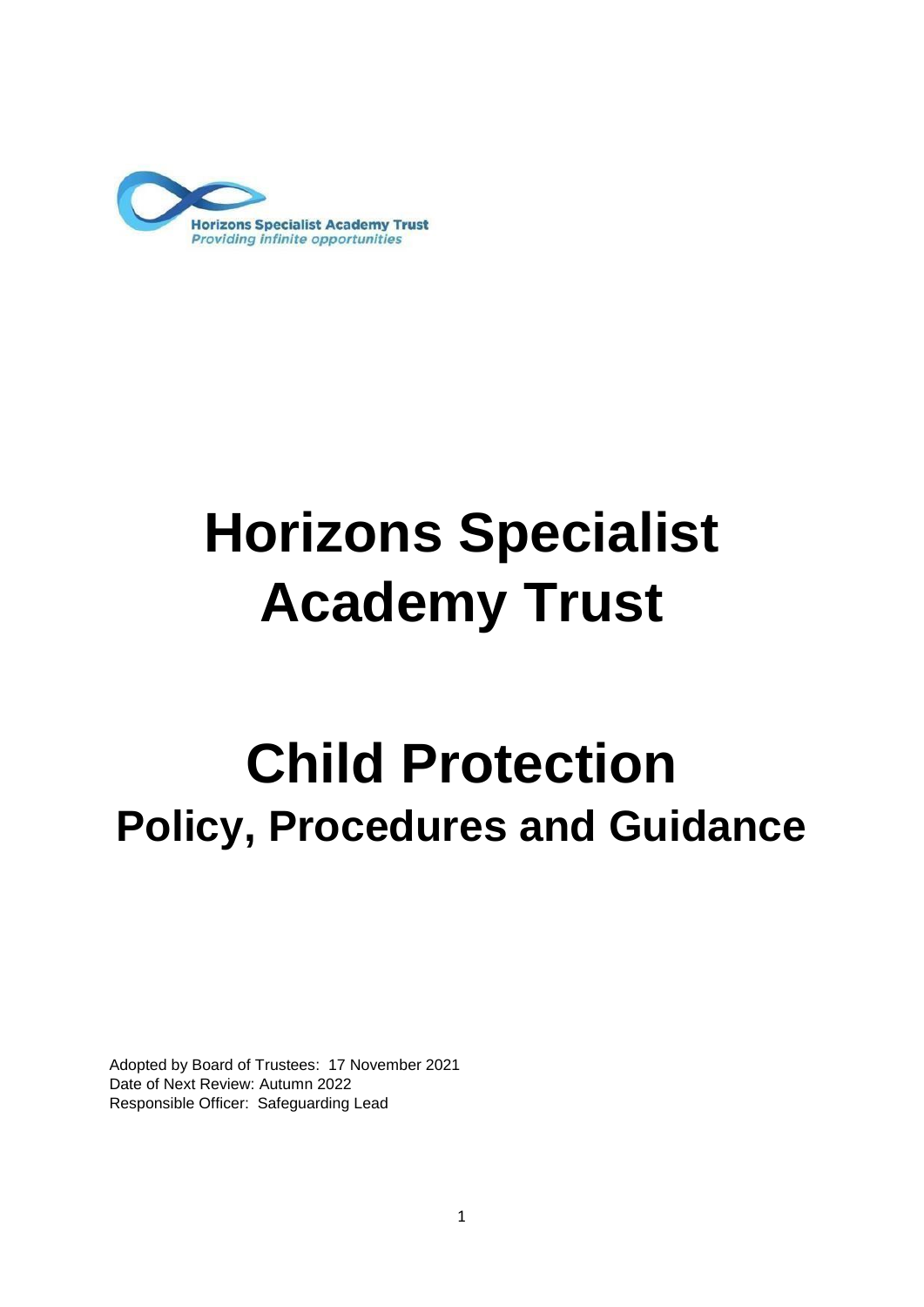## **Contents:**

#### Statement of intent

- 1. Definitions
- 2. Legal framework
- 3. Roles and responsibilities
- 4. Inter-agency working
- 5. Abuse and neglect
- 6. Types of abuse and neglect
- 7. FGM
- 8. Forced marriage
- 9. Child sexual exploitation (CSE)
- 10. Homelessness
- 11. County lines and child criminal exploitation (CCE)
- 12. Domestic Abuse
- 13. Pupils with family members in prison
- 14. Pupils required to give evidence in court
- 15. Contextual safeguarding
- 16. A child missing from education
- 17. Pupils with SEND
- 18. Alternative provision
- 19. Work experience
- 20. Private fostering
- 21. Concerns about a pupil
- 22. Early help
- 23. Managing referrals
- 24. Concerns about staff members and safeguarding practices
- 25. Dealing with allegations of abuse against staff
- 26. Allegations of abuse against other pupils (peer-on-peer abuse)
- 27. Communication and confidentiality
- 28. Online safety
- 29. Mobile phone and camera safety
- 30. Sports clubs and extracurricular activities
- 31. Preventing Radicalisation
- 32. Safer recruitment
- 33. Single central record (SCR)
- 34. Staff suitability
- 35. Training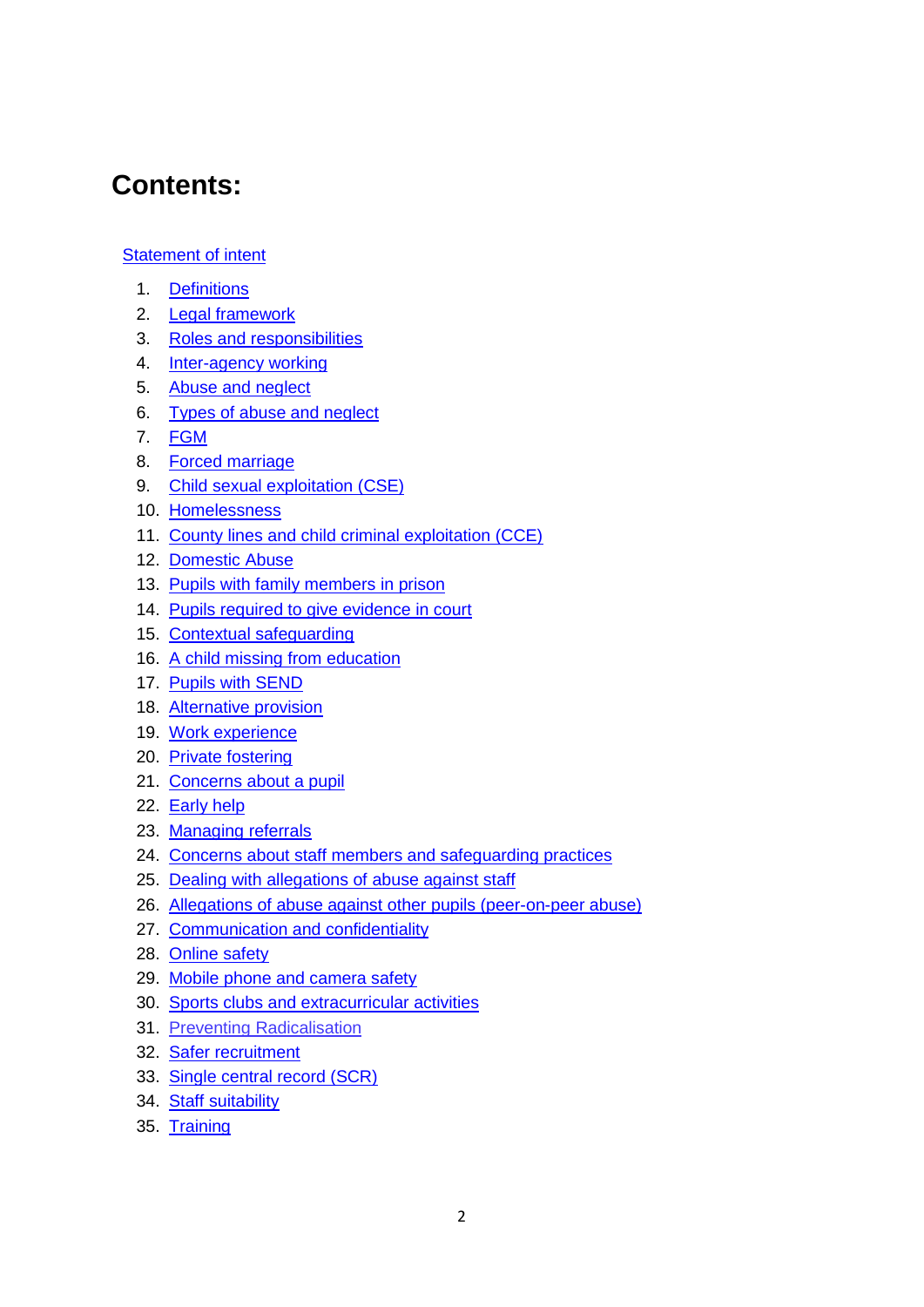#### 36. Monitoring and review

## **Statement of intent**

Horizons Specialist Academy Trust is committed to safeguarding and promoting the welfare, both physical and emotional, of every pupil both inside and outside of the Trust premises. We implement a trust wide preventative approach to managing safeguarding concerns, ensuring that the wellbeing of pupils is at the forefront of all action taken.

This policy sets out a clear and consistent framework for delivering this promise, in line with safeguarding legislation and statutory guidance.

It will be achieved by:

- Creating a culture of safer recruitment by adopting procedures that help deter, reject or identify people who might pose a risk to children.
- Teaching pupils through the curriculum what safeguarding means, how to keep safe and recognise behaviour that is unacceptable, including online. Pupils are taught to recognise when they are at risk and how to get help when they need it.
- Identifying and making provision for any pupil that has been subject to abuse.
- Ensuring that members of the Board of Trustees, Principals and staff members understand their responsibilities under safeguarding legislation and statutory guidance, are alert to the signs of child abuse and know to refer concerns to the DSL.
- Ensuring that the Principals and any new staff members and volunteers are only appointed when all the appropriate checks have been satisfactorily completed.
- Children, young people, and adults collaborate to develop a school community and a culture of vigilance, based on equality, dignity, respect, non-discrimination, and participation through the UNCRC.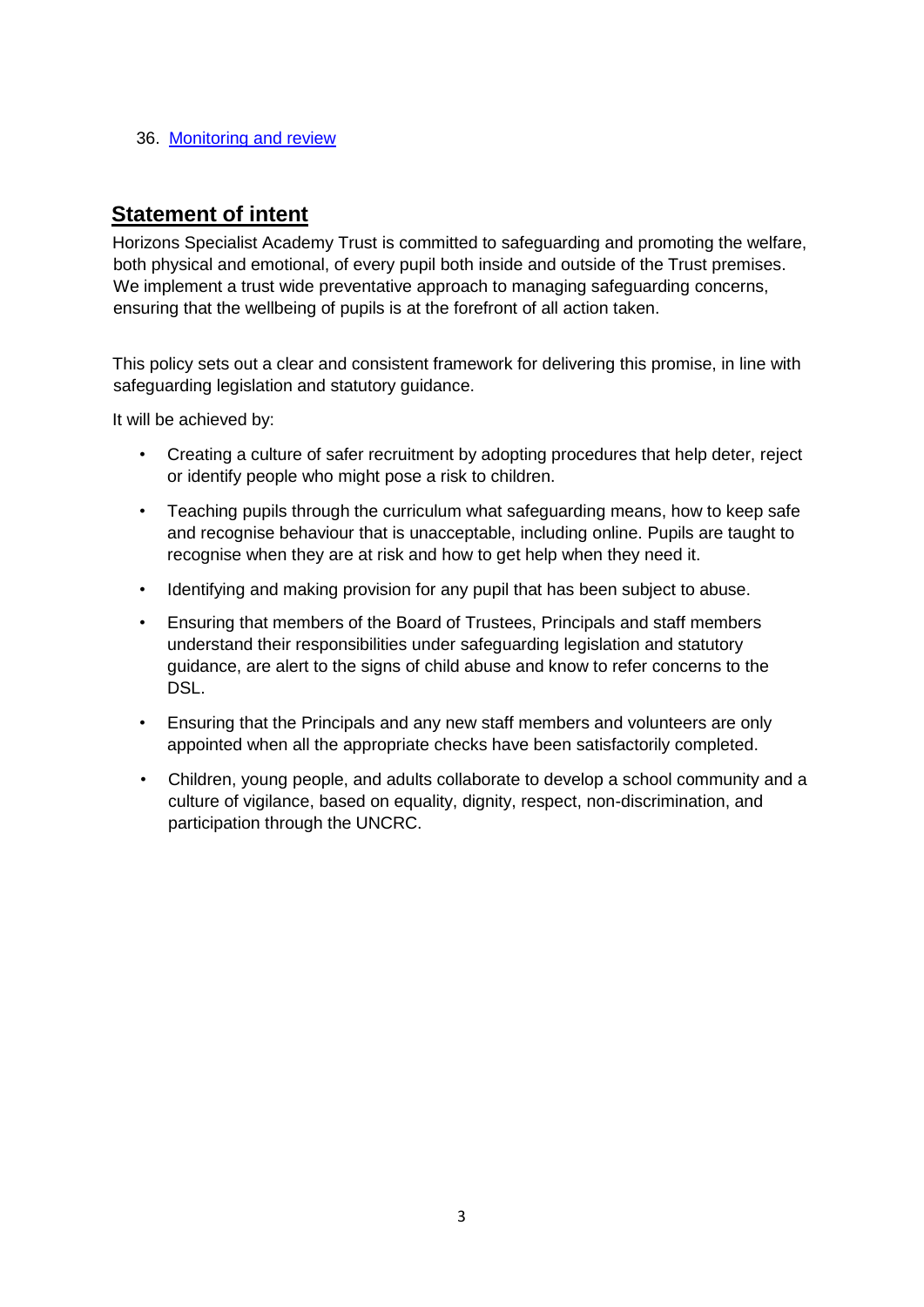## **1. Definitions**

- **1.1** The terms **"children"** and **"child"** refer to anyone under the age of 18.
- **1.2** For the purposes of this policy, "safeguarding and protecting the welfare of children" is defined as:
	- Protecting pupils from maltreatment.
	- Preventing the impairment of pupils' mental and physical health or development.
	- Ensuring that pupils grow up in circumstances consistent with the provision of safe and effective care.
	- Taking action to enable all pupils to have the best outcomes.
- **1.3** For the purposes of this policy, the term **"harmful sexual behaviour"** includes, but is not limited to, the following actions:
	- Using sexually explicit words and phrases
	- Inappropriate touching
	- Sexual violence or threats
	- Full penetrative sex with other children or adults
	- **1.4** In accordance with the DfE's guidance, 'Sexual violence and sexual harassment between children in schools and colleges' (2021), and for the purposes of this policy, the term **"'sexual harassment"** is used within this policy to describe any unwanted conduct of a sexual nature, both online or offline, which violates a child's dignity and makes them feel intimidated, degraded or humiliated, and can create a hostile, sexualised or offensive environment.
	- **1.5** For the purpose of this policy, the term **"sexual violence"** encompasses the definitions provided in the Sexual Offences Act 2003, including those pertaining to rape, assault by penetration and sexual assault.
	- **1.6** The term **"teaching role"** is defined as planning and preparing lessons and courses for pupils; delivering lessons to pupils; assessing the development, progress and attainment of pupils; and reporting on the development, progress and attainment of pupils. These activities are not teaching work if the person carrying out the activity does so (other than for the purposes of induction) subject to the direction and supervision of a qualified teacher or other person nominated by the Principal or Chief Executive to provide such direction and supervision.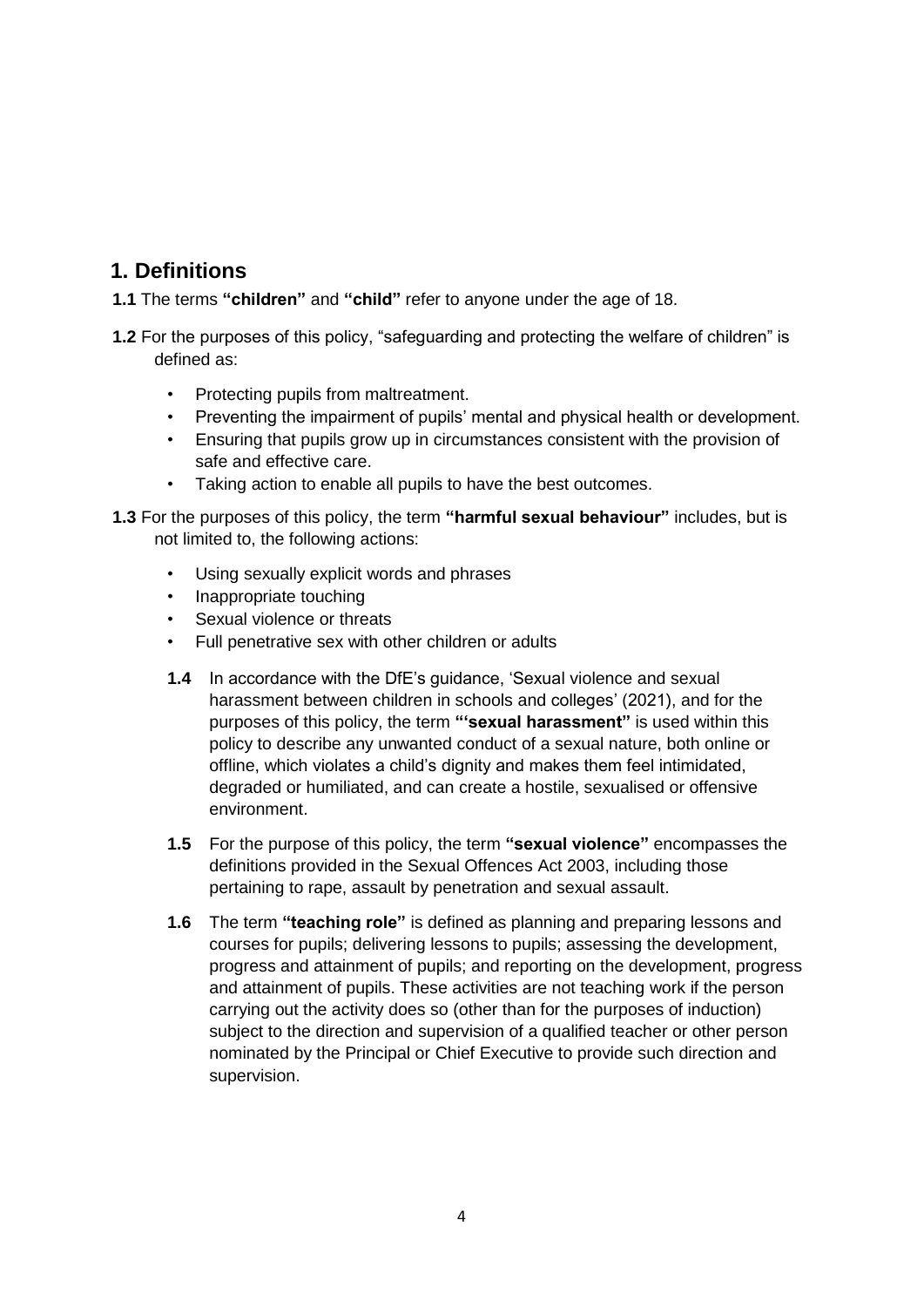## **2. Legal framework**

**2.1** This policy has been created with due regard to all relevant legislation including, but not limited to, the following:

#### **Legislation**

- Children Act 2004
- Safeguarding Vulnerable Groups Act 2006
- The Education (School Teachers' Appraisal) (England) Regulations 2012 (as amended)
- Sexual Offences Act 2003
- General Data Protection Regulation (GDPR)
- Data Protection Act 2018
- The Childcare (Disqualification) and Childcare (Early Years Provision Free of Charge) (Extended Entitlement) (Amendment) Regulations 2018

#### **Statutory Guidance**

- HM Government (2014) 'Multi-agency practice guidelines: Handling cases of Forced Marriage'
- DfE (2019) 'Working Together to Safeguard Children'
- DfE (2015) 'The Prevent duty'
- DfE (2021) 'Keeping children safe in education'
- DfE (2018) 'Disqualification under the Childcare Act 2006'

#### **Non-statutory Guidance**

- DfE (2015) 'What to do if you're worried a child is being abused'
- DfE (2018) 'Information sharing'
- DfE (2017) 'Child sexual exploitation'
- DfE (2021) 'Sexual violence and sexual harassment between children in schools and colleges'
- DoH (2019) 'reducing the need for restraint and restrictive intervention'
- UNCRC (1990) 'Convention on the rights of the child'

#### **2.2 Other relevant Trust polices include:**

- E-Safety Policy
- Behaviour Policy
- Staff Code of Conduct
- Data Protection Policy
- Whistleblowing Policy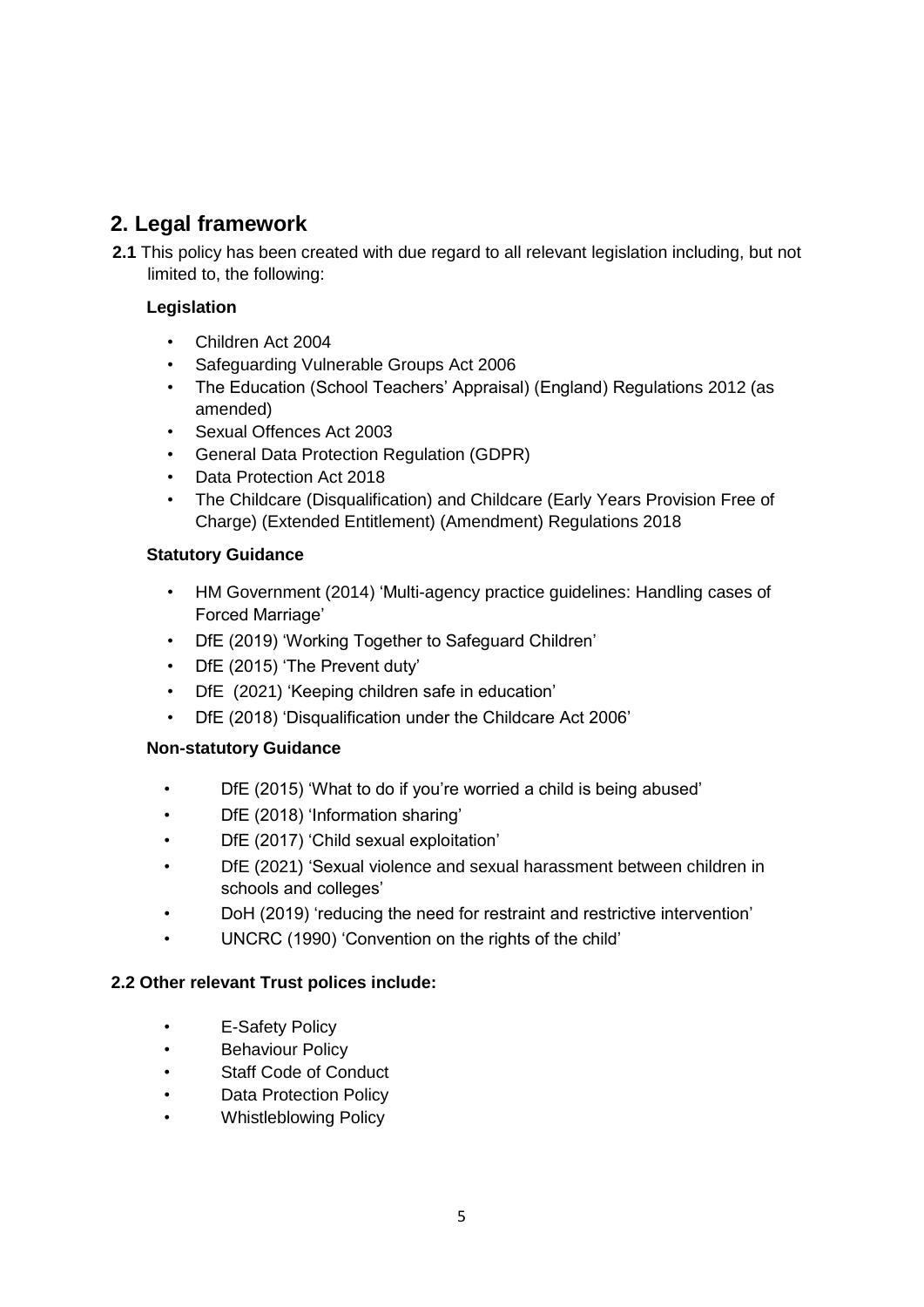All Staff have a responsibility to recognise child abuse, neglect and peer on peer abuse in its many forms. Additional guidance on how our schools support the following areas of need, additional need or harm are identified below from [Keeping Children Safe in](https://www.gov.uk/government/publications/keeping-children-safe-in-education--2) [Ed](https://www.gov.uk/government/publications/keeping-children-safe-in-education--2)ucation, 2021 these must be read in conjunction with our Child Protection Policy.

The areas include:

- [Bullying including cyberbullying](https://www.gov.uk/government/publications/preventing-and-tackling-bullying)
- [Children](https://www.gov.uk/government/publications/children-missing-education) [missing education](https://www.gov.uk/government/publications/children-missing-education)
- [Children missing Home or care](https://www.gov.uk/government/publications/children-who-run-away-or-go-missing-from-home-or-care)
- [Child sexual exploitation](https://www.gov.uk/government/publications/what-to-do-if-you-suspect-a-child-is-being-sexually-exploited) [–](https://www.gov.uk/government/publications/what-to-do-if-you-suspect-a-child-is-being-sexually-exploited) [\(CSE\)](https://www.gov.uk/government/publications/what-to-do-if-you-suspect-a-child-is-being-sexually-exploited)
- Domestic Violence
- **Drugs**
- **Fabricated or induced Illness**
- **Faith Abuse**
- **Female genital mutilation (FGM)**
- [Forced Marriage](https://www.gov.uk/guidance/forced-marriage)
- Gangs and youth violence
- [Gender Based Violence/violence against Women and Girls \(VAWG\)](https://www.gov.uk/government/policies/violence-against-women-and-girls) [•](https://www.gov.uk/government/policies/violence-against-women-and-girls) [Hate](http://educateagainsthate.com/)
- Mental Health
- [Missing children and adult strategy](https://www.gov.uk/government/publications/missing-children-and-adults-strategy)
- [Private fostering](https://www.gov.uk/government/publications/children-act-1989-private-fostering)
- [Relationship abuse](https://www.disrespectnobody.co.uk/relationship-abuse/what-is-relationship-abuse/)
- [Sharing nudes and semi nudes](https://www.gov.uk/government/publications/sharing-nudes-and-semi-nudes-advice-for-education-settings-working-with-children-and-young-people)
- [Sexual violence and sexual harassment](https://www.gov.uk/government/publications/sexual-violence-and-sexual-harassment-between-children-in-schools-and-colleges) between children in schools and colleges
- Upskirting
- **Trafficking**

In the event of any of these issues being recognised, information should be shared directly with the Designated Safeguarding Leads. Failure to adhere to Horizons Academy Trust Child Protection Policy, Procedures and Guidance will result in disciplinary action.

## **This policy applies to Horizons Specialist Academy Trust whole workforce.**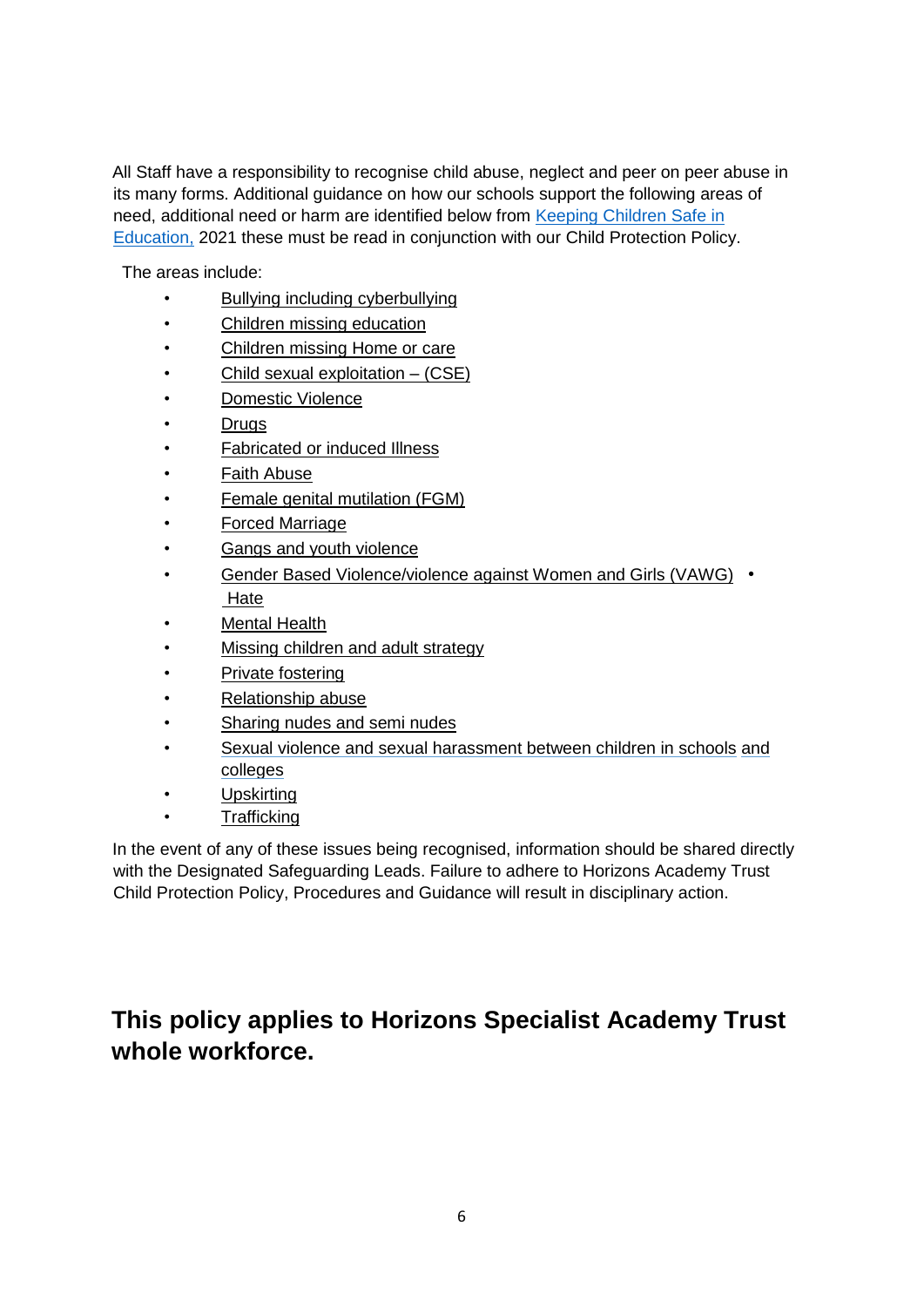## **3. Roles and responsibilities**

#### **3.1 The Board of Trustees have a duty to:**

- Ensure that the Trust complies with its duties under the above child protection and safeguarding legislation.
- Guarantee that the policies, procedures and training opportunities in the Trust are effective and comply with the law at all times.
- Guarantee that the Trust contributes to inter-agency working in line with the statutory guidance 'Working Together to Safeguard Children' (2018).
- Confirm that the Trust's safeguarding arrangements take into account the procedures and practices of the relevant LA's as part of the inter-agency safeguarding procedures.
- Comply with its obligations under section 14B of the Children Act 2004 to supply the local safeguarding arrangements with information to fulfil its functions.
- Ensure that a member of the board is nominated to liaise with the LA and/or partner agencies on issues of child protection and in the event of allegations of abuse made against the Principal or another Trustee.
- Guarantee that there are effective child protection policies and procedures in place together with a staff code of conduct.
- Ensure that there is a senior board level lead responsible for safeguarding arrangements.
- Appoint a member of staff from each Academy's SLT to the role of DSL as an explicit part of the role-holder's job description.
- Appoint one or more deputy DSL(s) to provide support to the DSL and ensure that they are trained to the same standard as the DSL and that the role is explicit in their job description(s).
- Make sure that pupils are taught about safeguarding, including protection against dangers online, through teaching and learning opportunities, as part of providing a broad and balanced curriculum.
- Adhere to statutory responsibilities by conducting pre-employment checks on staff who work with children, taking proportionate decisions on whether to ask for any checks beyond what is required.
- Ensure that staff members are appropriately trained to support pupils to be themselves at school, e.g. if they are LGBTQ+.
- Guarantee that volunteers are appropriately supervised.
- Make sure that at least one person on any appointment panel has undertaken safer recruitment training.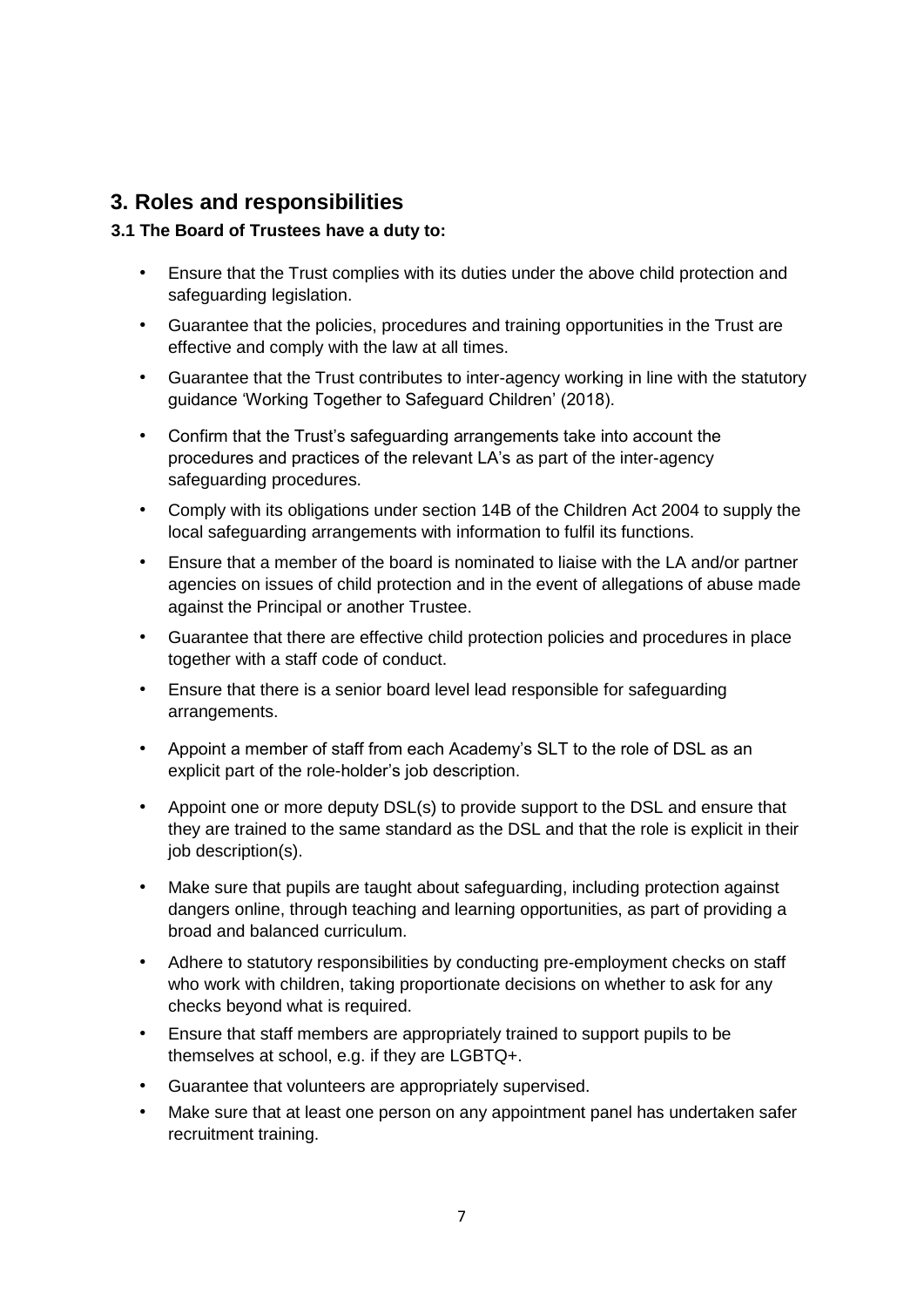- Ensure that all staff members receive safeguarding and child protection training updates, such as e-bulletins, emails and staff meetings, as required, but at least annually.
- Certify that there are procedures in place to handle allegations against members of staff or volunteers.
- Confirm that there are procedures in place to make a referral to the DBS and the Teaching Regulation Agency (TRA), where appropriate, if a person in regulated activity has been dismissed or removed due to safeguarding concerns or would have been had they not resigned.
- Guarantee that there are procedures in place to handle pupils' allegations against other pupils.
- Ensure that appropriate disciplinary procedures are in place, as well as policies pertaining to the behaviour of pupils and staff.
- Ensure that procedures are in place to eliminate unlawful discrimination, harassment and victimisation, including those in relation to peer-on-peer abuse.
- Make sure that pupils' wishes and feelings are taken into account when determining what action to take and what services to provide to protect individual pupils.
- Guarantee that there are systems in place for pupils to express their views and give feedback.
- Establish an early help procedure and ensure all staff understand the procedure and their role in it.
- Appoint a designated teacher to promote the educational achievement of LAC and ensure that this person has undergone appropriate training.
- Ensure that the designated teacher works with the virtual school head to discuss how the pupil premium funding can best be used to support LAC.
- Introduce mechanisms to assist staff in understanding and discharging their roles and responsibilities.
- Make sure that staff members have the skills, knowledge and understanding necessary to keep LAC safe, particularly with regards to the pupil's legal status, contact details and care arrangements. Put in place appropriate safeguarding responses for pupils who go missing from

school, particularly on repeat occasions, to help identify any risk of abuse and neglect, including sexual abuse or exploitation, and prevent the risk of their disappearance in future.

- Ensure that all members of the governing board have been subject to an enhanced DBS check.
- Ensure that the board of Trustees are aware of the changes from Local Safeguarding Children Board's to Safeguarding Partner arrangements and the need for the school/college to understand their role in effective multi-agency working under the new arrangements.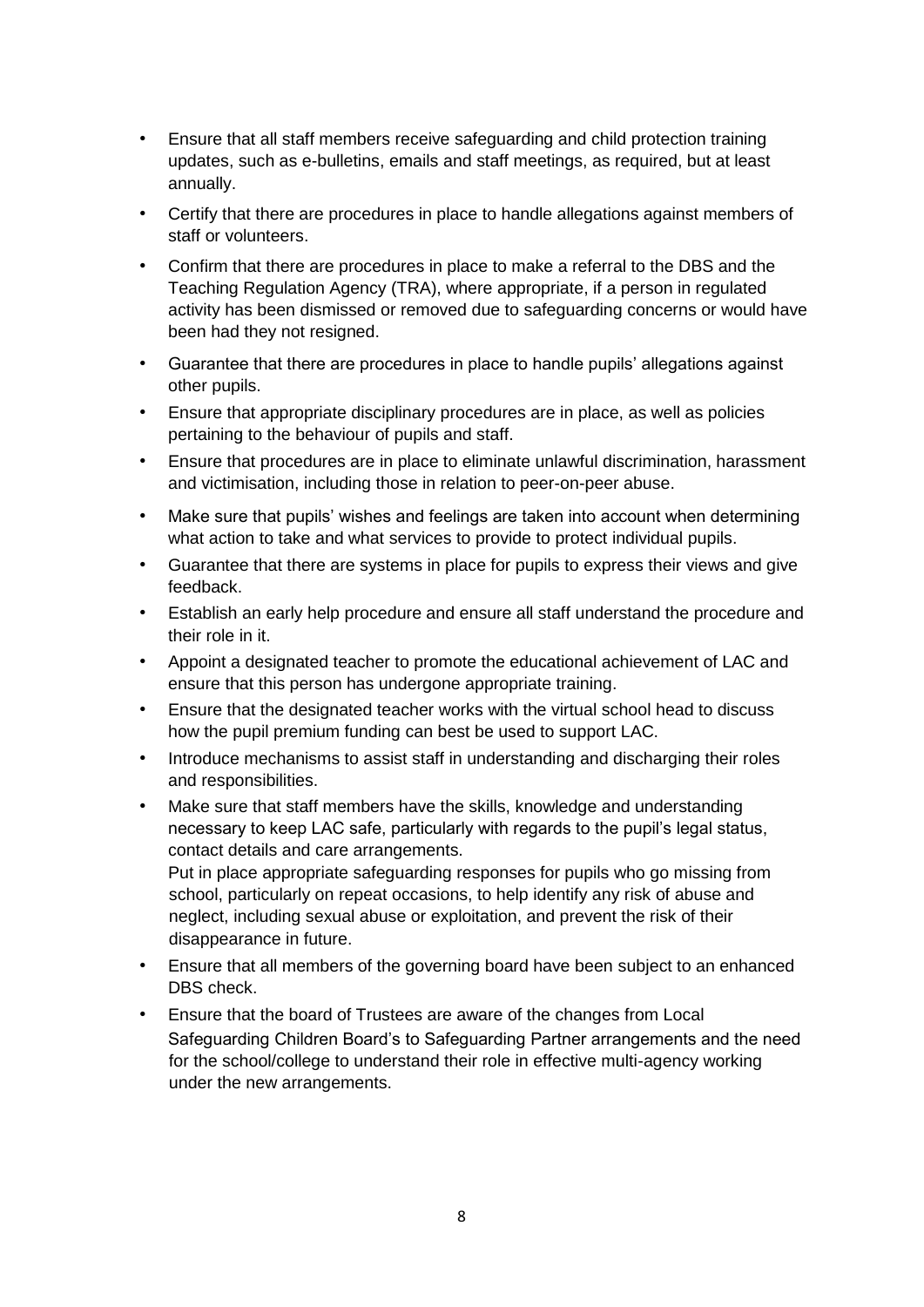#### **3.2 Academy Principals have a duty to:**

- Safeguard pupils' wellbeing and maintain public trust in the teaching profession.
- Ensure that the policies and procedures adopted by Trustees, particularly concerning referrals of cases of suspected abuse and neglect, are followed by staff members.
- Provide staff, upon induction, with the Safeguarding Policy, Staff Code of Conduct, part one of the 'Keeping children safe in education' (KCSIE) guidance, Behaviour Policy, online safety training, and the identity of the DSL and any deputies.

#### **3.3 Academy Designated Safeguarding Leads have a duty to:**

- Understand, and keep up-to-date with the new multi-agency arrangement of three safeguarding partners.
- Act as the main point of contact for the three safeguarding partners.
- Refer all cases of suspected abuse to children's social care services (CSCS), the LA designated officer (LADO) for child protection concerns, the DBS, and the police in cases where a crime has been committed.
- Refer cases of radicalisation to the Channel panel.
- Liaise with the Principal to inform them of safeguarding issues, especially ongoing enquiries under section 47 of the Children Act 1989 and police investigations.
- Be aware of pupils who have a social worker.
- Liaise with the deputy DSL(s) to ensure effective safeguarding outcomes.
- Act as a source of support, advice and expertise to staff members on matters of safeguarding by liaising with relevant agencies.
- Understand the assessment process for providing early help and intervention.
- Support staff members in liaising with other agencies and setting up inter-agency assessment where early help is deemed appropriate.
- Keep cases of early help under constant review and refer them to the CSCS if the situation does not appear to be improving.
- Have a working knowledge of how LAs conduct a child protection case conference and a child protection review conference and be able to attend and contribute to these effectively when required to do so.
- Ensure each member of staff has access to and understands the Trust's Safeguarding Policies and procedures – this will be discussed during the staff induction process.

Be alert to the specific requirements of children in need, including those with SEND and young carers.

- Keep detailed, accurate and secure records of concerns and referrals.
- Secure access to resources and attend any relevant training courses.
- Encourage a culture of listening to children and taking account of their wishes and feelings.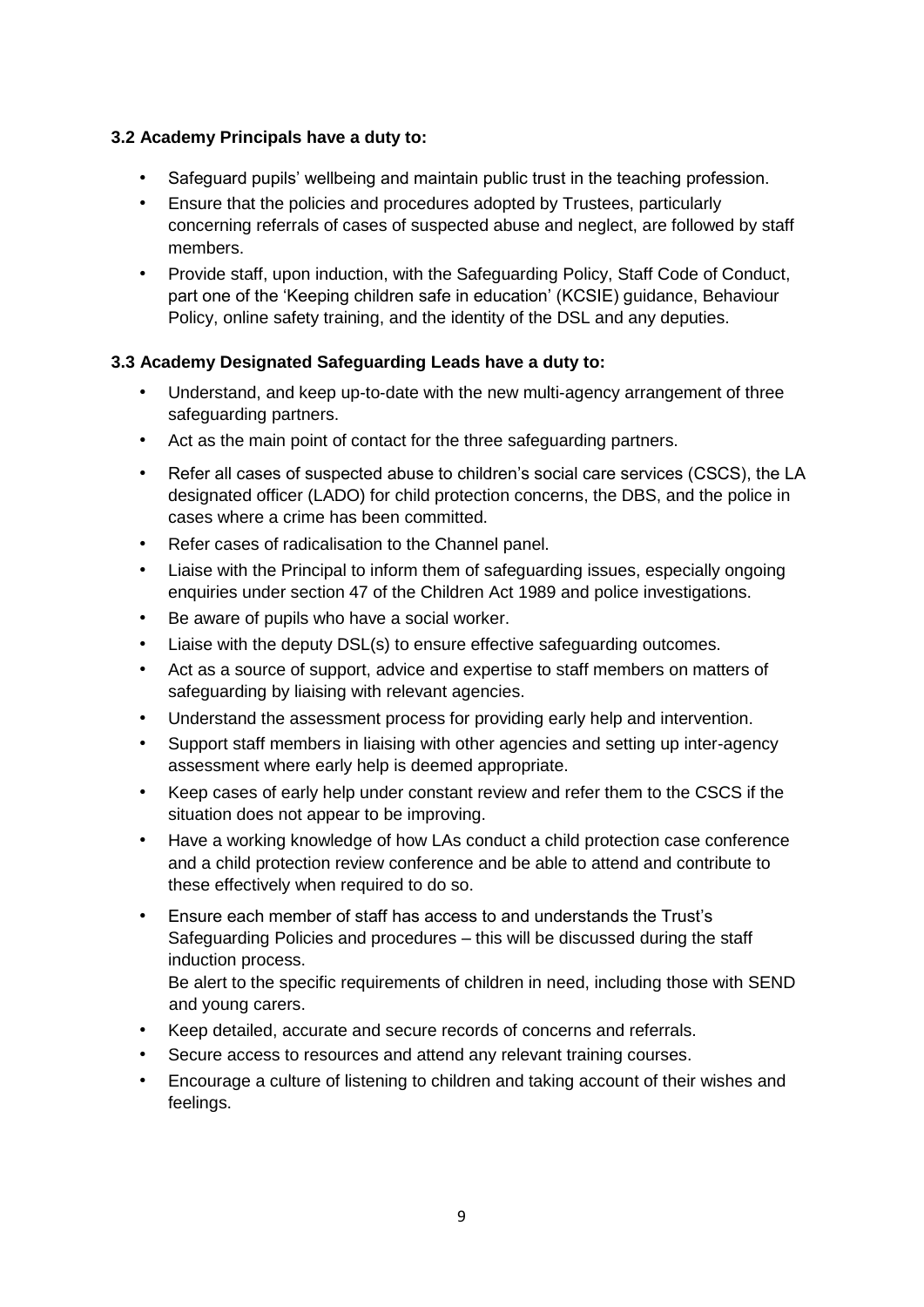- Work with the governing board to ensure the Trust's Child Protection Policy is reviewed annually and the procedures are updated regularly.
- Ensure the Trust's Child Protection Policy is available publicly, and parents are aware that the Academy's may make referrals for suspected cases of abuse or neglect, as well as the role the school plays in these referrals.
- Link with local safeguarding arrangements to make sure that staff members are aware of the training opportunities available and the latest local policies on safeguarding.
- Ensure that a pupil's child protection file is transferred to their new educational provision.
- Be available at all times during school hours to discuss any safeguarding concerns.
- Hold the details of the LA personal advisor and liaise with them as necessary.
- The designated teacher has a responsibility for promoting the educational achievement of LAC and previously LAC, and for children who have left care through adoption, special guardianship or child arrangement orders or who were adopted from state care outside England and Wales.

## *At Horizons Specialist Academy Trust this means;*

Horizons Specialist Academy Trust has a nominated Safeguarding Trustee, Maurice Jones, who works alongside the Chief Executive, The Trust's Safeguarding & LAC Team and Designated Safeguarding Leads across the Trust.

Horizons Specialist Academy Trust Safeguarding team also provides a report to the Board of Trustees on a termly basis which evidences, through supporting documentation, the implementation of the Child Protection Policy in the course of the year. Documents covering safeguarding referrals, 'Cause for Concern' reports and outcomes, and any additional relevant information are presented.

Horizons Specialist Academy Trust have appointed the following Designated Safeguarding Leads. These people have the overall responsibility for safeguarding and Child Protection, have the appropriate authority and training to undertake such a role and are able to provide advice and support to other staff on child welfare and child protection matters. These people are able to take part in strategy discussions and inter agency meetings and to support other trained staff to do so as well as contribute to the assessment of children.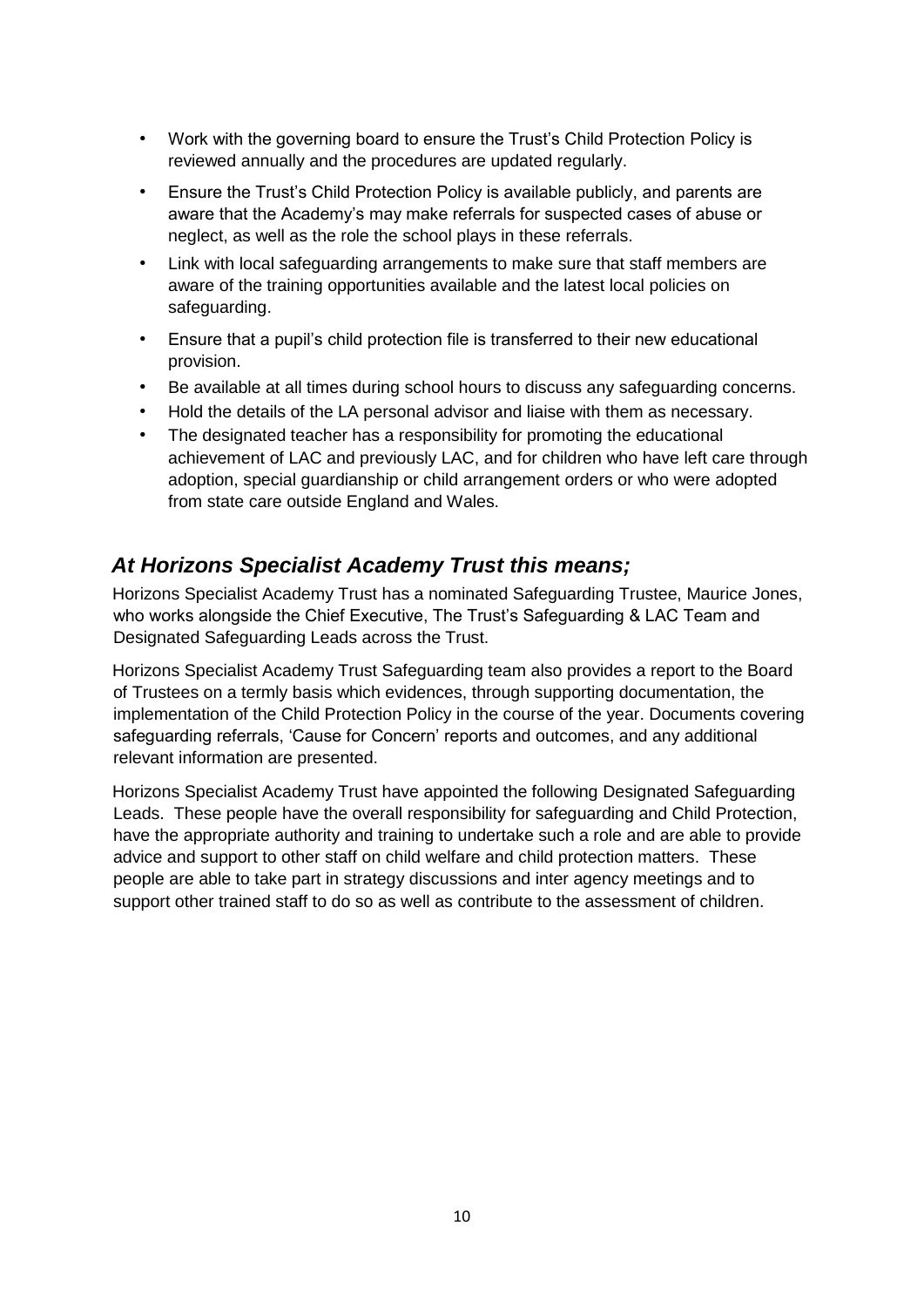#### **Horizons Specialist Academy Trust's Operational Designated Safeguarding Leads are:**

- Trust Wide: Carly Beecroft, Lee Alexander
- Abbey Hill Academy: James Newman
- **Abbey Hill 6<sup>th</sup> Form: Kathryn Thompson**
- Archway Academy: Leigh Beaumont
- Green Gates Academy: Melanie Lyons
- Hollis Academy: Karl Fenton
- Mo Mowlam Academy: Rachel Glover
- Westlands Academy: David Penny

Horizons Specialist Academy Trust have appointed the following Deputy Designated Leads. These individuals are trained to the same standard as the Designated Safeguarding Lead. Whilst the activities of the Designated Safeguarding Lead can be delegated to appropriately trained deputies the ultimate LEAD RESPONSIBILITY for child protection will not be delegated and remains with the Designated Safeguarding Lead.

#### **Horizons Specialist Academy Trust's Deputy Designated Safeguarding Leads are:**

- Abbey Hill Academy: Joanna McDonagh, Sarah O'Donnell,
- Melissa Fisher, Bill Dingwall
- Abbey Hill 6<sup>th</sup> Form: Paul Steele, Paul Barton, Steve Cropper
- Archway Academy: Shamila Ali, Rebecca Jinks, Martyn Steel-**Brewster**
- Green Gates Academy: Bryony Scoffin, Annabel Baird
- Hollis Academy: Andrew Wilson, Janet Anderson, Jean Neale
- Mo Mowlam Academy: Lesley Watts Claire Naisbitt, Linda Bonnard
- Westlands Academy: Stephen Thomas, Jan Leonard, Pauline Jones

#### **Horizons Specialist Academy Trust have also appointed the following Designated Teachers who are responsible for promoting the educational achievement of Looked After Children and previously Looked After Children,**

- Abbey Hill Academy: Bill Dingwall
- **Abbey Hill 6<sup>th</sup> Form: Paul Steele**
- Archway Academy: Shamila Ali
- Green Gates Academy: Bryony Scoffin
- Hollis Academy: Mandy Southwick
- Mo Mowlam Academy: Rachel Glover
- Westlands Academy: Andrew Murphy

#### **All staff members have a responsibility to:**

- Safeguard pupils' wellbeing and maintain public trust in the teaching profession as part of their professional duties.
- Provide a safe environment in which pupils can learn.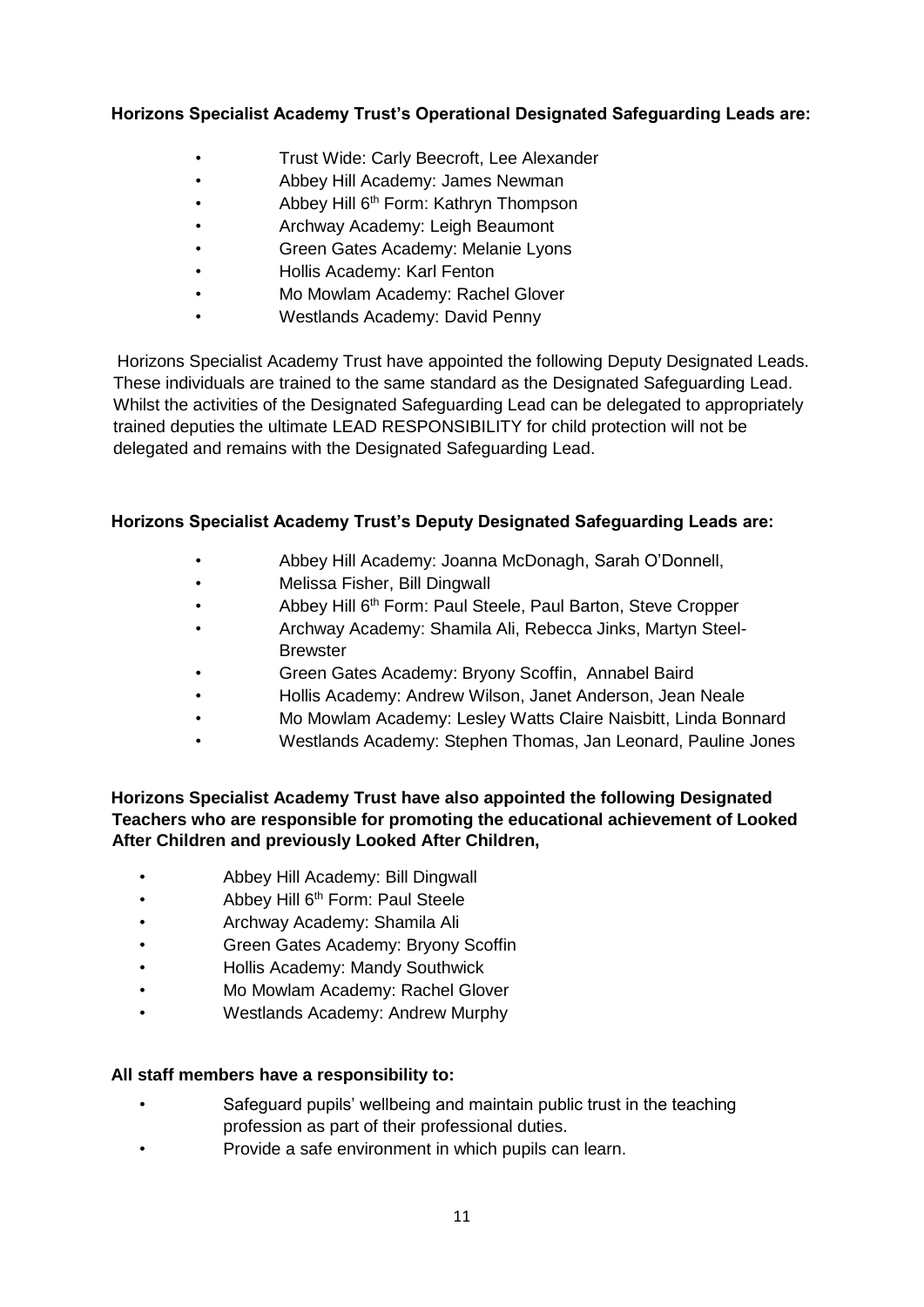- Act in accordance with school procedures with the aim of eliminating unlawful discrimination, harassment and victimisation, including those in relation to peer-on-peer abuse.
- Ensure that they listen to and reflect on the voice of the child at ALL times and take seriously any concerns raised to them by a child.
- Ensure that they report ANY concerns of harm to any child to the Designated Safeguarding Lead immediately. However, ALL staff can refer their concerns directly to the CSCS (Children's Hub/MACH) if necessary and the police in the stated incidents above. They should inform the Designated Safeguarding Lead as soon as possible if they have reported concerns directly.
- Maintain an attitude of 'it could happen here' where safeguarding is concerned.
- Be aware of the signs of abuse and neglect.
- Be aware of the early help process and understand their role in it.
- Ensure from October 2015 that there is mandatory reporting to the police in all cases where teachers discover that an act of FGM appears to have been carried out.
- Ensure that they attend regular formal training/updates at least annually to support them in recognising the signs and symptoms of abuse, particularly in support of early identification of needs of children to prevent an escalation of need or risk to the child.
- Ensure that they feel able to raise concerns about poor or unsafe practices of staff and potential failures in the school's safeguarding regime through whistleblowing procedures and the staff behaviour/code of conduct policy.
- Ensure that they understand through online safety training the additional risks for pupils online and continue to promote the school's E-Safety Policy in the protection of all pupils. This includes the management of 3G and 4G internet access via children's own mobile phones or electronic devices that can allow them unlimited access to the internet without any restrictions using their own data allowance. It should be clear in every school's online safety policy, the expectations of pupils regarding their own devices whilst on school site and the consequences of any evidence of inappropriate use of the internet.
- Ensure that they remain vigilant whilst visitors are on site and continue to promote the school's commitment to keeping children safe through reminding visitors and parents of the school's appropriate use of personal mobile phones/devices whilst they are on school premises. This includes staff understanding and adhering to the Staff code of conduct inclusive of use of mobile phones and electronic devices.
- Be aware of and understand the procedure to follow in the event that a child confides they are being abused or neglected.
- Support social workers in making decisions about individual children, in collaboration with the DSL.
- Maintain appropriate levels of confidentiality when dealing with individual cases, and always act in the best interest of the child.
- Follow the school's procedure for, and approach to, preventing radicalisation.
- Challenge senior leaders over any safeguarding concerns, where necessary.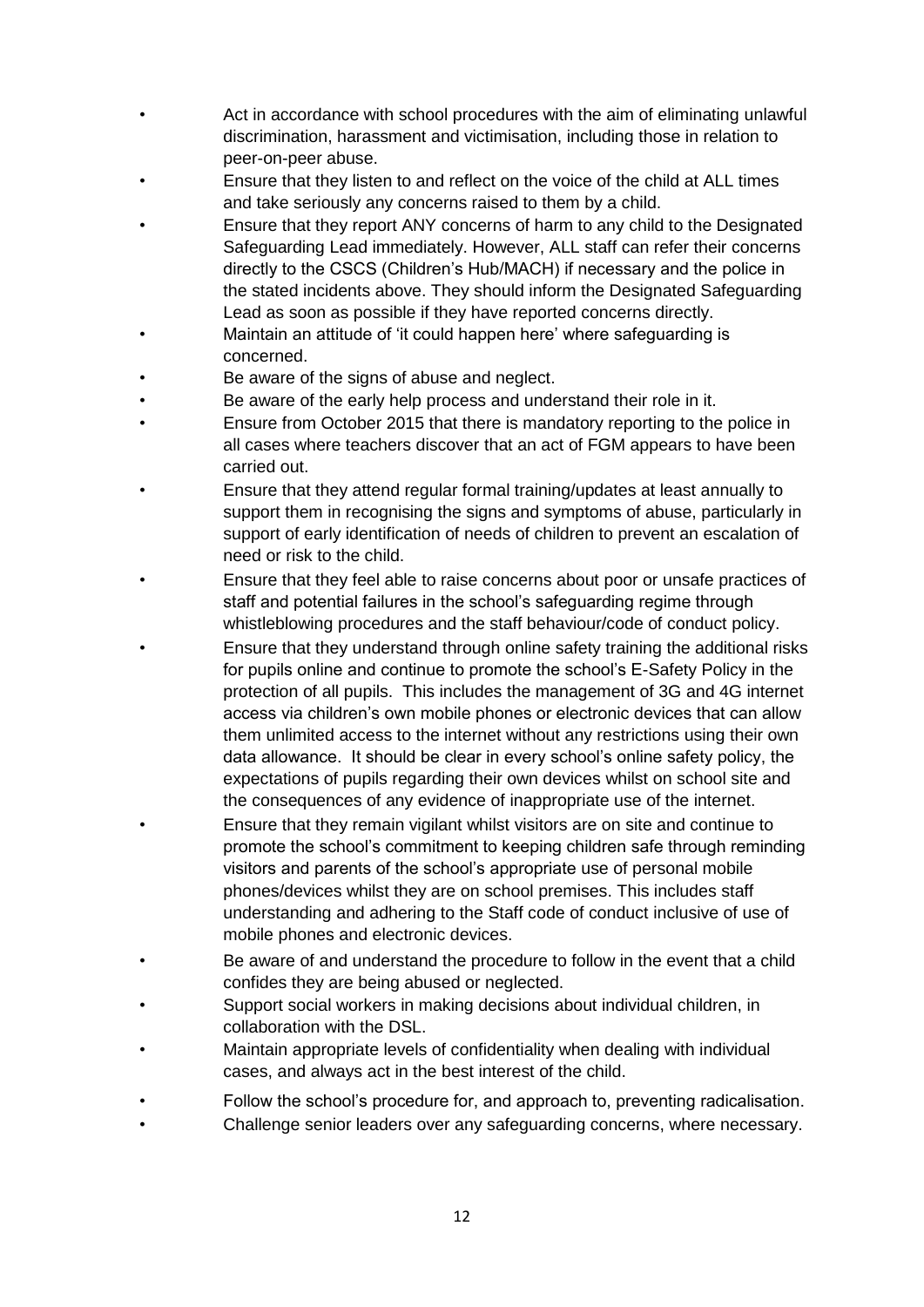## **4. Inter-agency working**

- **4.1** Horizons Specialist Academy Trust contributes to inter-agency working as part of its statutory duty.
- **4.2** Horizons Specialist Academy Trust is aware of their expectations to fully support the system of three safeguarding partners.
- **4.3** Horizons Specialist Academy Trust will work with CSCS, the police, health services and other services to protect the welfare of its pupils, through the early help process and by contributing to inter-agency plans to provide additional support.
- **4.4** Where a need for assessment is identified, Horizons Specialist Academy Trust will allow access for CSCS from the host LA and, where appropriate, a placing LA, for that LA to conduct (or consider whether to conduct) a section 17 or 47 assessment.
- **4.5** Horizons Specialist Academy Trust recognises the importance of proactive information sharing between professionals and local agencies in order to effectively meet pupils' needs and identify any need for early help.
- **4.6** At Horizons Specialist Academy Trust, we recognise that when a child has a social worker, it is an indicator that the child may be more at risk than most pupils. This may mean that they are more vulnerable to further harm, as well as facing educational barriers to attendance, learning, behaviour and poor mental health.
- **4.7** Considering 4.3, staff members are aware that whilst the GDPR and the Data Protection Act 2018 place a duty on schools to process personal information fairly and lawfully, they also allow for information to be stored and shared for safeguarding purposes – data protection regulations do not act as a barrier to sharing information where failure to do so would result in the pupil being placed at risk of harm.
- **4.8** Staff members will ensure that fear of sharing information does not stand in the way of their responsibility to promote the welfare and safety of pupils.
- **4.9** If staff members are in doubt about sharing information, they will speak to the DSL or deputy DSL.
- **4.10** Horizons Specialist Academy Trust also recognises the particular importance of interagency working in identifying and preventing child sexual exploitation (CSE).

## **5. Abuse and neglect**

- **5.1** All members of staff will be aware that abuse, neglect and safeguarding issues are rarely standalone events that can be given a specific label and multiple issues often overlap one another.
- **5.2** All staff members will be aware of the indicators of abuse and the appropriate action to take following a pupil being identified as at potential risk of abuse or neglect.
- **5.3** When identifying pupils at risk of potential harm, staff members will look out for a number of indicators including, but not limited to, the following:
	- Injuries in unusual places, such as bite marks on the neck, that are also inconsistent with their age
	- Lack of concentration and acting withdrawn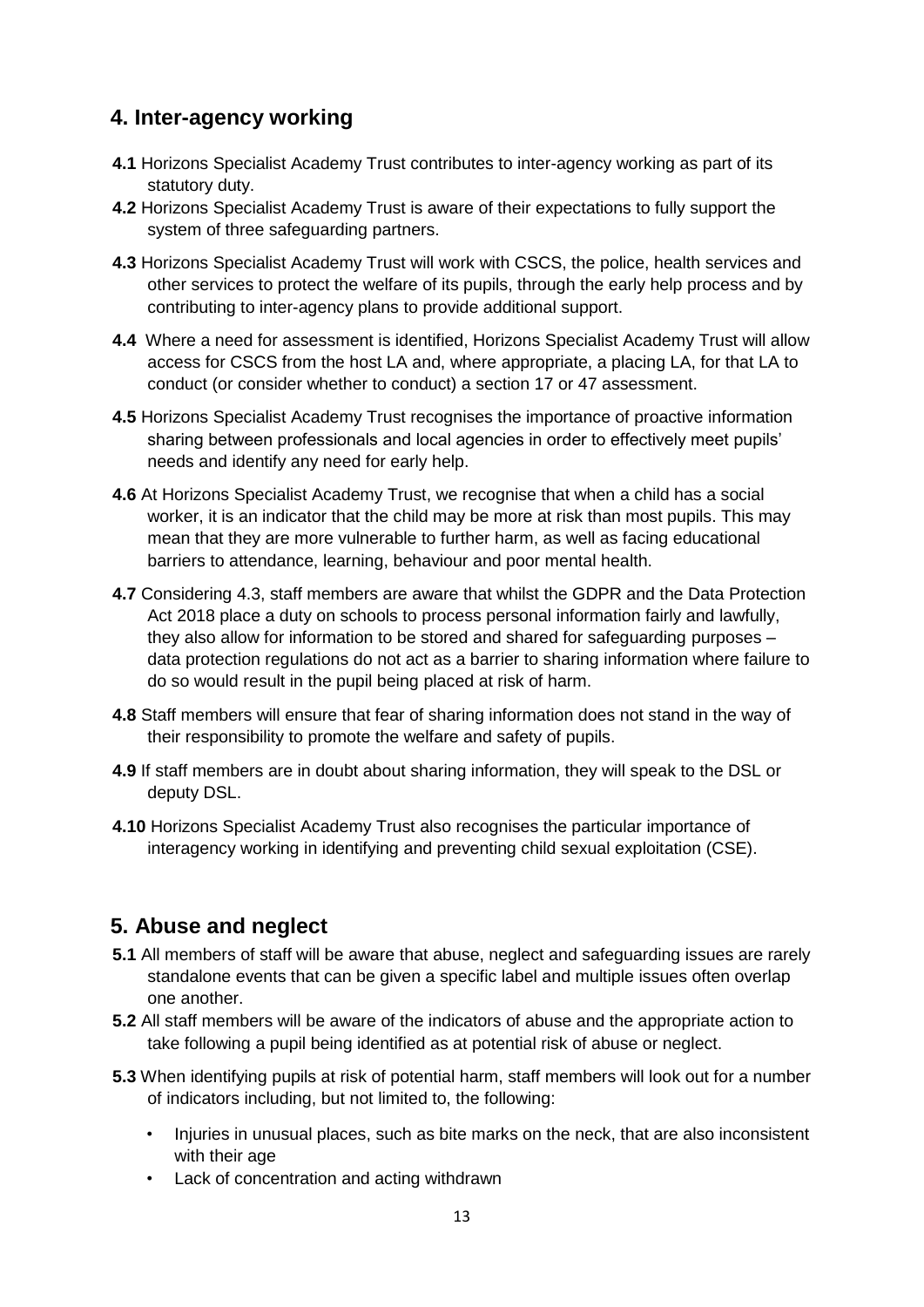- Knowledge ahead of their age, e.g. sexual knowledge.
- Use of explicit language
- Fear of abandonment
- Depression and low self-esteem.
- **5.4** All members of staff will be aware of the indicators of peer-on-peer abuse, such as those in relation to bullying, gender-based violence, sexual assaults and sexting.
- **5.5** All staff will be aware of the necessary procedures to follow to prevent peer-on-peer abuse.
- **5.6** All staff will be aware of the behaviours linked to drug taking, alcohol abuse, truancy and sexting, and will understand that these put pupils in danger.
- **5.7** Staff members will be aware of the effects of a pupil witnessing an incident of abuse, such as witnessing domestic violence at home.
- **5.8** All staff are aware that mental health problems can, in some cases, be an indicator that a child has suffered or is at risk of suffering abuse, neglect, or exploitation. Staff are not expected or trained to diagnose mental health conditions or issues, but may notice behaviours that may be of concern. Where staff have a mental health concern about a child that may also be a safeguarding concern, they should raise the issue by informing the designated safeguarding lead or a deputy.

## **6. Types of abuse and neglect**

- **6.1 Abuse:** A form of maltreatment of a child which involves inflicting harm or failing to act to prevent harm. Children may be abused in a family, institutional or community setting by those known to them or, more rarely, by others, e.g. via the internet.
- **6.2 Physical abuse:** A form of abuse which may involve actions such as hitting, throwing, burning, drowning and poisoning, or otherwise causing physical harm to a child. Physical abuse can also be caused when a parent fabricates the symptoms of, or deliberately induces, illness in a child.
- **6.3 Emotional abuse:** A form of abuse which involves the emotional maltreatment of a child to cause severe and adverse effects on the child's emotional development. This may involve telling a child they are worthless, unloved, inadequate, not giving them the opportunities to express their views, deliberately silencing them, or often making them feel as though they are in danger.
- **6.4 Sexual abuse:** A form of abuse which involves forcing or enticing a child to take part in sexual activities, not necessarily involving a high level of violence, and whether or not the child is aware of what is happening. This may involve physical assault, such as penetrative assault and touching, or non-penetrative actions, such as looking at sexual images or encouraging children to behave in inappropriate ways.
- **6.5 Neglect:** A form of abuse which involves the persistent failure to meet a child's basic physical and/or psychological needs, likely to result in serious impairment of a child's health or development. This may involve providing inadequate food, clothing or shelter, or the inability to protect a child from physical or emotional harm or ensure access to appropriate medical treatment.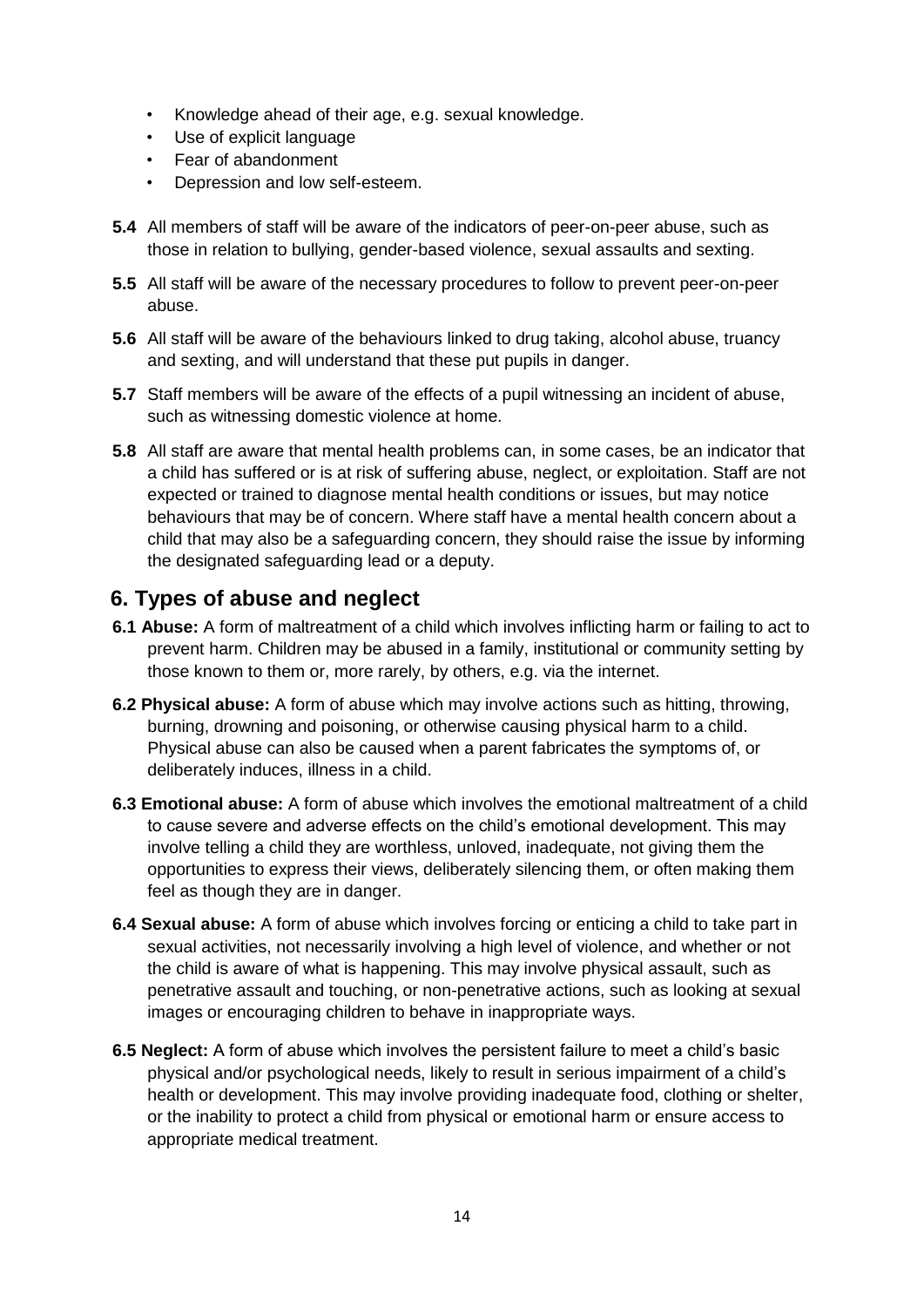## **7. FGM**

- **7.1** For the purpose of this policy, FGM is defined as the partial or total removal of the external female genitalia, or any other injury to the female genital organs.
- **7.2** FGM is considered a form of abuse in the UK and is illegal.
- **7.3** All staff will be alert to the possibility of a girl being at risk of FGM, or already having suffered FGM. If staff members are worried about someone who is at risk of FGM or who has been a victim of FGM, they are required to share this information with social care and/or the police.
- **7.4** Teaching staff are legally required to report to the police any discovery, whether through disclosure by the victim or visual evidence, of FGM on a girl under the age of 18. Teachers failing to report such cases will face disciplinary action.

 NB. The above does not apply to any suspected or at-risk cases, nor if the individual is over the age of 18. In such cases, local safeguarding procedures will be followed.

- **7.5 There** are a range of potential indicators that a pupil may be at risk of FGM. While individually they may not indicate risk, if two or more indicators are present, this could signal a risk to the pupil.
- **7.6** Victims of FGM are most likely to come from communities that are known to adopt this practice. It is important to note that the pupil may not yet be aware of the practice or that it may be conducted on them, so staff will be sensitive when broaching the subject.
- **7.7** Indicators that may show a heightened risk of FGM include the following:
	- The socio-economic position of the family and their level of integration into UK society
	- Any girl with a mother or sister who has been subjected to FGM
	- Any girl withdrawn from PSHE

**7.8** Indicators that may show FGM could take place soon include the following:

- When a female family elder is visiting from a country of origin
- A girl may confide that she is to have a 'special procedure' or a ceremony to 'become a woman'
- A girl may request help from a teacher if she is aware or suspects that she is at immediate risk
- A girl, or her family member, may talk about a long holiday to her country of origin or another country where the practice is prevalent
- **7.9** Staff will be vigilant to the signs that FGM has already taken place so that help can be offered, enquiries can be made to protect others, and criminal investigations can begin.
- **7.10** Indicators that FGM may have already taken place include the following:
	- Difficulty walking, sitting or standing
	- Spending longer than normal in the bathroom or toilet
	- Spending long periods of time away from a classroom during the day with bladder or menstrual problems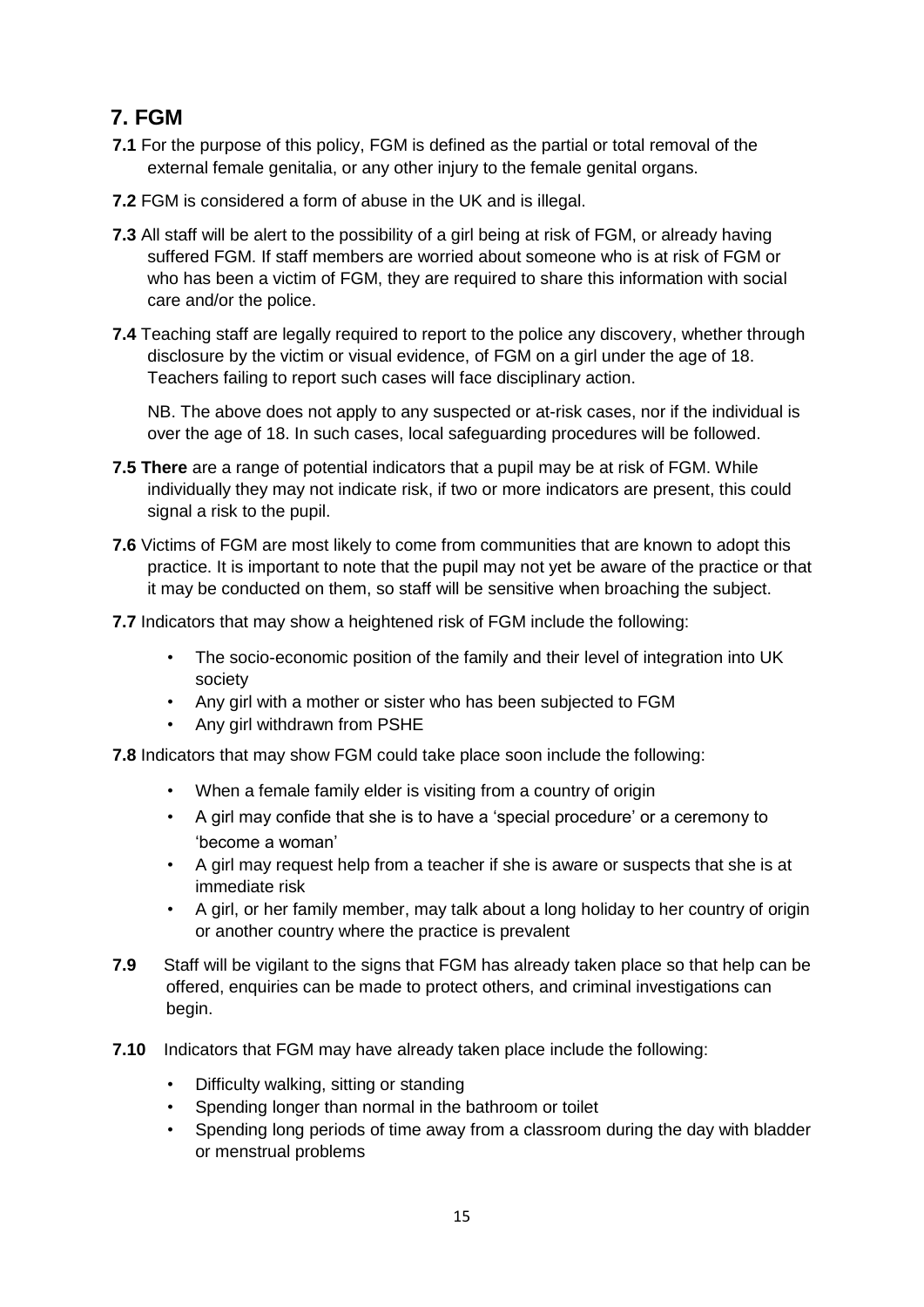- Prolonged or repeated absences from school followed by withdrawal or depression
- Reluctance to undergo normal medical examinations
- Asking for help, but not being explicit about the problem due to embarrassment or fear
- **7.11** Teachers will not examine pupils, and so it is rare that they will see any visual evidence, but they will report to the police where an act of FGM appears to have been carried out. Unless the teacher has a good reason not to, they should also consider and discuss any such case with the DSL and involve CSCS as appropriate.
- **7.12** FGM is also included in the definition of 'honour-based' Abuse (HBA), which involves crimes that have been committed to defend the honour of the family and/or community, alongside forced marriage and breast ironing.
- **7.13** All forms of HBA are forms of abuse and will be treated and escalated as such.
- **7.14** Staff will be alert to the signs of HBA, including concerns that a child is at risk of HBA. or has already suffered from HBA, and will consult with the DSL who will activate local safeguarding procedures if concerns arise.

## **8. Forced marriage**

- **8.1** For the purpose of this policy, a "forced marriage" is defined as a marriage that is entered into without the full and free consent of one or both parties, and where violence, threats or any other form of coercion is used to cause a person to enter into the marriage. Forced marriage is classed as a crime in the UK.
- **8.2** As part of HBA, staff will be alert to the signs of forced marriage including, but not limited to, the following:
	- Becoming anxious, depressed and emotionally withdrawn with low self-esteem
	- Showing signs of mental health disorders and behaviours such as self-harm or anorexia
	- Displaying a sudden decline in their educational performance, aspirations or motivation
	- Regularly being absent from school
	- Displaying a decline in punctuality
	- An obvious family history of older siblings leaving education early and marrying early
- **8.3** If staff members have any concerns regarding a child who may have undergone, is currently undergoing, or is at risk of, forced marriage, they will speak to the DSL and local safeguarding procedures will be followed – this could include referral to CSCS, the police or the Forced Marriage Unit.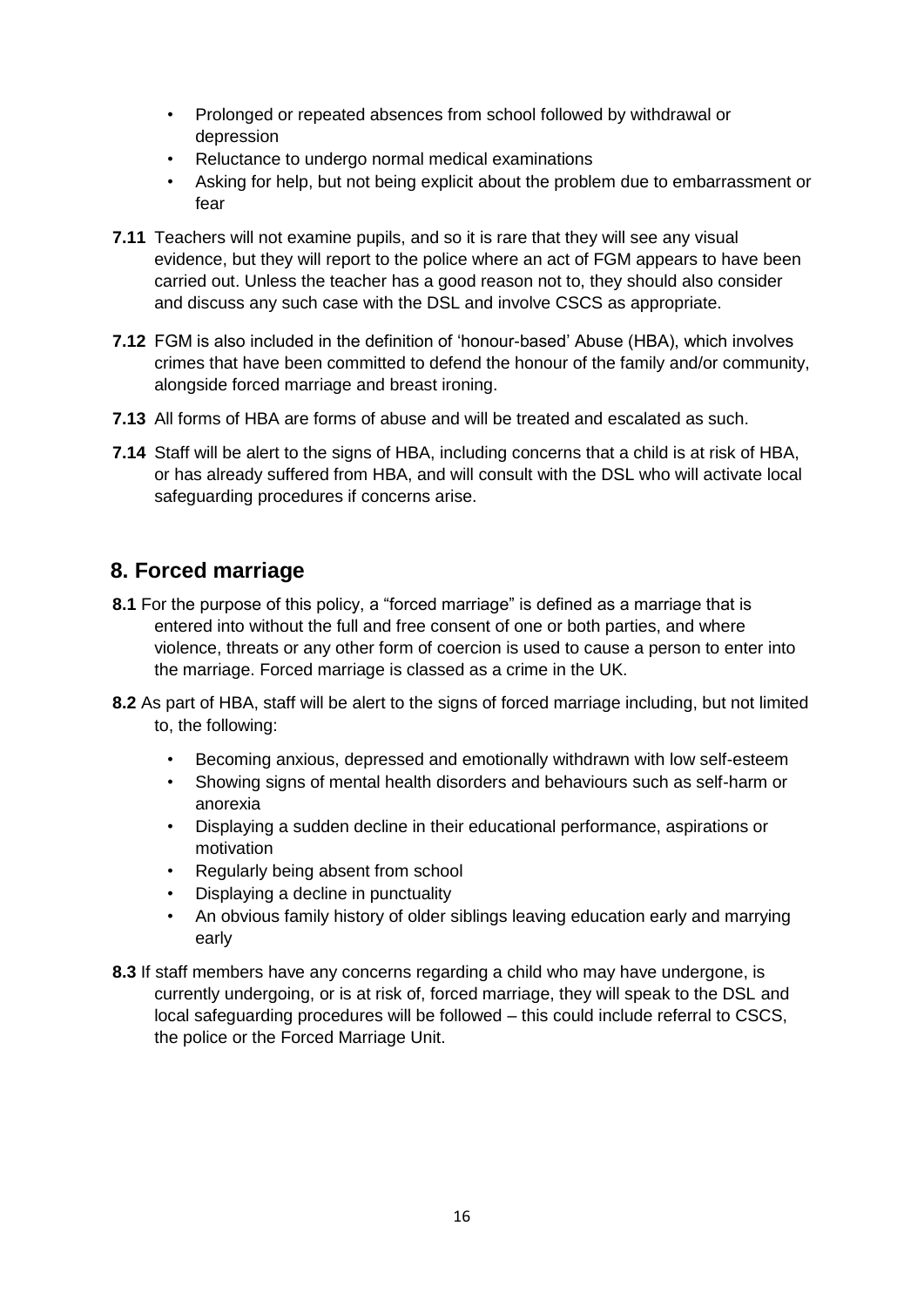## **9. Child sexual exploitation (CSE)**

- **9.1** For the purpose of this policy, "child sexual exploitation" is defined as: a form of sexual abuse where an individual or group takes advantage of an imbalance of power to coerce, manipulate or deceive a child or young person into sexual activity, for either, or both, of the following reasons:
	- In exchange for something the victim needs or wants
	- For the financial advantage or increased status of the perpetrator or facilitator
- **9.2** CSE does not always involve physical contact, as it can also occur online. It is also important to note that a child can be sexually exploited even if the sexual activity appears consensual.
- **9.3** Horizons Specialist Academy Trust have adopted the following procedure for handling cases of CSE, as outlined by the DfE:

#### **Identifying cases**

- **9.4** Trust staff members are aware of and look for the key indicators of CSE; these are as follows:
	- Going missing for periods of time or regularly going home late
	- Regularly missing lessons
	- Appearing with unexplained gifts and new possessions
	- Associating with other young people involved in exploitation
	- Having older boyfriends or girlfriends
	- Undergoing mood swings or drastic changes in emotional wellbeing
	- Displaying inappropriate sexualised behaviour
	- Suffering from sexually transmitted infections or becoming pregnant
	- Displaying changes in emotional wellbeing
	- Misusing drugs or alcohol

#### **Referring cases**

**9.5** Where CSE, or the risk of it, is suspected, staff will discuss the case with the DSL. If after discussion a concern still remains, local safeguarding procedures will be triggered, including referral to the LA.

#### **Support**

**9.6** The LA and all other necessary authorities will then handle the matter to conclusion. Horizons Specialist Academy Trust will cooperate as needed.

#### **10. Homelessness**

**10.1** The DSL and deputy(s) and Trust Parent Support Advisors will be aware of the contact details and referral routes in to the Local Housing Authority so that concerns over homelessness can be raised as early as possible.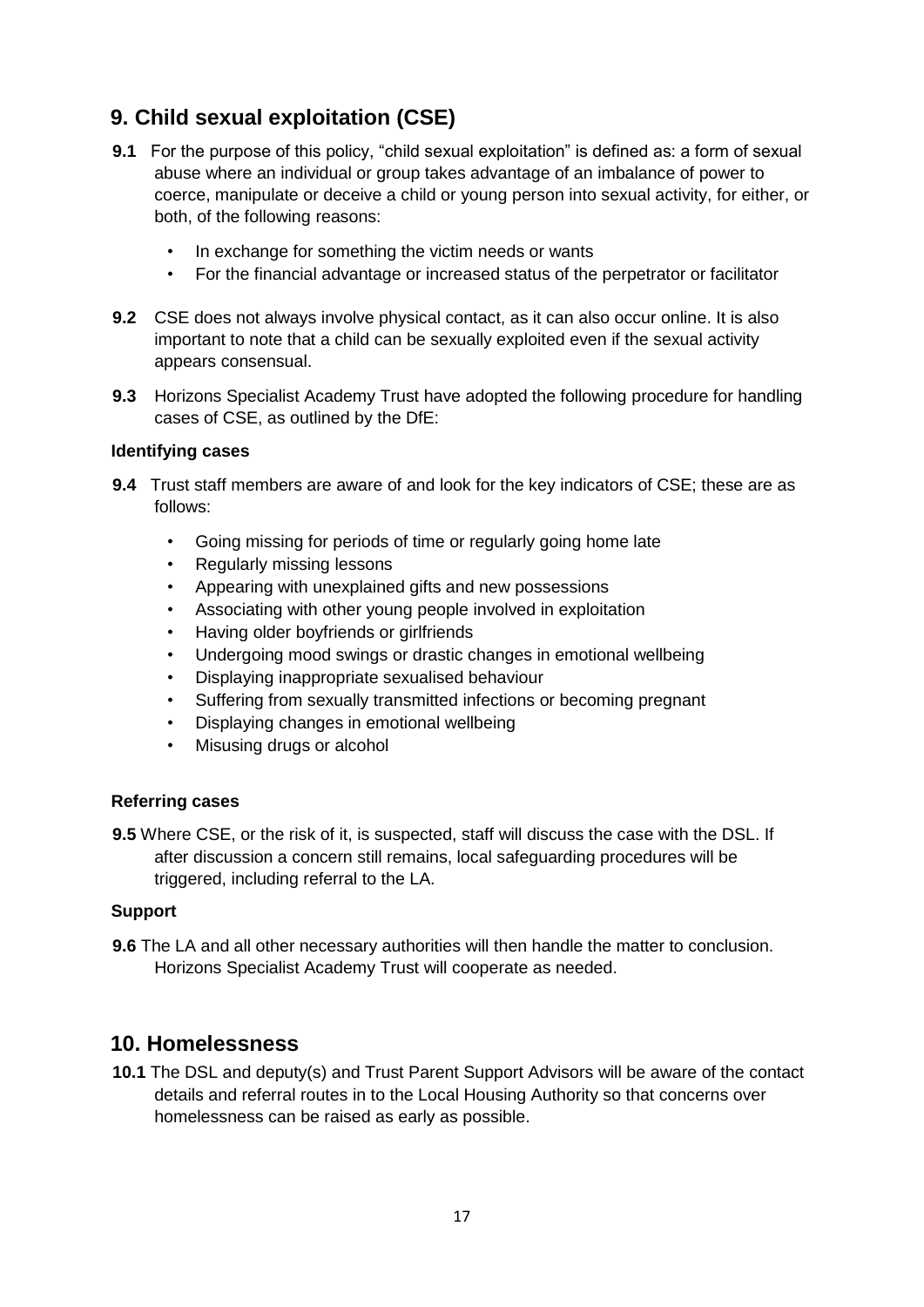**10.2** Indicators that a family may be at risk of homelessness include the following:

- Household debt
- Rent arrears
- Domestic abuse
- Anti-social behaviour
- Any mention of a family moving home because "they have to"
- **10.3** Referrals to the Local Housing Authority do not replace referrals to CSCS where a child is being harmed or at risk of harm.
- **10.4** For 16- and 17-year-olds, homelessness may not be family-based and referrals to CSCS will be made as necessary where concerns are raised.

## **11. County lines and child criminal exploitation**

**11.1** For the purpose of this policy:

County lines is a term used to describe gangs and organised criminal networks involved in exporting illegal drugs (primarily crack cocaine and heroin) into one or more importing areas [within the UK], using dedicated mobile phone lines or other form of "deal line". Exploitation is an integral part of the county lines offending model with children and vulnerable adults exploited to move [and store] drugs and money. Offenders will often use coercion, intimidation, violence (including sexual violence) and weapons to ensure compliance of victims. Children can easily become trapped by this type of exploitation as county lines gangs create drug debts and can threaten serious violence and kidnap towards victims (and their families) if they attempt to leave the county lines network.

 Child Criminal Exploitation (CCE), is where an individual or group takes advantage of an imbalance of power to coerce, control, manipulate or deceive a child into any criminal activity (a) in exchange for something the victim needs or wants, and/or (b) for the financial or other advantage of the perpetrator or facilitator and/or (c) through violence or the threat of violence

- **11.2** Staff will be made aware of pupils with missing episodes who may have been trafficked for the purpose of transporting drugs.
- **11.3** Staff members who suspect a pupil may be vulnerable to, or involved in, this activity will immediately report all concerns to the DSL.
- **11.4** The DSL will consider referral to the National Referral Mechanism on a case-by-case basis.

**11.5** Indicators that a pupil may be involved in county lines activity and/or CCE include the following:

- Persistently going missing or being found out of their usual area
- Unexplained acquisition of money, clothes or mobile phones
- Excessive receipt of texts or phone calls
- Relationships with controlling or older individuals or groups
- Leaving home without explanation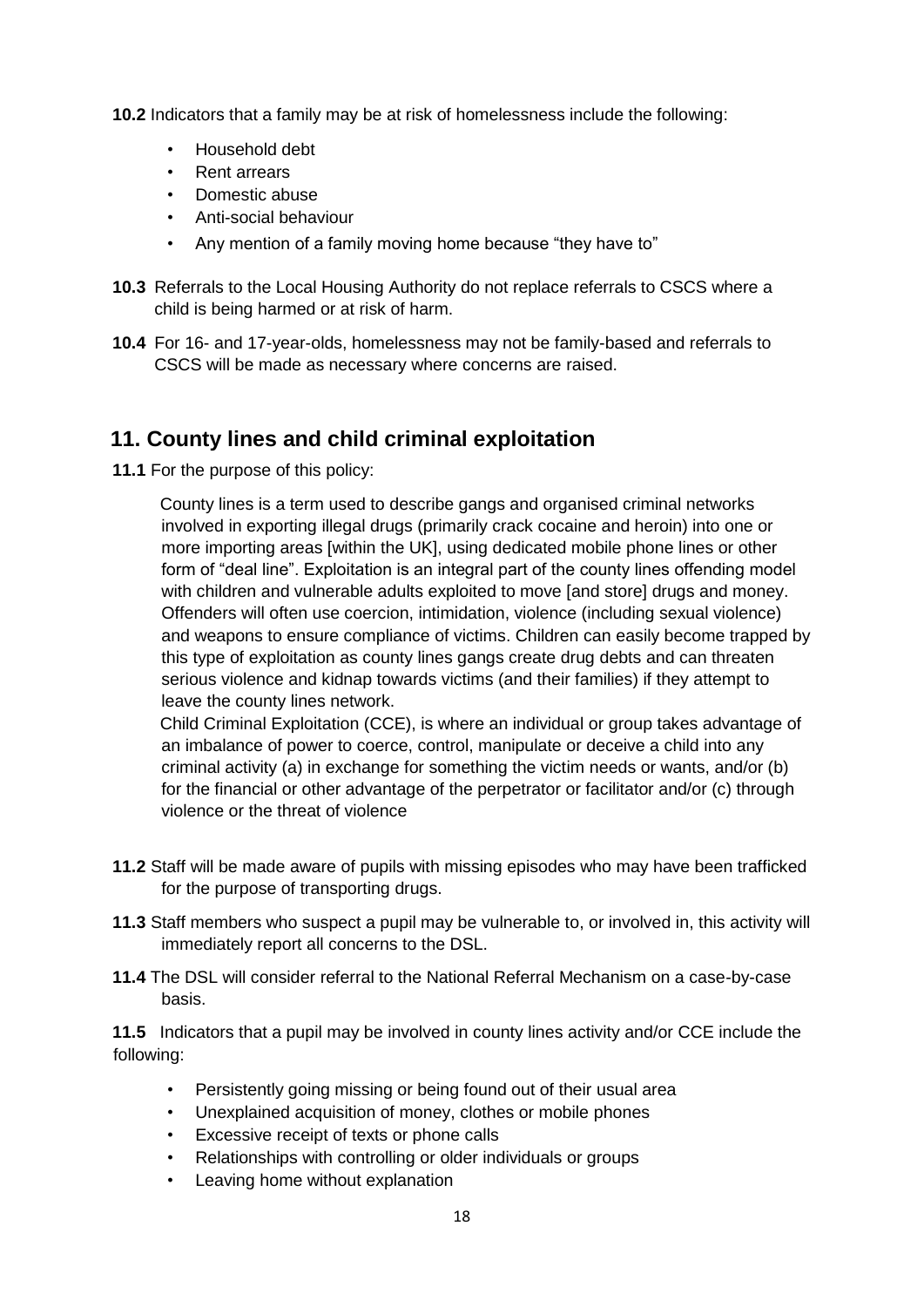- Evidence of physical injury or assault that cannot be explained
- Carrying weapons
- Sudden decline in school results
- Becoming isolated from peers or social networks
- Self-harm or significant changes in mental state
- Parental reports of concern

**11.6** All staff should be aware of indicators, which may signal that children are at risk from, or are involved with serious violent crime. These may include increased absence from school, a change in friendships or relationships with older individuals or groups, a significant decline in performance, signs of self-harm or a significant change in wellbeing, or signs of assault or unexplained injuries. Unexplained gifts or new possessions could also indicate that children have been approached by, or are involved with, individuals associated with criminal networks or gangs.

**11.7** All staff should be aware of the associated risks and understand the measures in place to manage these. Advice for schools and colleges is provided in the Home Office's Preventing youth violence and gang involvement and its Criminal exploitation of children and vulnerable adults: county lines guidance.

## **12. Domestic Abuse**

The definition of Domestic Abuse is:

Any incident or pattern of incidents of controlling, coercive, threatening behaviour, violence or abuse between those aged 16 or over who are, or have been, intimate partners of family members regardless of gender or sexuality. The abuse can encompass, but is not limited to: psychological, physical, sexual or financial and emotional abuse. All children can witness and be adversely affected by domestic abuse in the context of their home life where domestic abuse occurs between family members. Exposure to domestic abuse and/or violence can have a serious, long lasting emotional and psychological impact on children. In some cases, a child may blame themselves for the abuse, or may have had to leave the family home as a result.

Types of domestic abuse include intimate partner violence, abuse by family members, teenage relationship abuse and child/adolescent to parent violence and abuse. Anyone can be a victim of domestic abuse, regardless of sexual identity, age, ethnicity, socio-economic status, sexuality or background and domestic abuse can take place inside or outside of the home.

#### Operation Encompass:

Operation Encompass is a police and school early intervention safeguarding information sharing partnership which supports children experiencing domestic violence and abuse. All Trust Academies work in partnership with Police as part of Operation Encompass.

The National Domestic Abuse helpline can be called free of charge and in confidence, 24 hours a day on 0808 2000 247.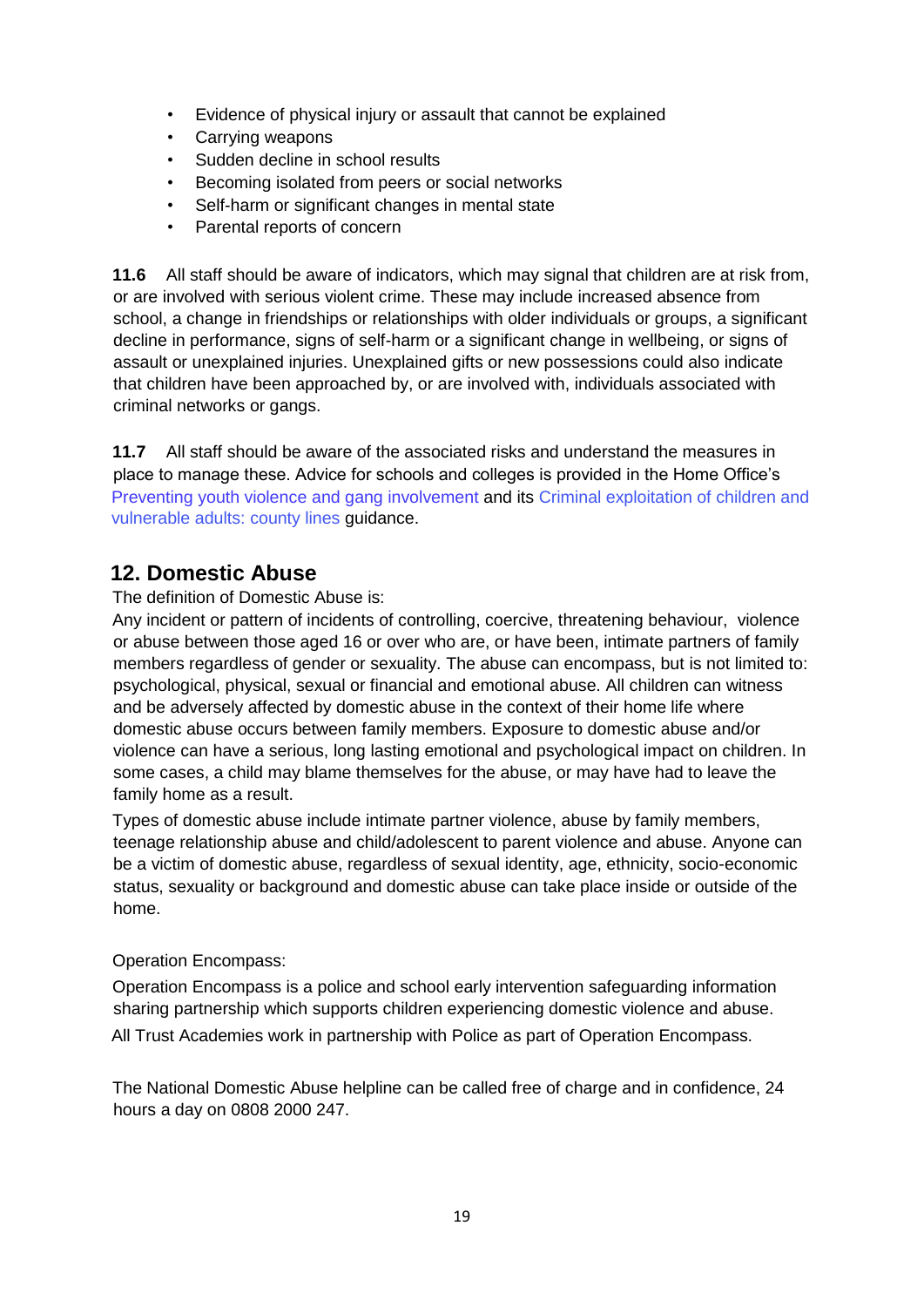## **13. Pupils with family members in prison**

- **13.1** Pupils with a family member in prison will be offered pastoral support as necessary.
- **13.2** They will receive a copy of 'Are you a young person with a family member in prison' from Action for Prisoners' Families where appropriate and allowed the opportunity to discuss questions and concerns.

## **14. Pupils required to give evidence in court**

- **14.1** Pupils required to give evidence in criminal courts, either for crimes committed against them or crimes they have witnessed, will be offered appropriate pastoral support.
- **14.2** Pupils in our Primary Academies will also be provided with the booklet ['Going to Court'](https://www.gov.uk/government/publications/young-witness-booklet-for-5-to-11-year-olds) from HM Courts and Tribunals Service (HMCTS) where appropriate and allowed the opportunity to discuss questions and concerns.
- **14.3** Pupils in our Secondary Academies will also be provided with the booklet ['Going to](https://www.gov.uk/government/publications/young-witness-booklet-for-12-to-17-year-olds) [Court and being a witness'](https://www.gov.uk/government/publications/young-witness-booklet-for-12-to-17-year-olds) [fr](https://www.gov.uk/government/publications/young-witness-booklet-for-12-to-17-year-olds)om HMCTS where appropriate and allowed the opportunity to discuss questions and concerns.

## **15. Contextual safeguarding**

- **15.1** Safeguarding incidents can occur outside of the Trust and can be associated with outside factors. Trust staff, particularly the DSL and their deputy(s), will always consider the context of incidents – this is known as contextual safeguarding.
- **15.2** Assessment of pupils' behaviour will consider whether there are wider environmental factors that are a threat to their safety and/or welfare.
- **15.3** The Trust will provide as much contextual information as possible when making referrals to CSCS.

## **16. A child missing from education**

- **16.1** A child going missing from school is a potential indicator of abuse or neglect and, as such, these children are increasingly at risk of being victims of harm, exploitation or radicalisation.
- **16.2** Staff will monitor pupils that go missing from the school, particularly on repeat occasions, and report them to the DSL following normal safeguarding procedures, in accordance with the [LA Children Missing Education Policy.](file://///HORIZONS.INTERNAL/HorizonsShared/StaffShared$/Horizons%20Trust/Safeguarding%20Policies%20and%20Information/CURRENT%20HSAT%20SAFEGUARDING%20POLICIES%20AND%20GUIDELINES/CHILDREN%20MISSING%20FROM%20EDUCATION,HOME,%20SCHOOL/LA%20CME%20POLICY.doc)
- **16.3** The school will inform the LA of any pupil who fails to attend regularly or has been absent without the school's permission for a continuous period of 10 school days or more.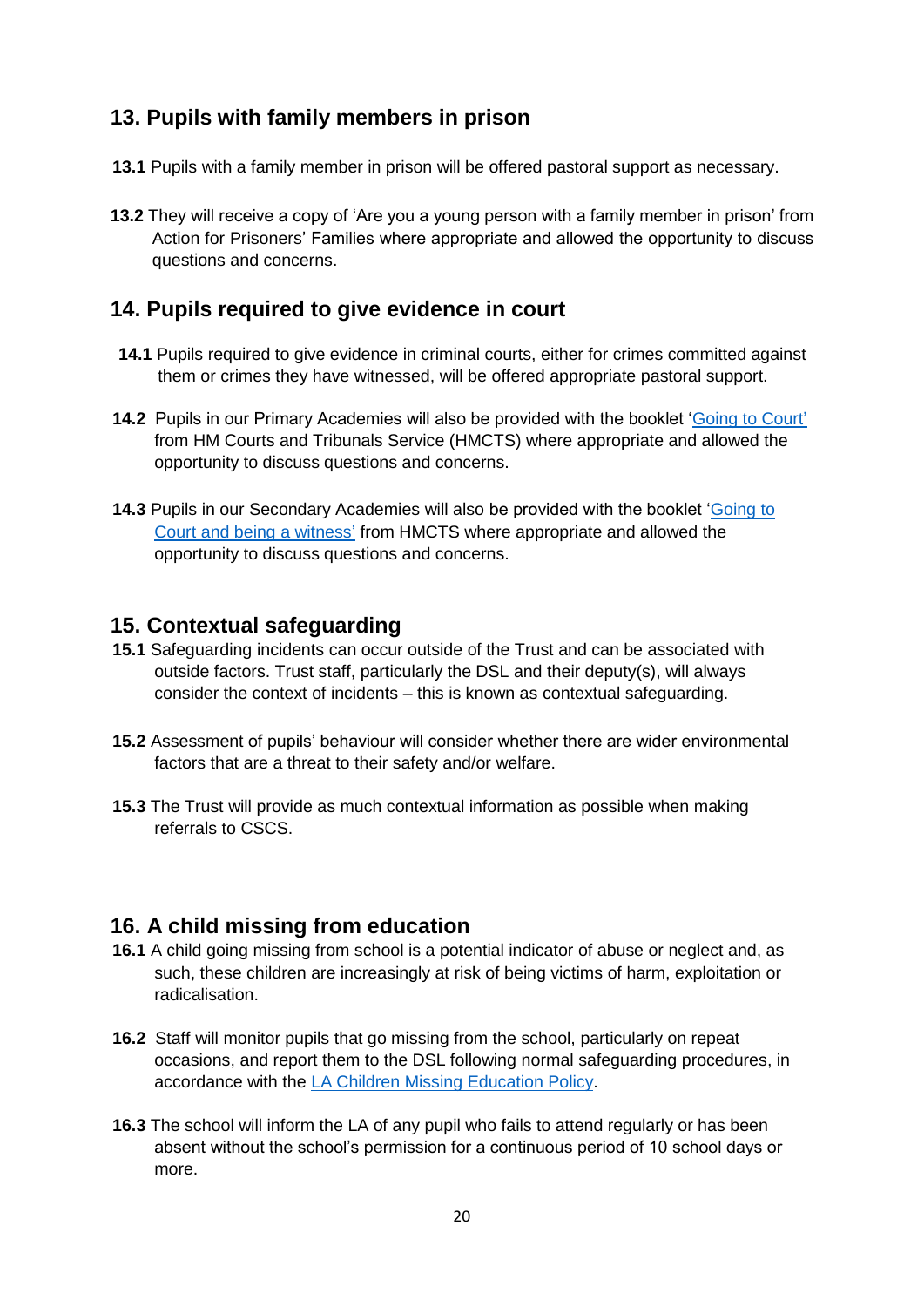#### **Admissions register**

- **16.4** Pupils are placed on the admissions register at the beginning of the first day that is agreed by Horizons Specialist Academy Trust, or when the Academy has been notified that the pupil will first be attending.
- **16.5** The Academy will notify the LA within five days of when a pupil's name is added to the admissions register.
- **16.6** The Academy will ensure that the admissions register is kept up-to-date and accurate at all times and will inform parents when any changes occur.
- **16.7** Two emergency contact details will be held for each pupil where possible.
- **16.8** Staff will monitor pupils who do not attend the Academy on the agreed date and will notify the LA at the earliest opportunity.
- **16.9** If a parent notifies the Academy that their child will live at a different address, the

school will record the following information on the admissions register:  $\Box$ 

- The full name of the parent with whom the pupil will live
- The new address
- The date from when the pupil will live at that address
- **16.10** If a parent notifies the school that their child will be attending a different school, or is already registered at a different school, the following information will be recorded on the admissions register:
	- The name of the new school
	- The date on which the pupil first attended, or is due to attend, that school
- **16.11** Where a pupil moves to a new school, the Academy will use a secure internet system to securely transfer pupils' data.
- **16.12** To ensure accurate data is collected to allow effective safeguarding, Horizons Specialist Academy Trust liaise with the LA regarding any pupil who is going to be deleted from the admission register, in accordance with the Education (Pupil Registration) (England) Regulations 2006 (as amended), where they:
	- Have been taken out of the school by their parents, and are being educated outside the national education system, e.g. home education.
	- Have ceased to attend the school, and no longer live within a reasonable distance of the premises.
	- Have been certified by the school's medical officer as unlikely to be in a fit state of health to attend, before ceasing to be of compulsory school age, and their parent has not indicated the intention to the pupil continuing to attend school after ceasing to be of compulsory school age.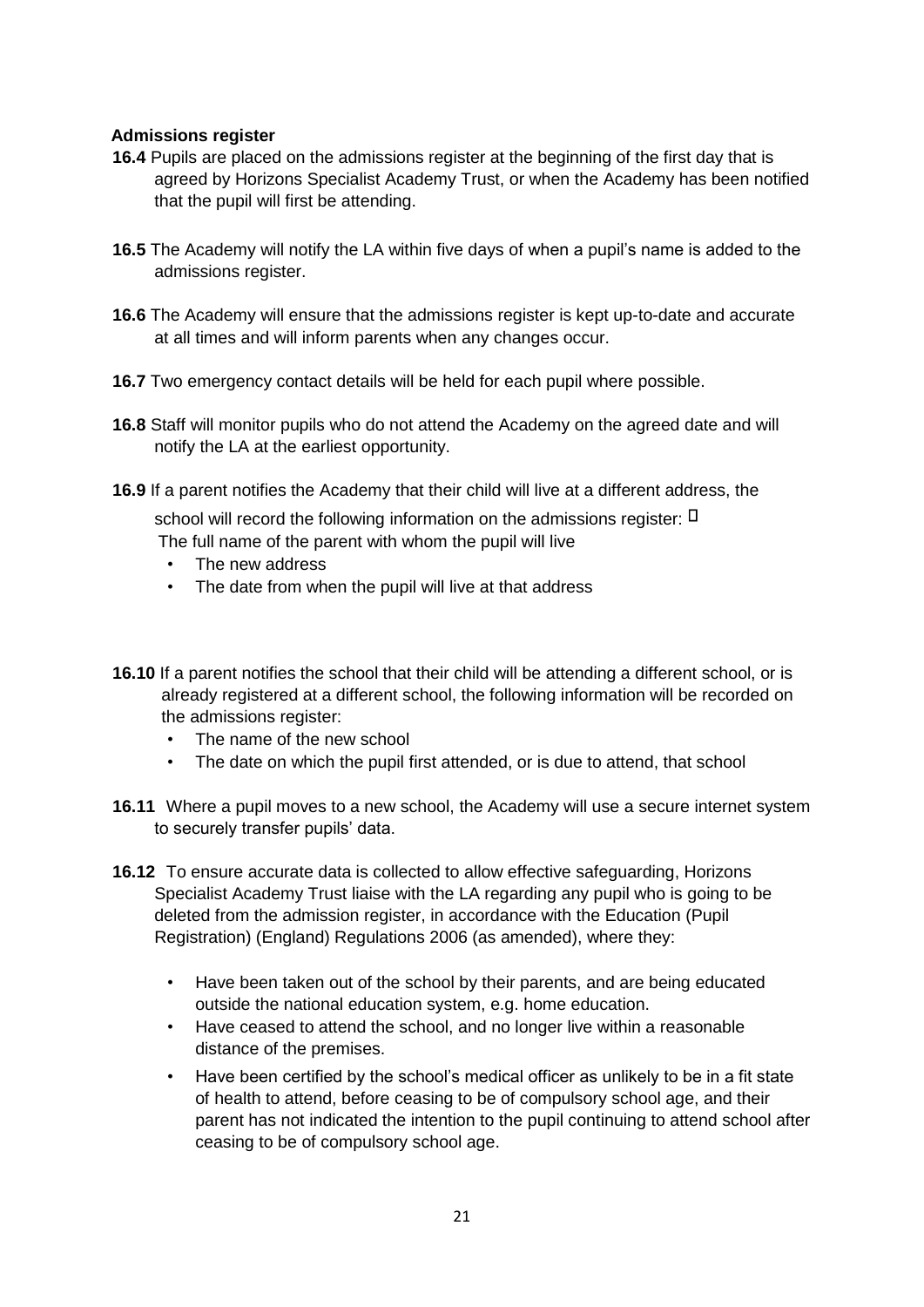- Have been in custody for a period of more than four months due to a final court order and the school does not reasonably believe they will be returning to the school at the end of that period.
- Have been permanently excluded.
- **16.13** Horizons Specialist Academy Trust will only remove a pupil from the admissions register where advice has been sought from the LA and CME procedures have been followed.
- **16.14** If a pupil is to be removed from the admissions register, the school will provide the LA with the following information:
	- The full name of the pupil
	- The full name and address of any parent with whom the pupil lives
	- At least one telephone number of the parent with whom the pupil lives
	- The full name and address of the parent with whom the pupil is going to live, and the date that the pupil will start living there, if applicable
	- The name of the pupil's new school and the pupil's expected start date there, if applicable
	- The grounds for removal from the admissions register under regulation 8 of the Education (Pupil Registration) (England) Regulations 2006 (as amended)
	- **16.15**Horizons Specialist Academy Trust will work with the LA to establish methods of making returns for pupils back into the school.
	- **16.16**Horizons Specialist Academy Trust will highlight to the LA where they have been unable to obtain necessary information from parents, e.g. where an address is unknown.
	- **16.17**Horizons Specialist Academy Trust will also highlight any other necessary contextual information including safeguarding concerns

## **17 Pupils with SEND**

- **17.1** Horizons Specialist Academy Trust recognises that, statistically, children and young people with disabilities and/or behavioural difficulties and disabilities are the most vulnerable to abuse. Trust staff who work, in any capacity, with children and young people with profound and multiple disabilities, sensory impairment, certain health conditions and/or emotional and behavioural problems will need to be particularly sensitive to signs of abuse. Trust staff must give consideration to children and young people who are subject to a statement of special needs, an education health and care plan or have a medical condition, as these can mask safeguarding issues and must not be dismissed
- **17.2** Staff will be aware of the following:
	- Certain indicators of abuse, such as behaviour, mood and injury, may relate to the pupil's disability without further exploration; however, it should never be assumed that a child's indicators relate only to their disability
	- Pupils with SEND can be disproportionally impacted by things like bullying, without outwardly showing any signs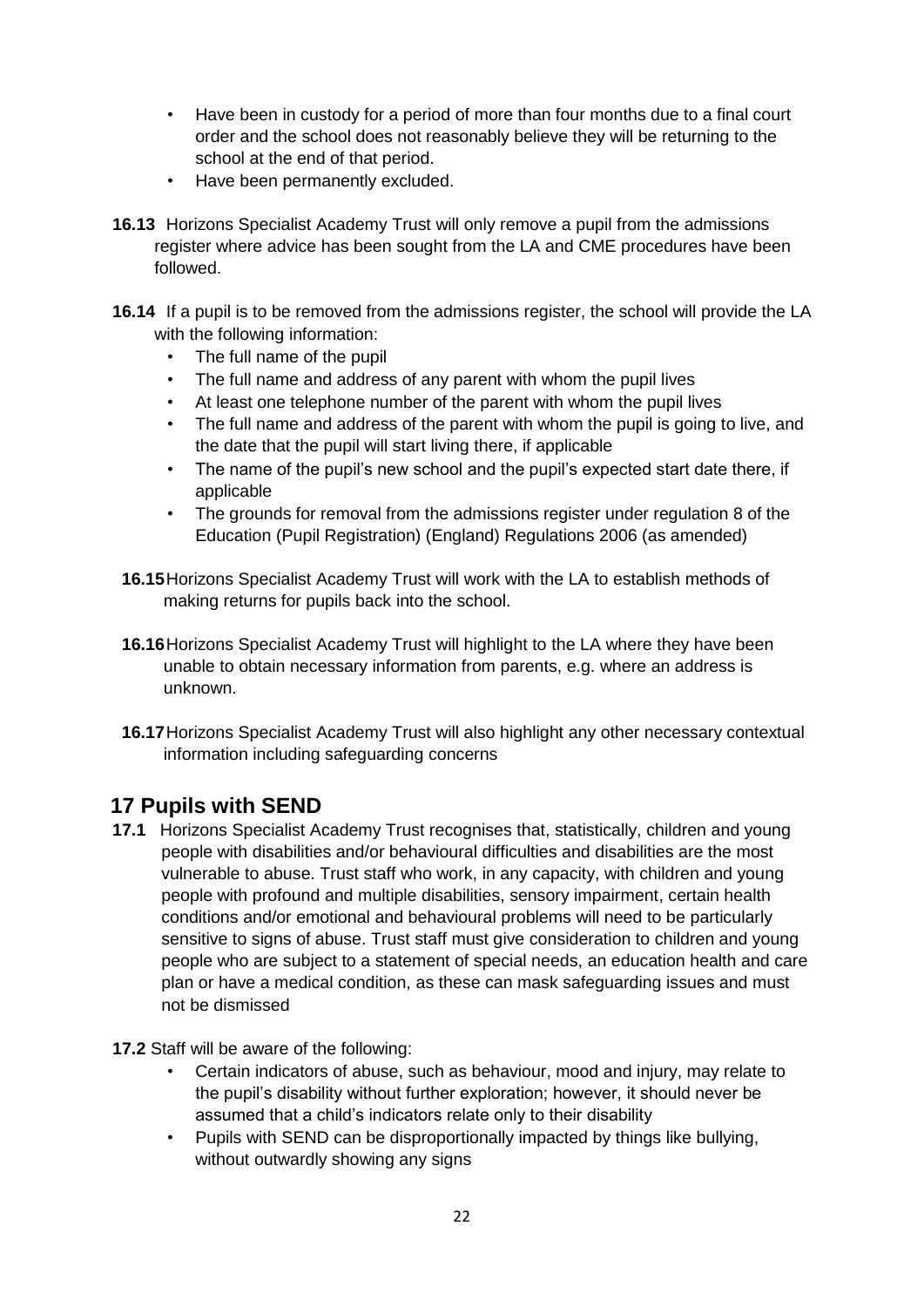- Communication barriers may exist, as well as difficulties in overcoming these barriers
- **17.3** When reporting concerns or making referrals for pupils with SEND, the above factors will always be taken into consideration.

### **18. Alternative provision**

- **18.1** Horizons Specialist Academy Trust will remain responsible for a pupil's welfare during their time at an alternative provider.
- **18.2** When placing a pupil with an alternative provider, the Trust will obtain written confirmation that the provider has conducted all relevant safeguarding checks on staff.

## **19. Work experience**

**19.1** When a pupil is sent on work experience, the school will ensure that the provider has appropriate safeguarding policies and procedures in place.

#### **20. Private fostering**

**20.1** When Horizons Specialist Academy Trust becomes aware of a pupil being privately fostered, they will notify the LA as soon as possible to allow the LA to conduct any necessary checks.

## **21. Concerns about a pupil**

- **21.1** If a member of staff has any concern about a child's welfare, they will act on them immediately by speaking to the DSL or a deputy.
- **21.2** All staff members are aware of the procedure for reporting concerns and understand their responsibilities in relation to confidentiality and information sharing, as outlined in section 28 of this policy.
- **21.3** Where the DSL is not available to discuss the concern with, staff members will contact the deputy DSL with the matter.
- **21.4** If a referral is made about a child by anyone other than the DSL, the DSL will be informed as soon as possible.
- **21.5** The LA will make a decision regarding what action is required within one working day of the referral being made and will notify the referrer.
- **21.6** DSL's are required to monitor a referral if they do not receive information from the LA regarding what action is necessary for the pupil.
- **21.7** If the situation does not improve after a referral, the DSL will ask for reconsideration to ensure that their concerns have been addressed and that the situation improves for the pupil.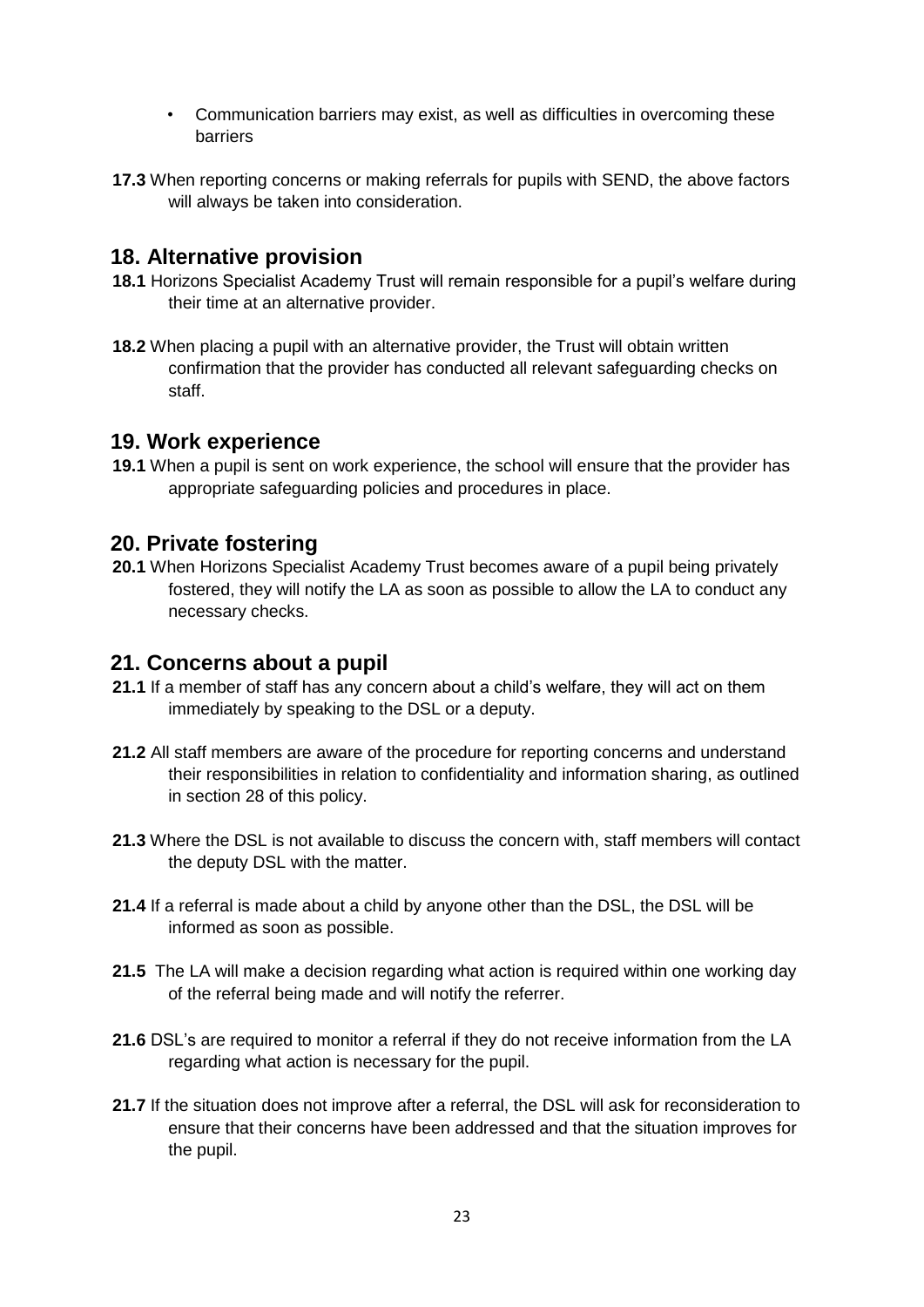- **21.8** If early help is appropriate, the case will be kept under constant review. If the pupil's situation does not improve, a referral will be considered.
- **21.9** All concerns, discussions and decisions made, as well as the reasons for making those decisions, will be recorded by the DSL and kept securely.
- **21.10** If a pupil is in immediate danger, a referral will be made to CSCS and/or the police immediately.
- **21.11** If a pupil has committed a crime, such as sexual violence, the police will be notified.
- **21.12** Where there are safeguarding concerns, Horizons Specialist Academy Trust will ensure that the pupil's wishes are always taken into account, and that there are systems available for pupils to provide feedback and express their views.
- **21.13** When responding to safeguarding concerns, staff members will act calmly and supportively, ensuring that the pupil feels like they are being listened to and believed.
- **21.14** A multi-agency assessment will be undertaken where a child and their family could benefit from coordinated support from more than one agency. These assessments will identify what help the child and family require in preventing needs escalating to a point where intervention would be needed.

## **22. Early help**

- **22.1** Early help means providing support as soon as a problem emerges, at any point in a child's life.
- **22.2** Any pupil may benefit from early help, but in particular staff will be alert to the potential need for early help for pupils who:
	- Have SEND (whether or not they have a statutory EHC plan).
	- Are young carers.
	- Show signs of being drawn into anti-social or criminal behaviour, including gang involvement and association with organised crime groups.
	- Are frequently missing/going missing from care or from home.
	- Misuse drugs or alcohol.
	- Are at risk of modern slavery, trafficking or exploitation.
	- Are in a family circumstance presenting challenges such as substance abuse, adult mental health problems or domestic abuse.
	- Are returned home to their family from care.
	- Show early signs of abuse and/or neglect.
	- Are at risk of being radicalised or exploited.
	- Are privately fostered.
- **22.3** Early help will also be used to address non-violent harmful sexual behaviour to prevent escalation.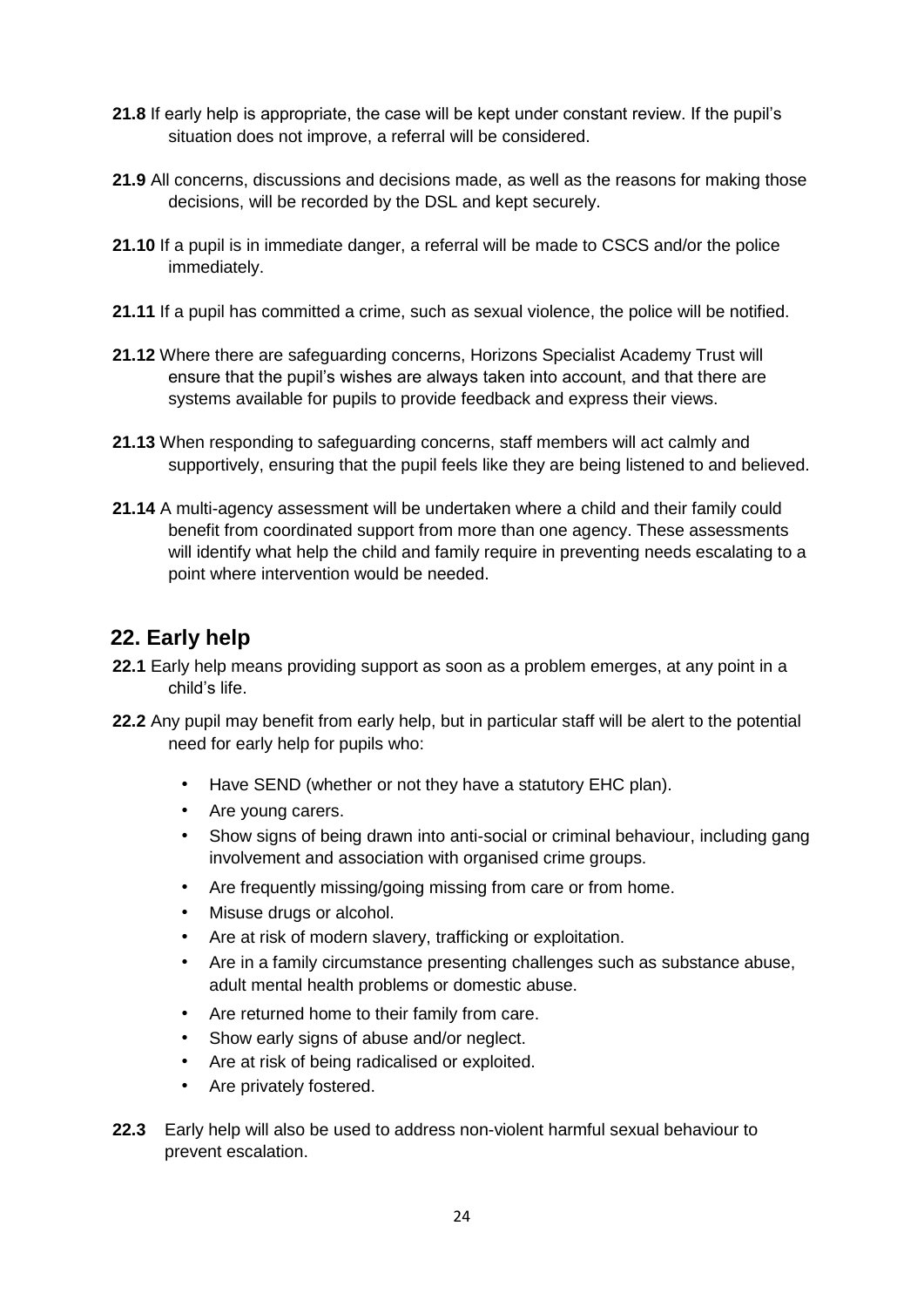- **22.4** All staff will be made aware of the local early help process and understand their role in it.
- **22.5** Horizons Specialist Academy Trust's Parent Support Advisors, in liaison with Academy DSL's, will take the lead where early help is appropriate.

## **23. Managing referrals**

- **23.1** The reporting and referral process outlined in Appendix A will be followed accordingly.
- **23.2** All staff members, in particular the Trust's DSL, will be aware of the LA's arrangements in place for managing referrals. The Trust's DSL will provide staff members with clarity and support where needed.
- **23.3** When making a referral to CSCS or other external agencies, information will be shared in line with confidentiality requirements and will only be shared where necessary to do so.
- **23.4** The Trust's DSL will work alongside external agencies, maintaining continuous liaison, including multi-agency liaison where appropriate, in order to ensure the wellbeing of the pupils involved.
- **23.5** The Trust's DSL will work closely with the police to obtain help and support as necessary.
- **23.6** Where a pupil has been harmed or is in immediate danger or at risk of harm, the referrer will be notified of the action that will be taken within one working day of a referral being made. Where this information is not forthcoming, the referrer will contact the assigned social worker for more information.
- **23.7** Horizons Specialist Academy Trust will not wait for the start or outcome of an investigation before protecting the victim and other pupils: this applies to criminal investigations as well as those made by CSCS.
- **23.8** Where CSCS decide that a statutory investigation is not appropriate, Horizons Specialist Academy Trust will consider referring the incident again if it is believed that the pupil is at risk of harm.
- **23.9** Where CSCS decide that a statutory investigation is not appropriate and the school agrees with this decision, the school will consider the use of other support mechanisms, such as early help and pastoral support.
- **23.10** At all stages of the reporting and referral process, the pupil will be informed of the decisions made, actions taken and reasons for doing so.
- **23.11** Discussions of concerns with parents will only take place where this would not put the pupil or others at potential risk of harm.
- **23.12** Horizons Specialist Academy Trust will work closely with parents to ensure that the pupil, as well as their family, understands that the arrangements in place, such as in school interventions, are effectively supported and know where they can access additional support.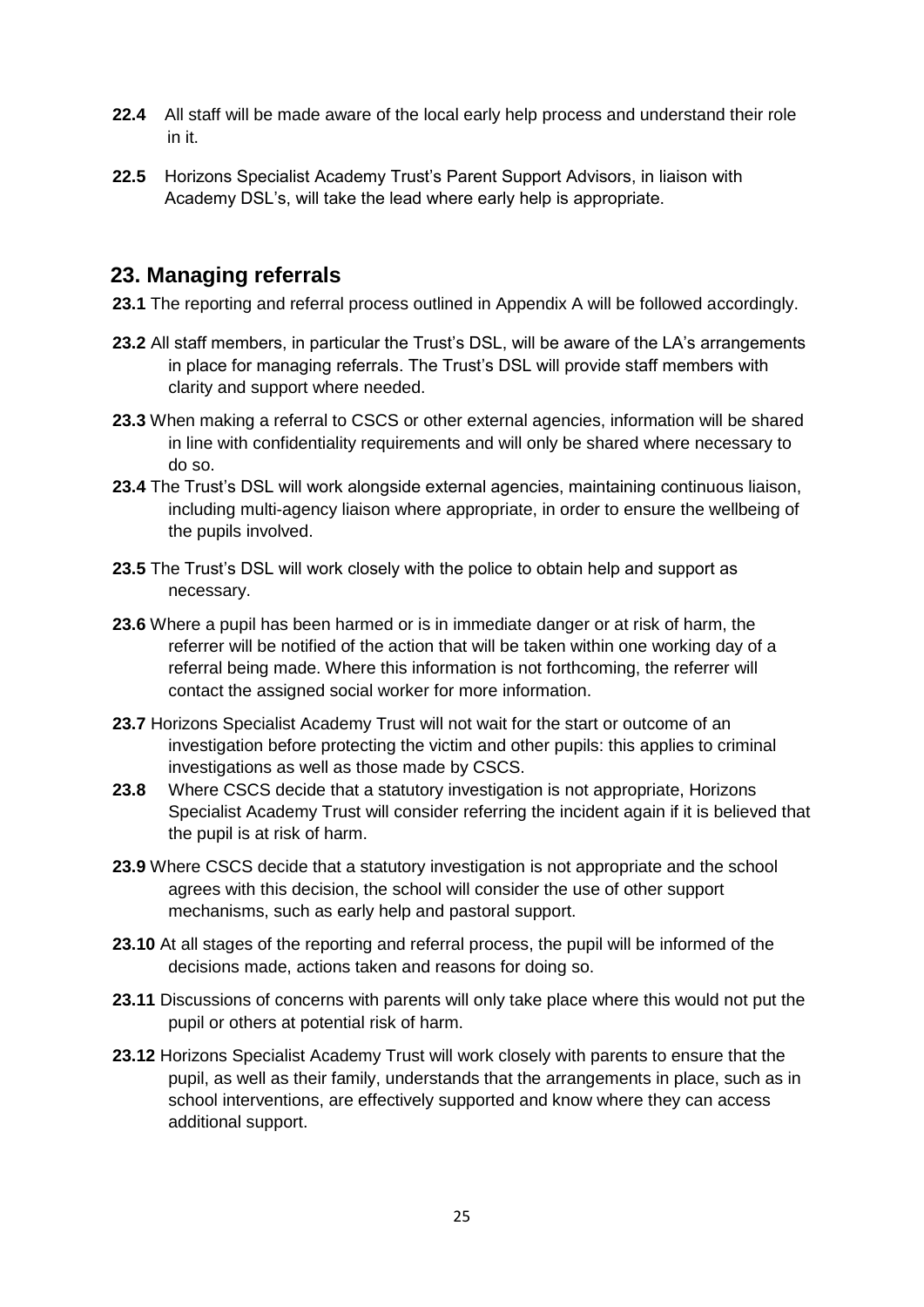## **24. Concerns about staff members and safeguarding practices**

- **24.1** If a staff member has concerns about any adult working in the school including Trustees, Governors, volunteers, supply teachers and agency staff it will be raised with the Principal or DSL.
- **24.2** If the concern is with regards to the Principal, it will be referred to the CEO.
- **24.3** If the concern is with regards to the CEO, it will be referred to the Chair of Trustees.
- **24.4** Any concerns regarding the safeguarding practices within the Trust will be raised with the Principals and the necessary whistleblowing procedures will be followed, as outlined in the Trust's Confidential Reporting Policy.
- **24.5** If a staff member feels unable to raise an issue with the Principal/Chair of Trustees they should access other whistleblowing channels such as the NSPCC whistleblowing helpline (0800 028 0285).
- **24.6** Any allegations of abuse made against staff members will be dealt with in accordance with the Local Procedures [-](http://www.teescpp.org.uk/allegations-against-staff) <http://www.teescpp.org.uk/allegations-against-staff>

## **25. Dealing with allegations of abuse against staff**

**25.1** All allegations will be dealt with in line with the Local procedures [\(http://www.teescpp.org.uk/allegations-against-staff\) a](http://www.teescpp.org.uk/allegations-against-staff)nd [Part 4 of Keeping Children](https://assets.publishing.service.gov.uk/government/uploads/system/uploads/attachment_data/file/741314/Keeping_Children_Safe_in_Education__3_September_2018_14.09.18.pdf) [Safe in Education](https://assets.publishing.service.gov.uk/government/uploads/system/uploads/attachment_data/file/741314/Keeping_Children_Safe_in_Education__3_September_2018_14.09.18.pdf) [–](https://assets.publishing.service.gov.uk/government/uploads/system/uploads/attachment_data/file/741314/Keeping_Children_Safe_in_Education__3_September_2018_14.09.18.pdf) [Se](https://assets.publishing.service.gov.uk/government/uploads/system/uploads/attachment_data/file/741314/Keeping_Children_Safe_in_Education__3_September_2018_14.09.18.pdf)ptember 202[1](https://assets.publishing.service.gov.uk/government/uploads/system/uploads/attachment_data/file/741314/Keeping_Children_Safe_in_Education__3_September_2018_14.09.18.pdf) 

**25.2** The guidance in KCSIE (Part 4) should be followed where it is alleged that anyone working in the school or college that provides education for children under the age of 18 years of age, including supply teachers and volunteers has:

- Behaved in a way that has harmed a child, or may have harmed a child;
- Possibly committed a criminal offence against or related to a child;
- Behaved towards a child or children in a way that indicates he or she may pose a risk of harm to children; or
- Behaved or may have behaved in way that indicates they may not be suitable to work with children.
- **25.3** Where an allegation is substantiated, and the individual is dismissed or resigns, the school will refer it to the DBS. They will also consider referring the matter to the TRA for consideration for a prohibition order.
- **25.4** If a case manager is concerned about the welfare of other children in the community following a staff member's suspension, they may report this concern to CSCS.
- **25.5** Horizons Specialist Academy Trust will preserve records which contain information about allegations of sexual abuse for the Independent Inquiry into Child Sexual Abuse (IICSA), for the term of the inquiry in question.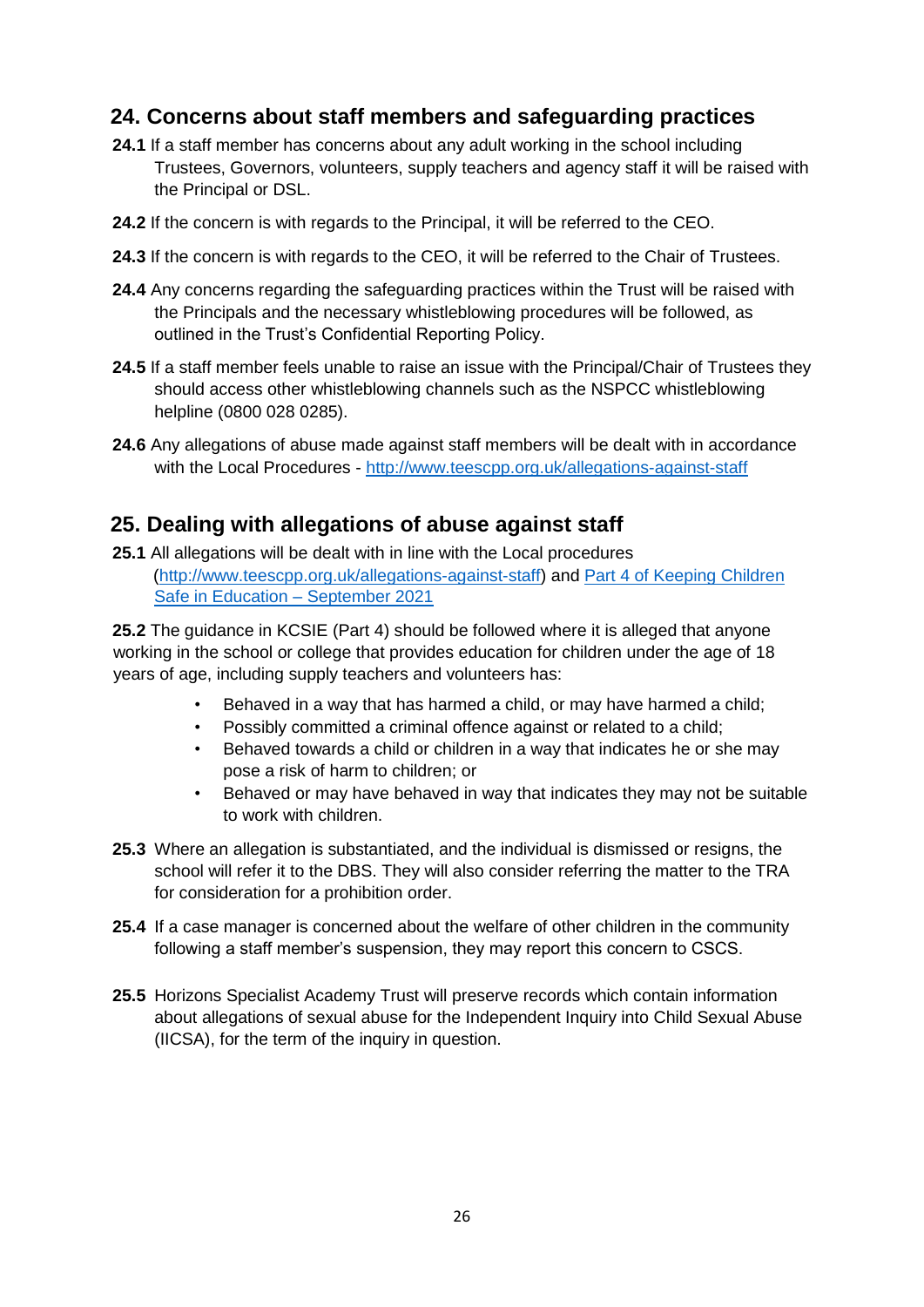#### **25.6 Low Level Concerns**

The term 'low-level' concern does not mean that it is insignificant, it means that the behaviour towards a child does not meet the threshold set out above. A low-level concern is any concern – no matter how small, and even if no more than causing a sense of unease or a 'nagging doubt' – this can include:

- being over friendly with children;
- having favourites;
- taking photographs of children on their mobile phone;
- engaging with a child on a one-to-one basis in a secluded area or behind a closed door; or,
- using inappropriate sexualised, intimidating or offensive language.

Where a concern does not meet the 'harm' threshold, all staff should continue to follow Trust reporting procedures detailed within section 24 of this policy and the whistle blowing policy. Low level concerns will be recorded, including details of the concern and the action taken.

#### **26. Allegations of abuse against other pupils (peer-on-peer abuse) Sexual harassment**

- **26.1** Sexual harassment refers to unwanted conduct of a sexual nature that occurs online or offline. Sexual harassment violates a pupil's dignity and makes them feel intimidated, degraded or humiliated, and can create a hostile, sexualised or offensive environment. If left unchallenged, sexual harassment can create an atmosphere that normalises inappropriate behaviour and may lead to sexual violence.
- **26.2** Sexual harassment includes:
	- Sexual comments.
	- Sexual "jokes" and taunting.
	- Physical behaviour, such as deliberately brushing against another pupil.
	- Online sexual harassment, including non-consensual sharing of images and videos and consensual sharing of sexual images and videos (often known as sexting), inappropriate comments on social media, exploitation, coercion and threats – online sexual harassment may be isolated or part of a wider pattern.

#### **Sexual violence**

**26.3** Sexual violence refers to the three following offences:

- **Rape:** A person (A) commits an offence of rape if he intentionally penetrates the vagina, anus or mouth of another person (B) with his penis, B does not consent to the penetration and A does not reasonably believe that B consents.
- **Assault by Penetration:** A person (A) commits an offence if s/he intentionally penetrates the vagina or anus of another person (B) with a part of her/his body or anything else, the penetration is sexual, B does not consent to the penetration and A does not reasonably believe that B consents.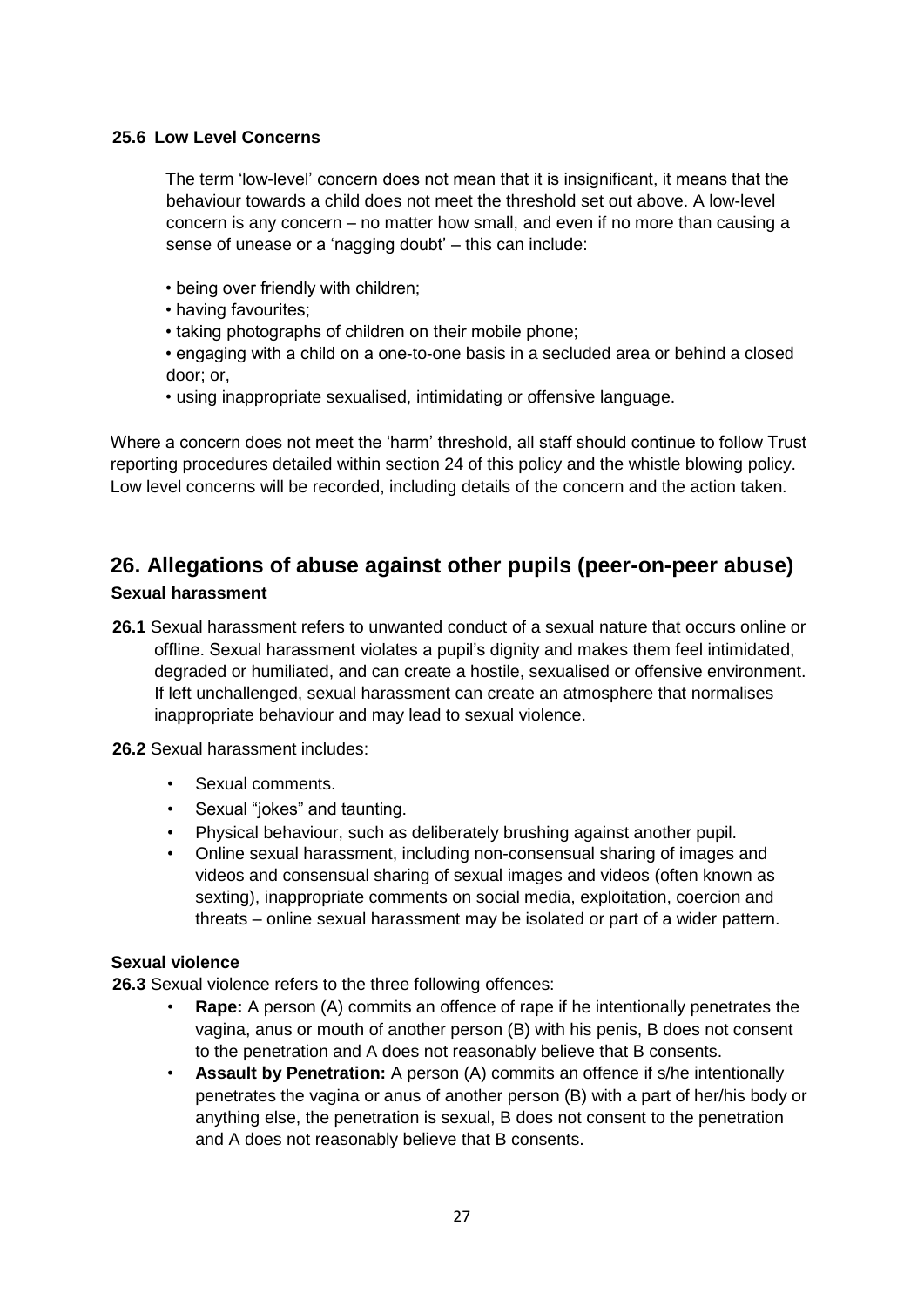• **Sexual Assault**: A person (A) commits an offence of sexual assault if s/he intentionally touches another person (B), the touching is sexual, B does not consent to the touching and A does not reasonably believe that B consents.

#### **26.4 Harmful sexual behaviours**

- The term "harmful sexual behaviour" is used to describe behaviour that is problematic, abusive and violent, and that may cause developmental damage. Harmful sexual behaviour may include:
	- Using sexually explicit words and phrases.
	- Inappropriate touching.
	- Sexual violence or threats.
	- Full penetrative sex with other children or adults.
	- Sexual interest in adults or children of very different ages to their own.
	- Forceful or aggressive sexual behaviour.
	- Compulsive habits.
	- Sexual behaviour affecting progress and achievement.
- **26.5** Sexual behaviour can also be harmful if one of the children is much older (especially where there is two years or more difference, or where one child is pre-pubescent and the other is not).

#### **A preventative approach**

- **26.6** In order to prevent peer-on-peer abuse and address the wider societal factors that can influence behaviour, the school will educate pupils about abuse, its forms and the importance of discussing any concerns and respecting others through the curriculum, assemblies and PSHE, RSHE and PSD lessons.
- **26.7** Horizons Specialist Academy Trust will also ensure that pupils are taught about safeguarding, including online safety, as part of a broad and balanced curriculum in PSHE, RSHE and PSD lessons. Such content will be age and stage of development specific, and tackle issues such as the following:
	- Healthy relationships
	- Respectful behaviour
	- Gender roles, stereotyping and equality
	- Body confidence and self-esteem
	- Prejudiced behaviour
	- That sexual harm and sexual harassment is always wrong
	- Addressing cultures of sexual harassment
- **26.8** Pupils will be allowed an open forum to talk about concerns and sexual behaviour. They are taught how to raise concerns and make a report, including concerns about their friends or peers, and how a report will be handled.

#### **Awareness**

**26.9** All staff will be aware that pupils of any age and sex are capable of abusing their peers and will never tolerate abuse as "banter" or "part of growing up". All staff will also be aware that even if there are no reported cases of peer-on-peer abuse, such abuse may still be taking place and is simply not being reported.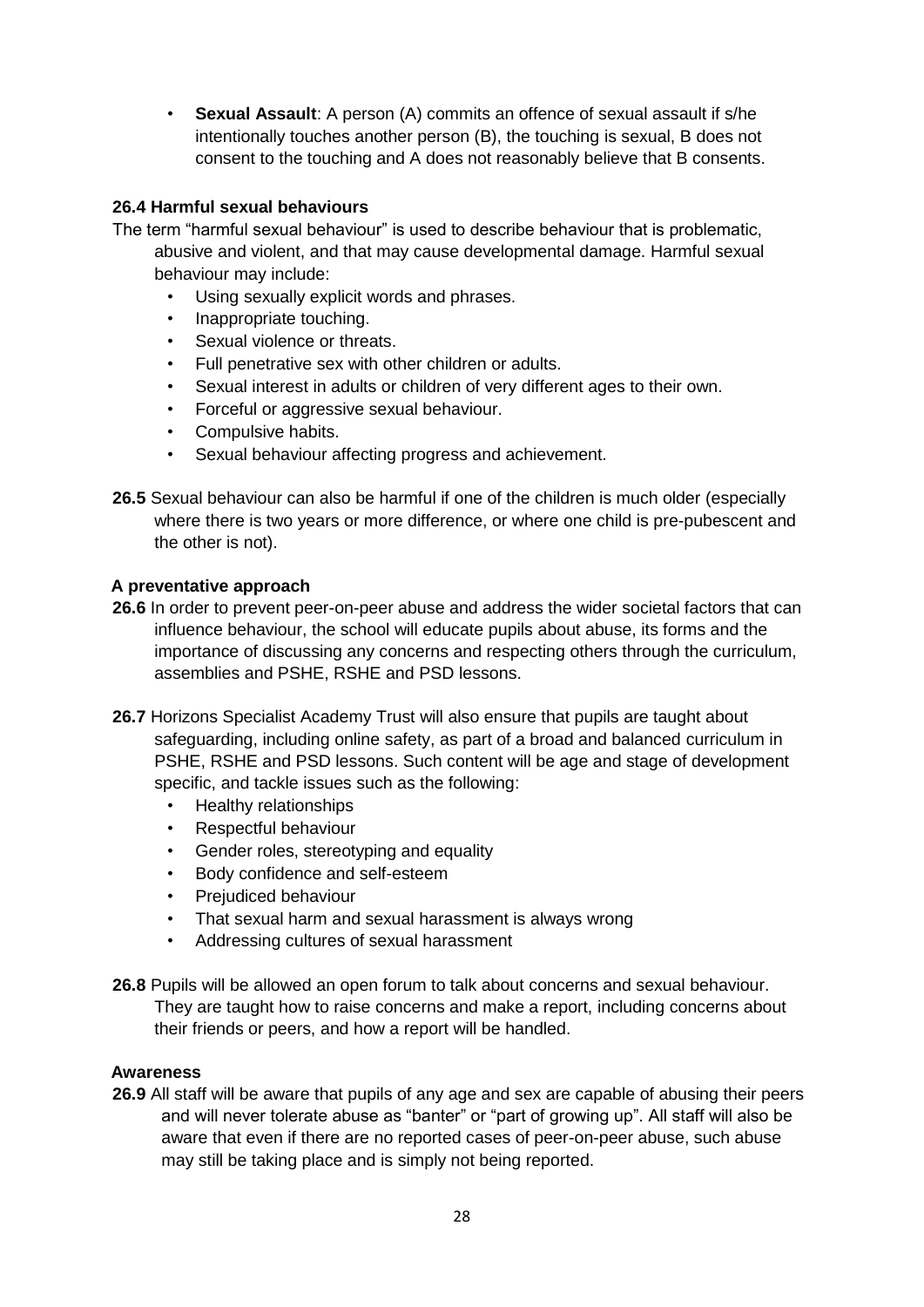- **26.10** All staff will be aware that peer-on-peer abuse can be manifested in many different ways, including sexting and gender issues, such as girls being sexually touched or assaulted, and boys being subjected to hazing/initiation type of violence which aims to cause physical, emotional or psychological harm.
- **26.11** All staff will be made aware of the heightened vulnerability of Horizons Specialist Academy Trust pupils, who, due to their SEND are three times more likely to be abused than their peers. Staff will not assume that possible indicators of abuse relate to the pupil's SEND and will always explore indicators further.
- **26.12** LGBTQ+ children can be targeted by their peers. In some cases, children who are perceived to be LGBTQ+, whether they are or not, can be just as vulnerable to abuse as LGBTQ+ children.
- **26.13** Horizons Specialist Academy Trust's response to boy-on-boy and girl-on-girl sexual violence and sexual harassment will be equally as robust as it is for incidents between children of the opposite sex.
- **26.14** Pupils will be made aware of how to raise concerns or make a report and how any reports will be handled. This includes the process for reporting concerns about friends or peers.

**Support available if a child has been harmed, is in immediate danger or at risk of harm** 

- **26.15** If a child has been harmed, is in immediate danger or is at risk of harm, a referral will be made to CSCS.
- **26.16** Within one working day, a social worker will respond to the referrer to explain the action that will be taken. Support available if early help, section 17 and/or section 47 statutory assessments are appropriate
- **26.17** If early help, section 17 and/or section 47 statutory assessments (assessments under the Children Act 1989) are appropriate, school staff may be required to support external agencies. The DSL and deputies will support staff as required.

#### **Support available if a crime may have been committed**

- **26.18** Rape, assault by penetration and sexual assaults are crimes. Where a report includes such an act, the police will be notified, often as a natural progression of making a referral to CSCS. The DSL will be aware of the local process for referrals to both CSCS and the police.
- 26.19 Whilst the age of criminal responsibility is 10 years of age, if the alleged perpetrator is under 10, the principle of referring to the police remains. In these cases, the police will take a welfare approach rather than a criminal justice approach.
- **26.20** Horizons Specialist Academy Trust have a close relationship with the local police force and the DSL will liaise closely with the local police presence.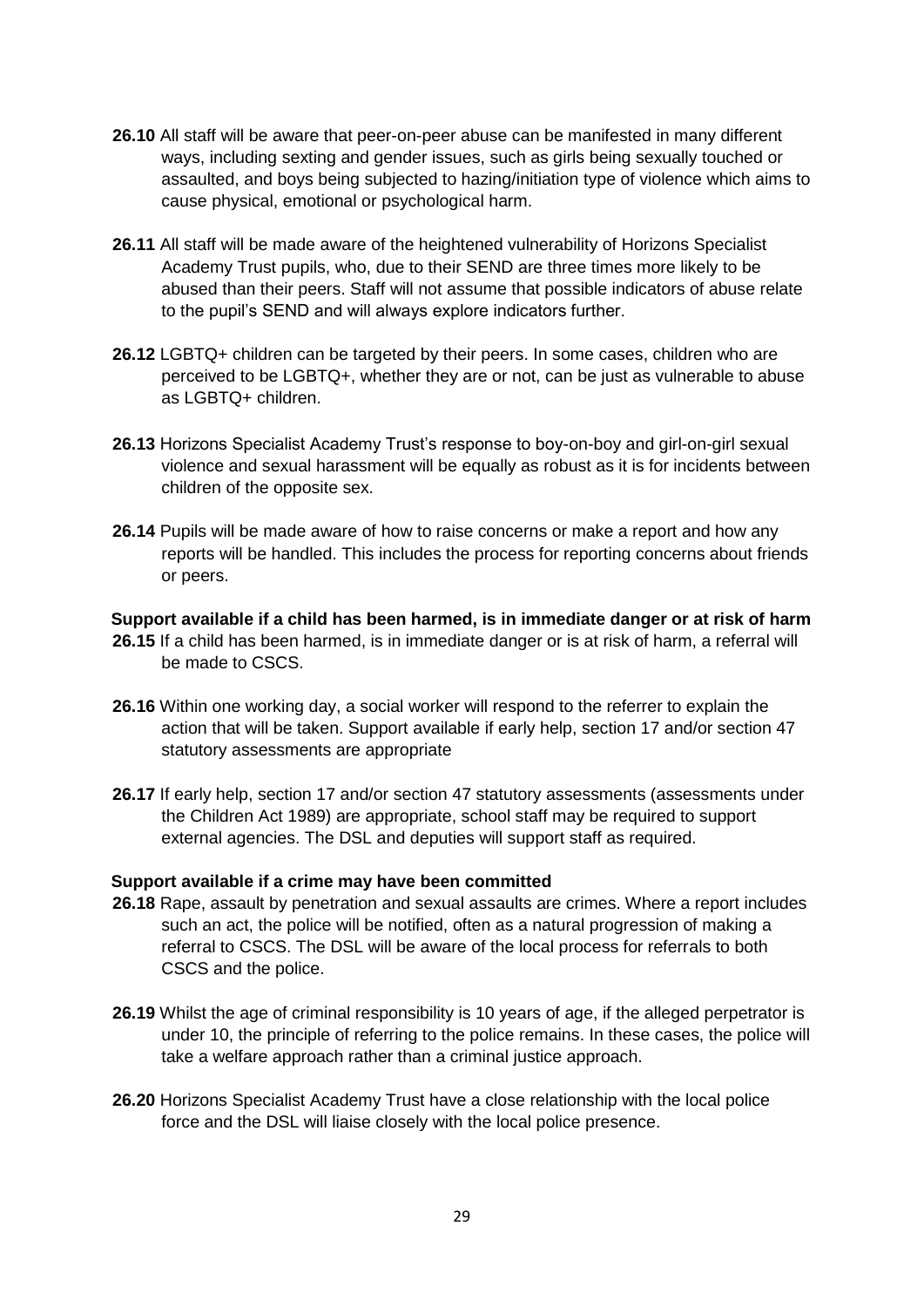#### **Support available if reports include online behaviour**

- **26.21** Online concerns can be especially complicated. Horizons Specialist Academy Trust recognises that there is potential for an online incident to extend further than the local community and for a victim, or the alleged perpetrator, to become marginalised and excluded both online and offline. There is also strong potential for repeat victimisation if the content continues to exist.
- **26.22** If the incident involves sexual images or videos held online, if appropriate, the Internet Watch Foundation will be consulted to have the material removed.
- **26.23** Staff will not view or forward illegal images of a child. If they are made aware of such an image, they will contact the DSL.

#### **Managing disclosures**

- **26.24** Victims will always be taken seriously, reassured, supported and kept safe. Victims will never be made to feel like they are causing a problem or made to feel ashamed.
- **26.25** If a friend of a victim makes a report or a member of staff overhears a conversation, staff will take action – they will never assume that someone else will deal with it. The basic principles remain the same as when a victim reports an incident; however, staff will consider why the victim has not chosen to make a report themselves and the discussion will be handled sensitively and with the help of CSCS where necessary. If staff are in any doubt, they will speak to the DSL.
- **26.26** Where an alleged incident took place away from the Trust or online but involved pupils from the Trust, the duty to safeguard pupils remains the same.
- **26.27** All staff will be aware of how to handle disclosures. Effective safeguarding practice includes:
	- Never promising confidentiality at the initial stage.
	- Only sharing the report with those necessary for its progression.
	- Explaining to the victim what the next steps will be and who the report will be passed to.
	- Recognising that the person the child chose to disclose the information to is in a position of trust.
	- Being clear about boundaries and how the report will be progressed.
	- Not asking leading questions and only prompting the child with open questions.
	- Waiting until the end of the disclosure to immediately write a thorough summary. If notes must be taken during the disclosure, it is important to still remain engaged and not appear distracted.
	- Only recording the facts as the child presents them not the opinions of the note taker.
	- Where the report includes an online element, being aware of searching, screening and confiscation advice and UKCIS sexting advice (['Sharing Nudes](https://www.gov.uk/government/publications/sharing-nudes-and-semi-nudes-advice-for-education-settings-working-with-children-and-young-people/sharing-nudes-and-semi-nudes-how-to-respond-to-an-incident-overview)  [and Semi Nudes', December 2020\).](https://www.gov.uk/government/publications/sharing-nudes-and-semi-nudes-advice-for-education-settings-working-with-children-and-young-people/sharing-nudes-and-semi-nudes-how-to-respond-to-an-incident-overview)
	- Wherever possible, managing disclosures with two staff members present (preferably with the DSL or a deputy as one of the staff members).
	- Informing the DSL or deputy as soon as possible after the disclosure if they could not be involved in the disclosure.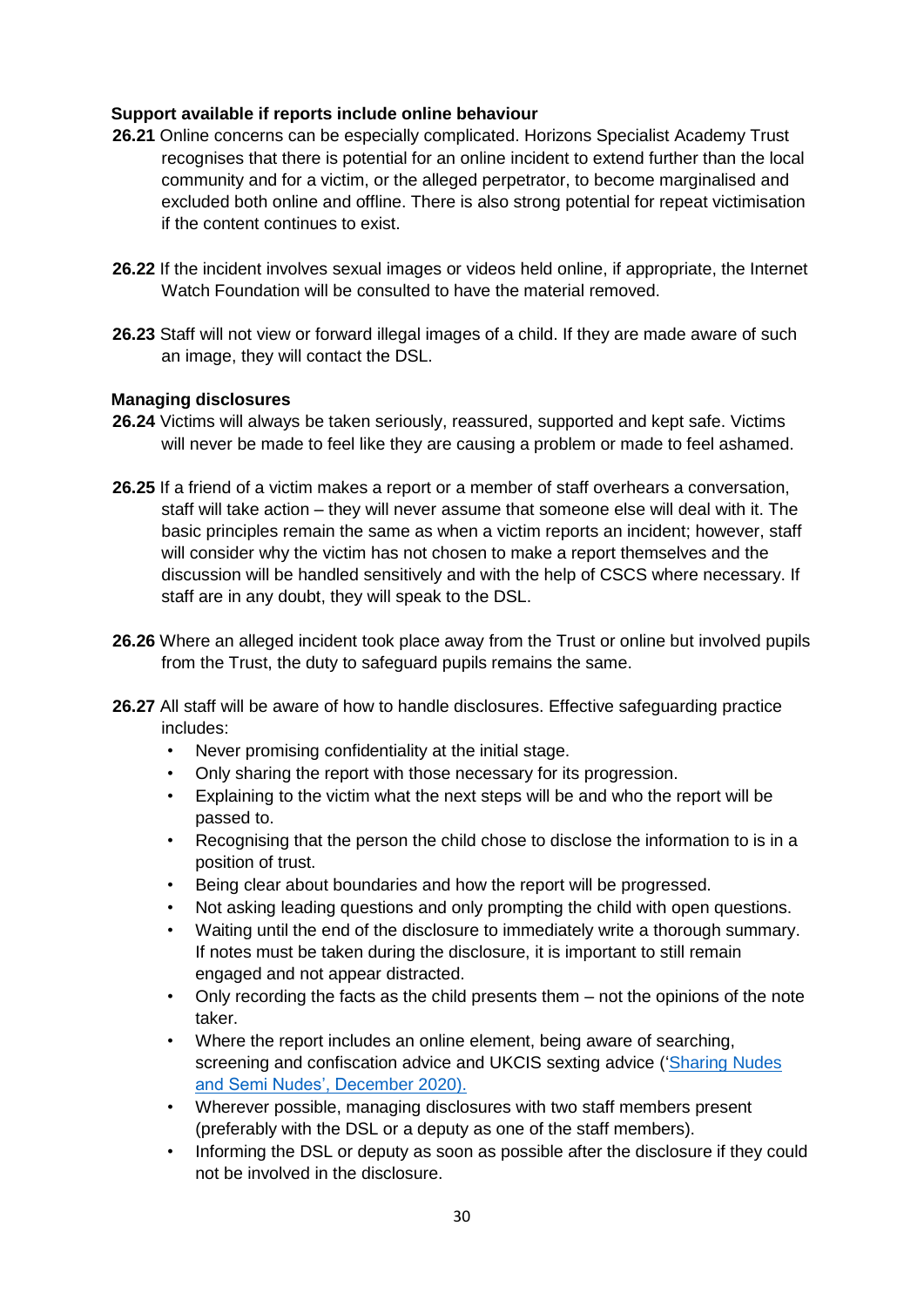#### **Confidentiality**

- **26.28** Horizons Specialist Academy Trust will only engage staff and agencies required to support the victim and/or be involved in any investigation. If a victim asks the academy not to tell anyone about the disclosure, the academy cannot make this promise. Even without the victim's consent, the information may still be lawfully shared if it is in the public interest and protects children from harm.
- **26.29** The DSL will consider the following when making confidentiality decisions:
	- Parents will be informed unless it will place the victim at greater risk.
	- If a child is at risk of harm, is in immediate danger or has been harmed, a referral will be made to CSCS.
	- Rape, assault by penetration and sexual assaults are crimes reports containing any such crimes will be passed to the police.
- **26.30** The DSL will weigh the victim's wishes against their duty to protect the victim and others. If a referral is made against the victim's wishes, it will be done so extremely carefully and the reasons for referral will be explained to the victim.

#### **Anonymity**

- **26.31** There are legal requirements for anonymity where a case is progressing through the criminal justice system. Horizons Specialist Academy Trust will do all it can to protect the anonymity of children involved in any report of sexual violence or sexual harassment. It will carefully consider, based on the nature of the report, which staff will be informed and what support will be in place for the children involved.
- **26.32** When deciding on the steps to take, the academy will consider the role of social media in potentially exposing victims' identities and facilitating the spread of rumours.

#### **Risk assessment**

- **26.33** The DSL or a deputy will make an immediate risk and needs assessment any time there is a report of sexual violence. For reports of sexual harassment, a risk assessment will be considered on a case-by-case basis. Risk assessments are not intended to replace the detailed assessments of experts, and for incidents of sexual violence it is likely that a professional risk assessment by a social worker or sexual violence specialist will be required.
- **26.34** Risk assessment will consider:
	- The victim.
	- The alleged perpetrator.
	- Other children at the school, especially any actions that are appropriate to protect them.
- **26.35** Risk assessments will be recorded (either on paper or electronically) and kept under review in accordance with the school's Data Protection Policy.

#### **Taking action following a disclosure**

- **26.36** The DSL or a deputy will decide the academy's initial response, taking into consideration:
	- The victim's wishes.
	- The nature of the incident.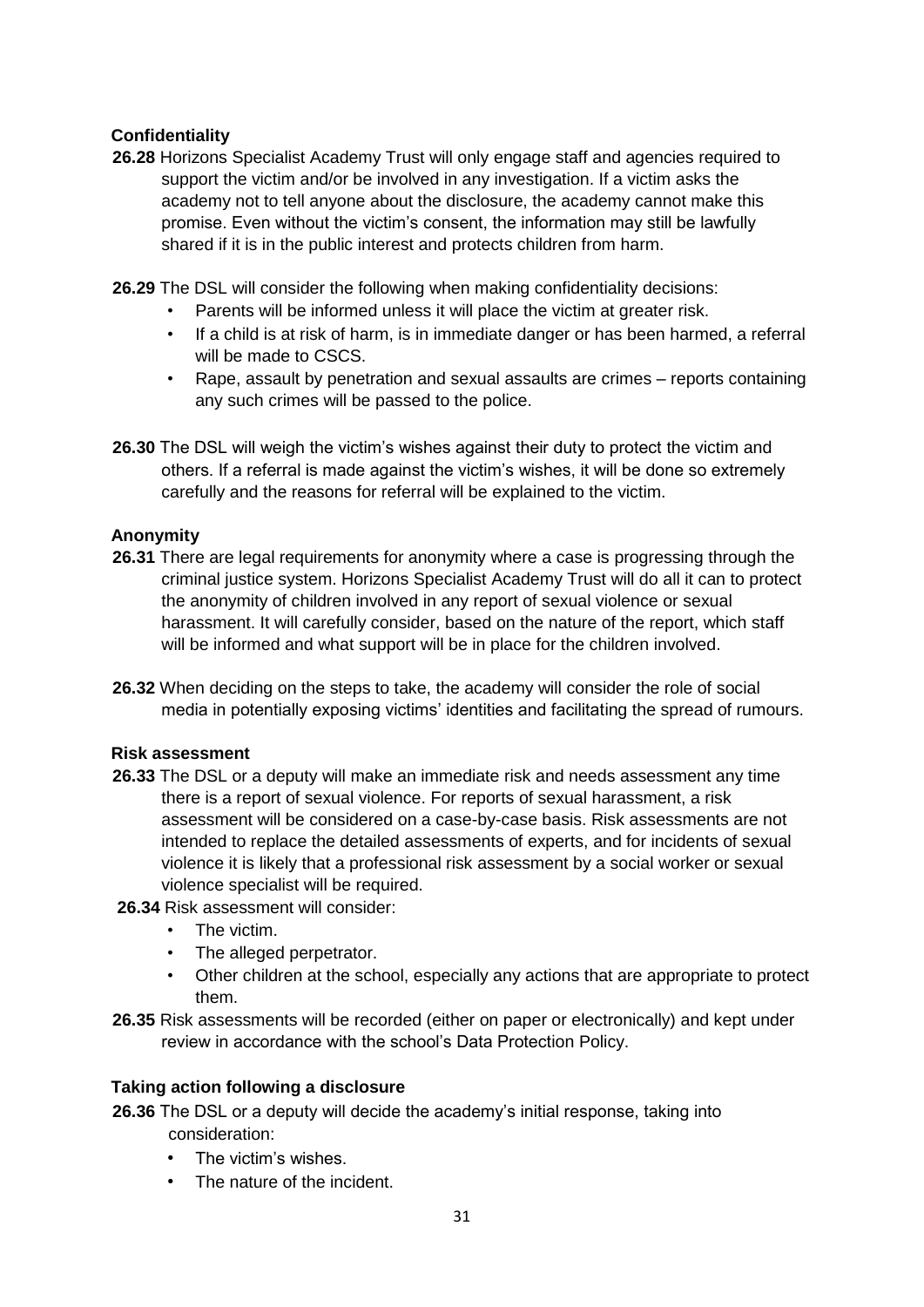- The ages and developmental stages of the children involved.
- Any power imbalance between the children.
- Whether the incident is a one-off or part of a pattern.
- Any ongoing risks.
- Any related issues and the wider context, such as whether there are wider

environmental factors in a child's life that threaten their safety and/or welfare.  $\Box$ The best interests of the child.

- That sexual violence and sexual harassment are always unacceptable and will not be tolerated.
- **26.37** Immediate consideration will be given as to how to support the victim, alleged perpetrator and any other children involved.
- **26.38** For reports of rape and assault by penetration, whilst the academy establishes the facts, the alleged perpetrator will be removed from any classes shared with the victim. The academy will consider how to keep the victim and alleged perpetrator apart on Trust premises, and on transport where applicable. These actions will not be seen as a judgement of guilt on the alleged perpetrator.
- **26.39** For reports of sexual violence and sexual harassment, the proximity of the victim and alleged perpetrator and the suitability of shared classes, premises and transport will be considered immediately.
- **26.40** In all cases, the initial report will be carefully evaluated and the wishes of the victim, nature of the allegations and requirement to protect all children will be taken into consideration.

#### **Managing the report**

- **26.41** The decision of when to inform the alleged perpetrator of a report will be made on a case-by-case basis. If a report is being referred to CSCS or the police, the DSL will speak to the relevant agency to discuss informing the alleged perpetrator.
- **26.42** There are four likely outcomes when managing reports of sexual violence or sexual harassment:
	- Managing internally
	- Providing early help
	- Referring to CSCS
	- Reporting to the police
- **26.43** Whatever outcome is chosen, it will be underpinned by the principle that sexual violence and sexual harassment is never acceptable and will not be tolerated. All concerns, discussion, decisions and reasons behind decisions will be recorded either on paper or electronically.
- **26.44** The following situations are statutorily clear and do not allow for contrary decisions:
	- A child under the age of 13 can never consent to sexual activity.
	- The age of consent is 16.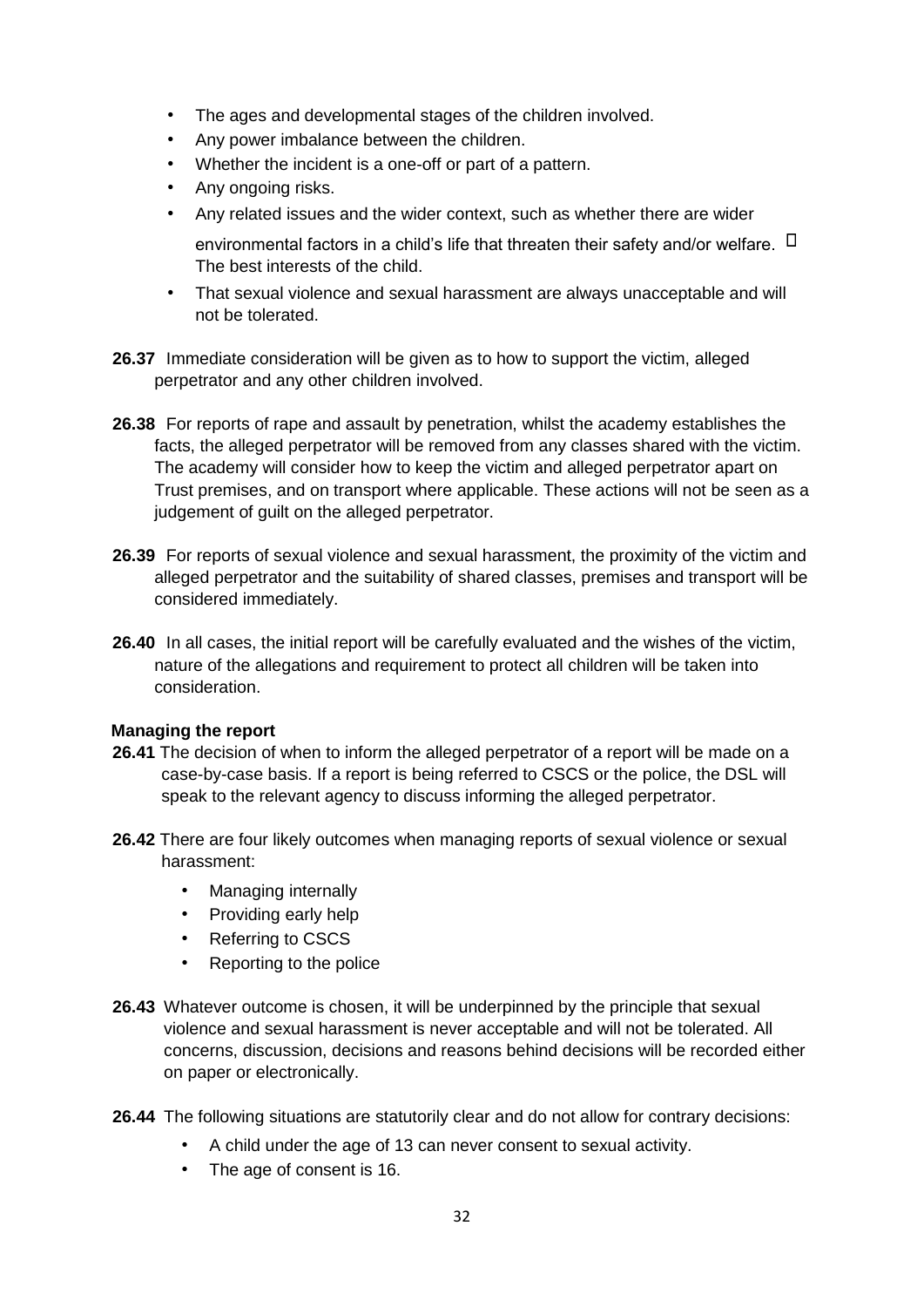- Sexual intercourse without consent is rape.
- Rape, assault by penetration and sexual assault are defined in law.
- Creating and sharing sexual photos and videos of children under 18 is illegal including children making and sending images and videos of themselves.

#### **Managing internally**

**26.45** In some cases, e.g. one-off incidents, the school may decide to handle the incident internally through behaviour and bullying policies and by providing pastoral support.

#### **Providing early help**

**26.46** Horizons Specialist Academy Trust may decide that statutory interventions are not required, but that pupils may benefit from early help – providing support as soon as a problem emerges. This approach can be particularly useful in addressing non-violent harmful sexual behaviour and may prevent escalation of sexual harm.

#### **Referral to CSCS**

- **26.47** If a child has been harmed, is at risk of harm or is in immediate danger, the school will make a referral to CSCS. Parents will be informed unless there is a compelling reason not to do so (if referral will place the victim at risk). This decision will be made in consultation with CSCS.
- **26.48** Horizons Specialist Academy Trust will not wait for the outcome of an investigation before protecting the victim and other children.
- **26.49** The DSL will work closely with CSCS to ensure that the school's actions do not jeopardise any investigation. Any related risk assessment will be used to inform all decisions.
- **26.50** If CSCS decide that a statutory investigation is not appropriate, the school will consider referring the incident again if they believe the child to be in immediate danger or at risk of harm.
- **26.51** If the school agrees with the decision made by CSCS, they will consider the use of other support mechanisms such as early help, pastoral support and specialist support.

#### **Reporting to the police**

- **26.52** Reports of rape, assault by penetration or sexual assault will be passed on to the police – even if the alleged perpetrator is under 10 years of age. Generally, this will be in parallel with referral to CSCS. The DSL and deputies will follow the local process for referral.
- **26.53** Parents will be informed unless there is a compelling reason not to do so. Where parents are not informed, it is essential for the Trust to support the child with any decision they take, in unison with CSCS and any appropriate specialist agencies.
- **26.54** The DSL and Trustees will agree what information will be disclosed to staff and others, in particular the alleged perpetrator and their parents. They will also discuss the best way to protect the victim and their anonymity.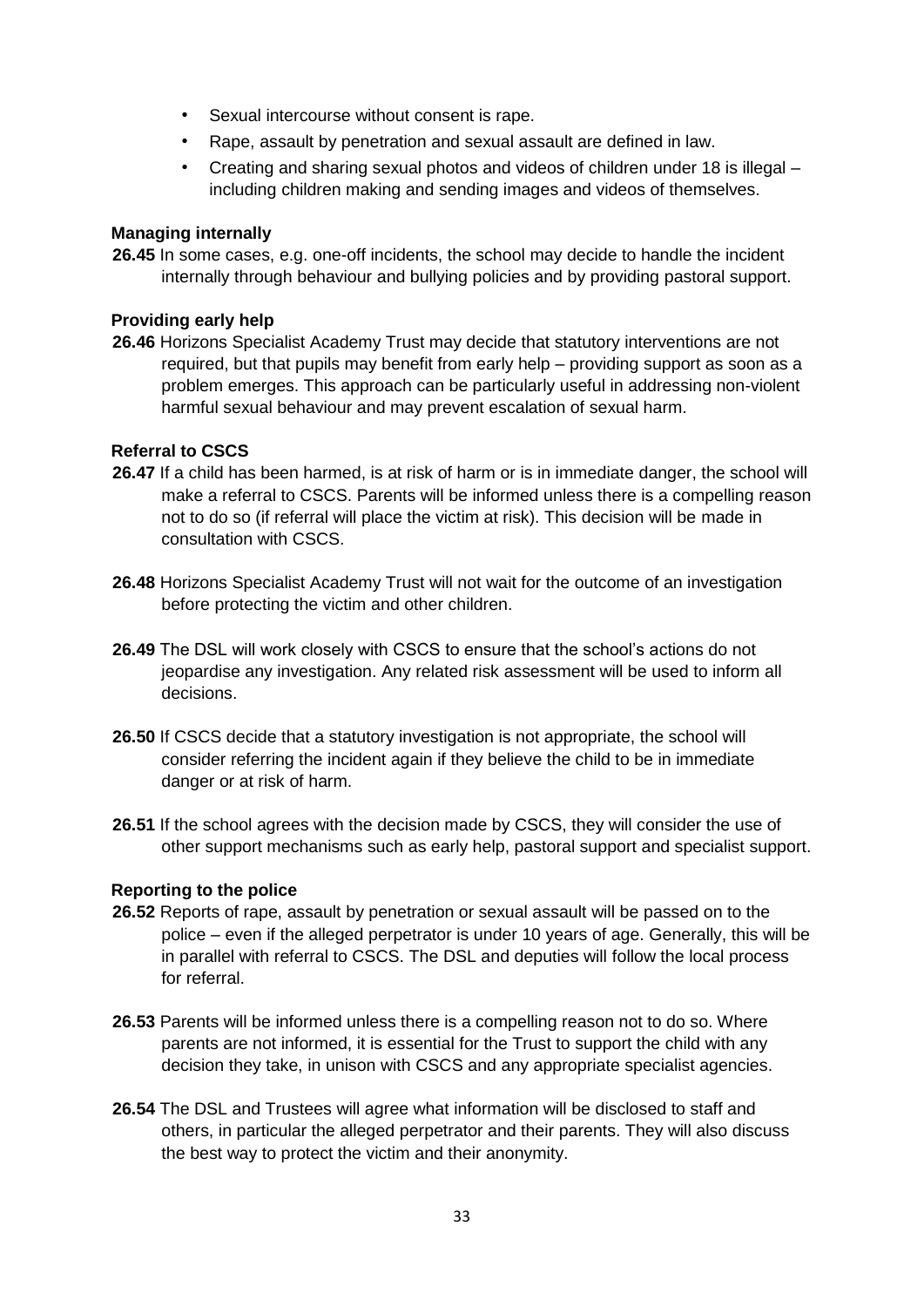- **26.55** The DSL will be aware of local arrangements and specialist units that investigate child abuse.
- **26.56** In some cases, it may become clear that the police will not take further action, for whatever reason. In these circumstances, the school will continue to engage with specialist support for the victim as required.

#### **Bail conditions**

- **26.57** Police bail is only used in exceptional circumstances. It is unlikely that a child will be placed on police bail if alternative measures can be used to mitigate risks.
- **26.58** The Trust will work with CSCS and the police to support the victim, alleged perpetrator and other children (especially witnesses) during criminal investigations. The school will seek advice from the police to ensure they meet their safeguarding responsibilities.
- 26.59 The term 'released under investigation' (RUI) is used to describe alleged perpetrators released in circumstances that do not warrant the application of bail.
- **26.60** Where bail is deemed necessary, the Trust will work with CSCS and the police to safeguard children – ensuring that the victim can continue in their normal routine and continue to receive a suitable education.

#### **Managing delays in the criminal justice system**

- **26.61** The Trust will not wait for the outcome (or even the start) of criminal proceedings before protecting the victim, alleged perpetrator and other children. The associated risk assessment will be used to inform any decisions made.
- **26.62** The DSL will work closely with the police to ensure the academy does not jeopardise any criminal proceedings, and to obtain help and support as necessary.

#### **The end of the criminal process**

- **26.63** Risk assessments will be updated if the alleged perpetrator receives a caution or is convicted. If the perpetrator remains in the same academy as the victim, the academy will set out clear expectations regarding the perpetrator, including their behaviour and any restrictions deemed reasonable and proportionate with regards to the perpetrator's timetable.
- **26.64** The Trust will ensure that the victim and perpetrator remain protected from bullying and harassment (including online).
- **26.65** Where an alleged perpetrator is found not guilty or a case is classed as requiring "no further action", the Trust will offer support to the victim and alleged perpetrator for as long as is necessary. The victim is likely to be traumatised and the fact that an allegation cannot be substantiated does not necessarily mean that it was unfounded. The Trust will discuss decisions with the victim and offer support.
- **26.66** The alleged perpetrator is also likely to require ongoing support, as they have also been through a difficult and upsetting experience.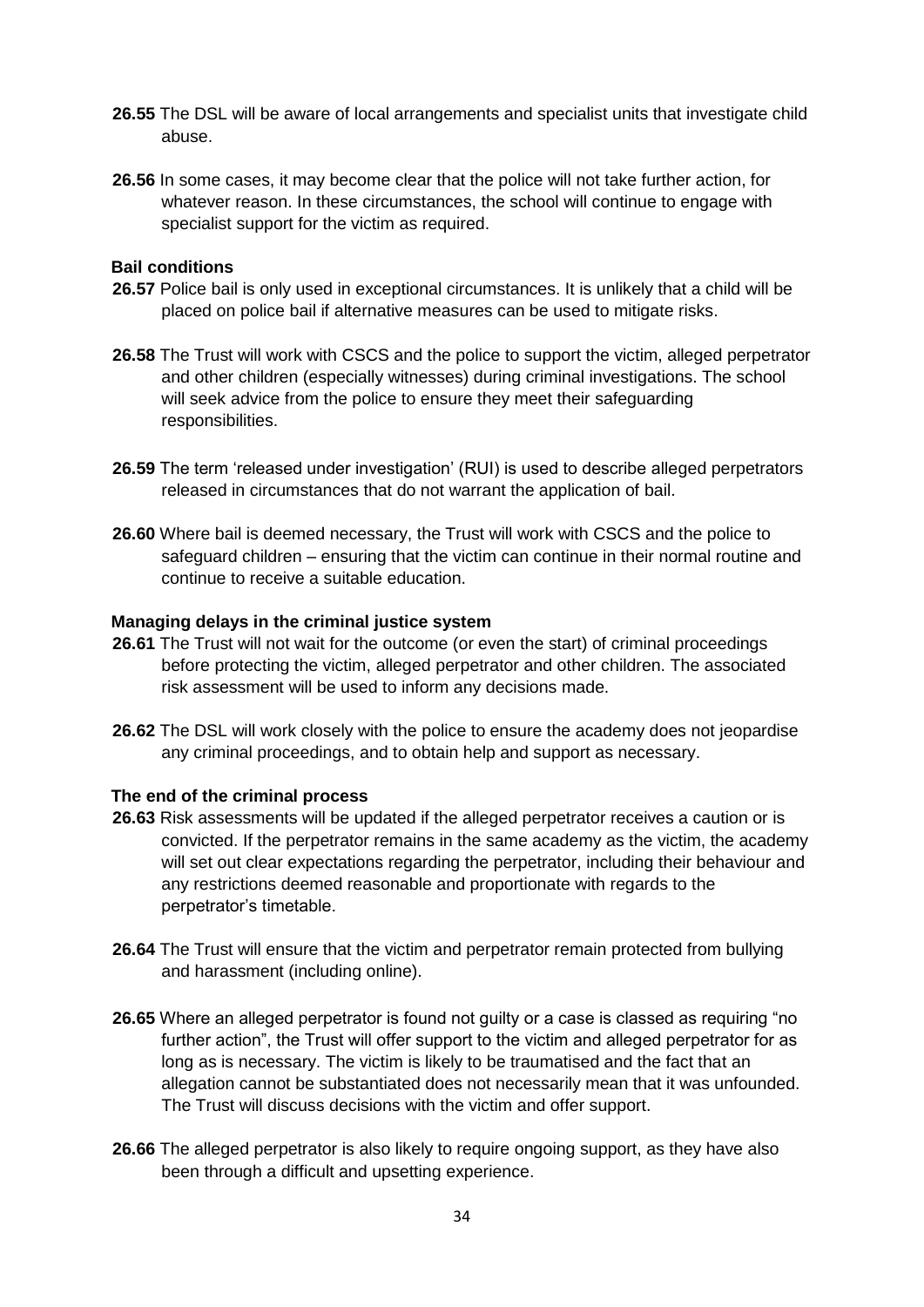#### **Ongoing support for the victim**

**26.67** Any decisions regarding safeguarding and supporting the victim will be made with the following considerations in mind:

- The terminology the academy uses to describe the victim
- The age and developmental stage of the victim
- The needs and wishes of the victim
- Whether the victim wishes to continue in their normal routine
- The victim will not be made to feel ashamed about making a report
- What a proportionate response looks like
- **26.68**Victims may not disclose the whole picture immediately and they may be more comfortable talking about the incident on a piecemeal basis; therefore, a dialogue will be kept open and the victim can choose to appoint a designated trusted adult.
- 26.69 Victims may struggle in a normal classroom environment. Whilst it is important not to isolate the victim, the victim may wish to be withdrawn from lessons and activities at times. This will only happen when the victim wants it to, not because it makes it easier to manage the situation.
- **26.70**The academy will provide a physical space for victims to withdraw to.
- **26.71**Victims may require support for a long period of time and the academy will be prepared to offer long-term support in liaison with relevant agencies.
- **26.72**Everything possible will be done to prevent the victim from bullying and harassment as a result of any report they have made.
- **26.73**If the victim is unable to remain in the academy, alternative provision or a move to another academy will be considered – this will only be considered at the request of the victim and following discussion with their parents.
- **26.74**If the victim does move to another school, the DSL will inform the new school of any ongoing support needs and transfer the child protection file.

#### **Ongoing support for the alleged perpetrator**

- 26.75 When considering the support required for an alleged perpetrator, the Trust will take into account:
	- The terminology they use to describe the alleged perpetrator or perpetrator.
	- The balance of safeguarding the victim and providing the alleged perpetrator with education and support.
	- The reasons why the alleged perpetrator may have abused the victim and the support necessary.
	- Their age and developmental stage.
	- What a proportionate response looks like.
	- Whether the behaviour is a symptom of their own abuse or exposure to abusive practices and/or materials.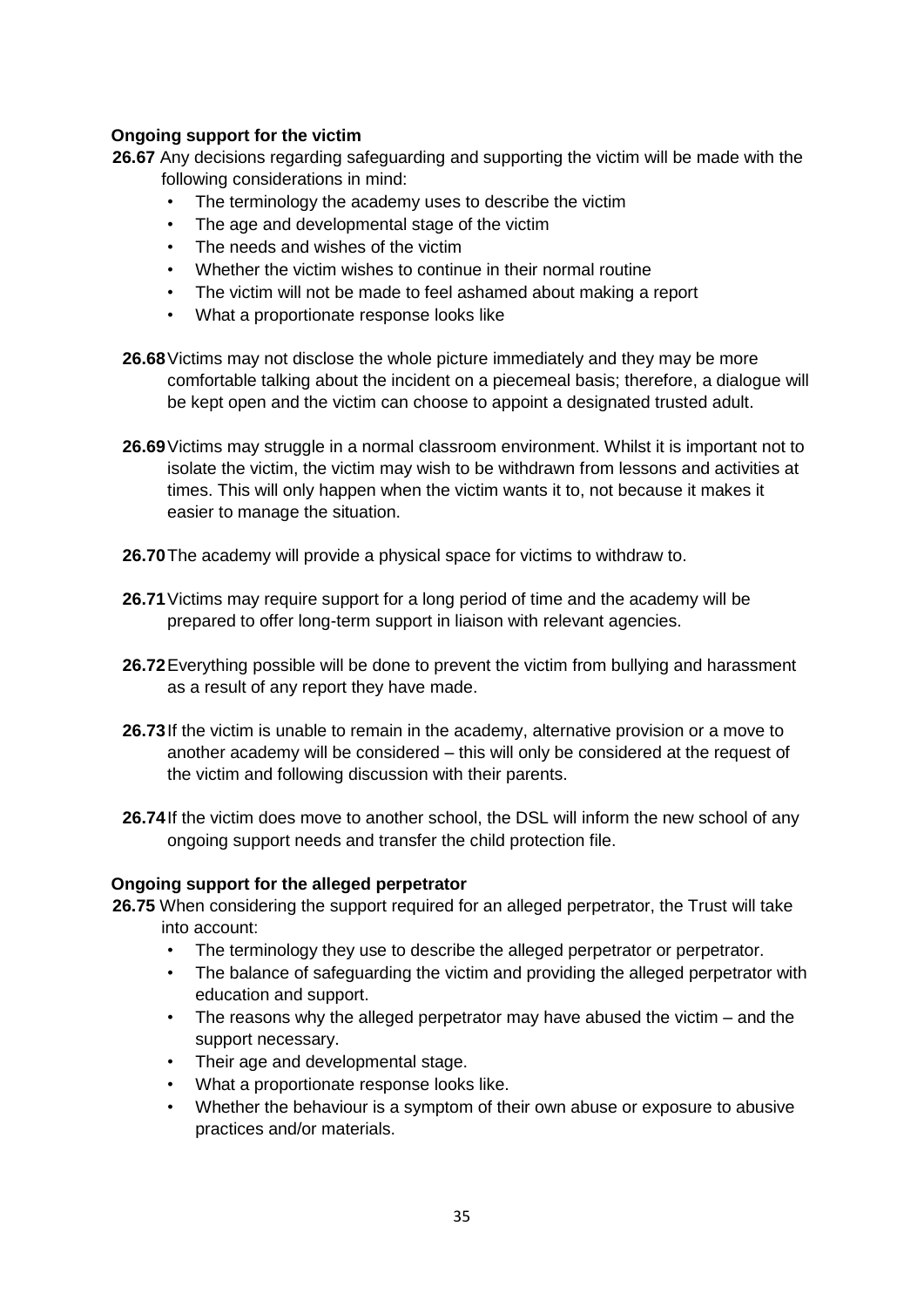- **26.76** When making a decision, advice will be taken from CSCS, specialist sexual violence services and the police as appropriate.
- **26.77** If the alleged perpetrator moves to another school (for any reason), the DSL will inform the destination school of any ongoing support needs and transfer the child protection file.
- **26.78** The Trust will work with professionals as required to understand why the abuse took place and provide a high level of support to help the pupil understand and overcome the reasons for their behaviour and reduce the likelihood of them abusing again.

#### **Disciplining the alleged perpetrator**

- **26.79** Disciplinary action can be taken whilst investigations are ongoing and the fact that investigations are ongoing does not prevent the Trust reaching its own conclusion and imposing an appropriate penalty.
- **26.80** The Trust will make such decisions on a case-by-case basis, with the academy DSL taking a leading role. The school will take into consideration whether any action would prejudice an investigation and/or subsequent prosecution. The police and CSCS will be consulted where necessary.
- **26.81** The Trust will also consider whether circumstances make it unreasonable or irrational for the academy to make a decision about what happened while an investigation is considering the same facts.
- **26.82** Disciplinary action and support can take place at the same time.
- **26.83** The Trust will be clear whether action taken is disciplinary, supportive or both.

#### **Shared classes**

- **26.84** Once the DSL has decided to progress a report, they will again consider whether the victim and alleged perpetrator will be separated in classes, on academy premises and on school transport – balancing the Trust's duty to educate against its duty to safeguard. The best interests of the pupil will always come first.
- **26.85** Where there is a criminal investigation into rape or assault by penetration, the alleged perpetrator will be removed from classes with the victim and potential contact on academy premises and transport will be prevented.
- **26.86** Where a criminal investigation into rape or assault by penetration leads to a conviction or caution, in all but the most exceptional circumstances, this will constitute a serious breach of discipline and result in the view that allowing the perpetrator to remain in the academy would harm the education or welfare of the victim and potentially other pupils.
- **26.87** Where a criminal investigation into sexual assault leads to a conviction or caution, the Trust will consider suitable sanctions and permanent exclusion. If the perpetrator will remain at the academy, the academy will keep the victim and perpetrator in separate classes and manage potential contact on academy premises and transport. The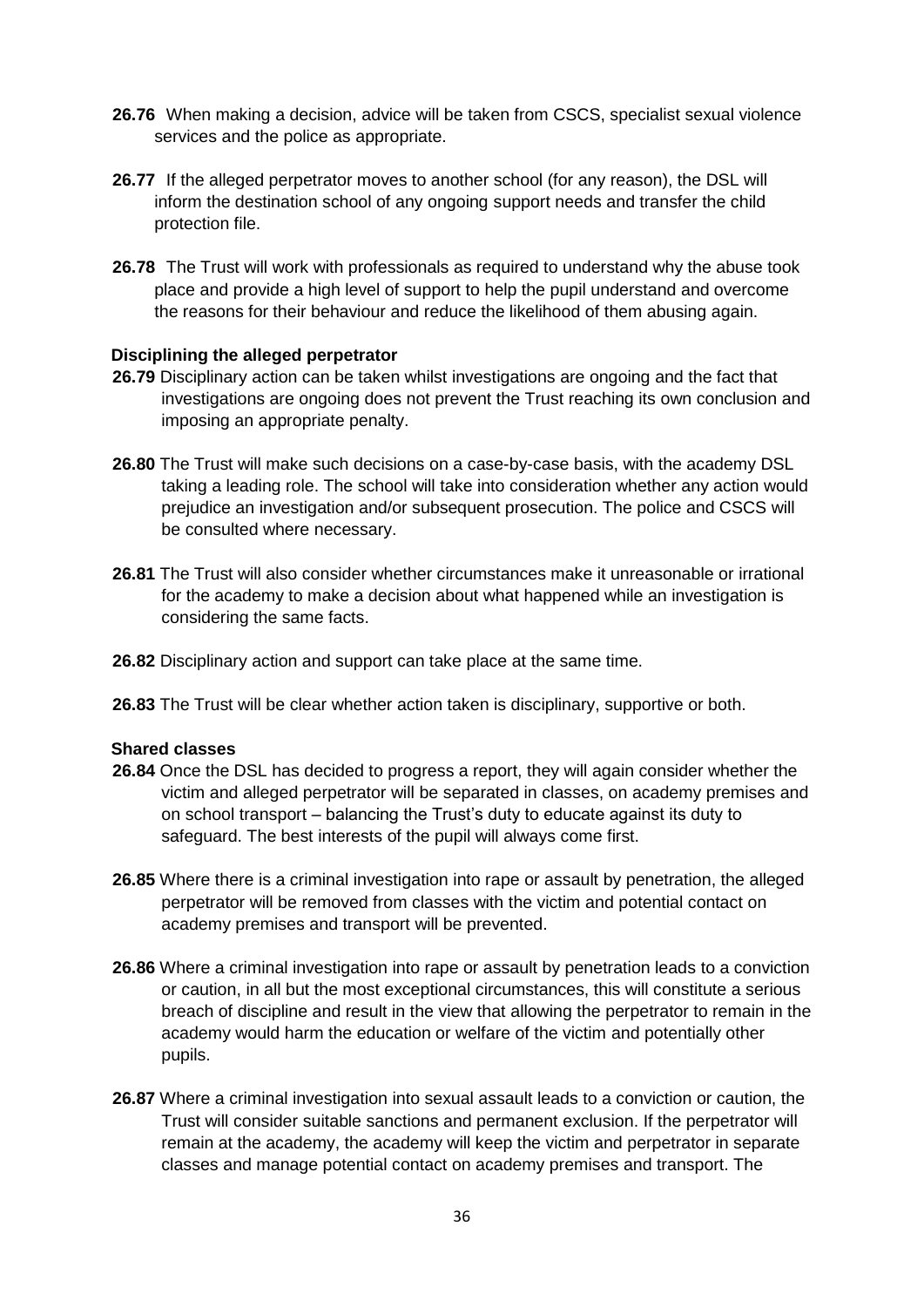nature of the conviction or caution, alongside the wishes of the victim, will inform any discussions made.

- **26.88** Where a report of sexual assault does not lead to a police investigation, this does not mean that the offence did not happen or that the victim has lied. Both the victim and alleged perpetrator will be affected and appropriate support will be provided. Considerations regarding sharing classes and potential contact will be made on a case-by-case basis.
- **26.89** In all cases, the Trust will record its decisions and be able to justify them. The needs and wishes of the victim will always be at the heart of the process.

#### **Working with parents and carers**

- **26.90** In most sexual violence cases, the Trust will work with the parents of both the victim and alleged perpetrator. For cases of sexual harassment, these decisions will be made on a case-by-case basis.
- **26.91** The Trust will meet the victim's parents with the victim present to discuss the arrangements being put in place to safeguard the victim, and to understand their wishes in terms of support arrangements and the progression of the report.
- **26.92** The Trust will also meet with the parents of the alleged perpetrator to discuss arrangements that will impact their child, such as moving them out of classes with the victim. Reasons behind decisions will be explained and the support being made available will be discussed. The DSL or a deputy will attend such meetings, with agencies invited as necessary.

#### **Safeguarding other children**

- **26.93** Children who have witnessed sexual violence, especially rape and assault by penetration, will be provided with support.
- **26.94** It is likely that children will "take sides" following a report, and the Trust will do everything in its power to protect the victim, alleged perpetrator and witnesses from bullying and harassment.
- **26.95** The Trust will keep in mind that contact may be made between the victim and alleged perpetrator and that harassment from friends of both parties could take place via social media and do everything in its power to prevent such activity.
- **26.96** As part of the Academy's risk assessment following a report, transport arrangements will be considered, as it is a potentially vulnerable place for both a victim and alleged perpetrator. The Trust will consider any additional support that can be put in place.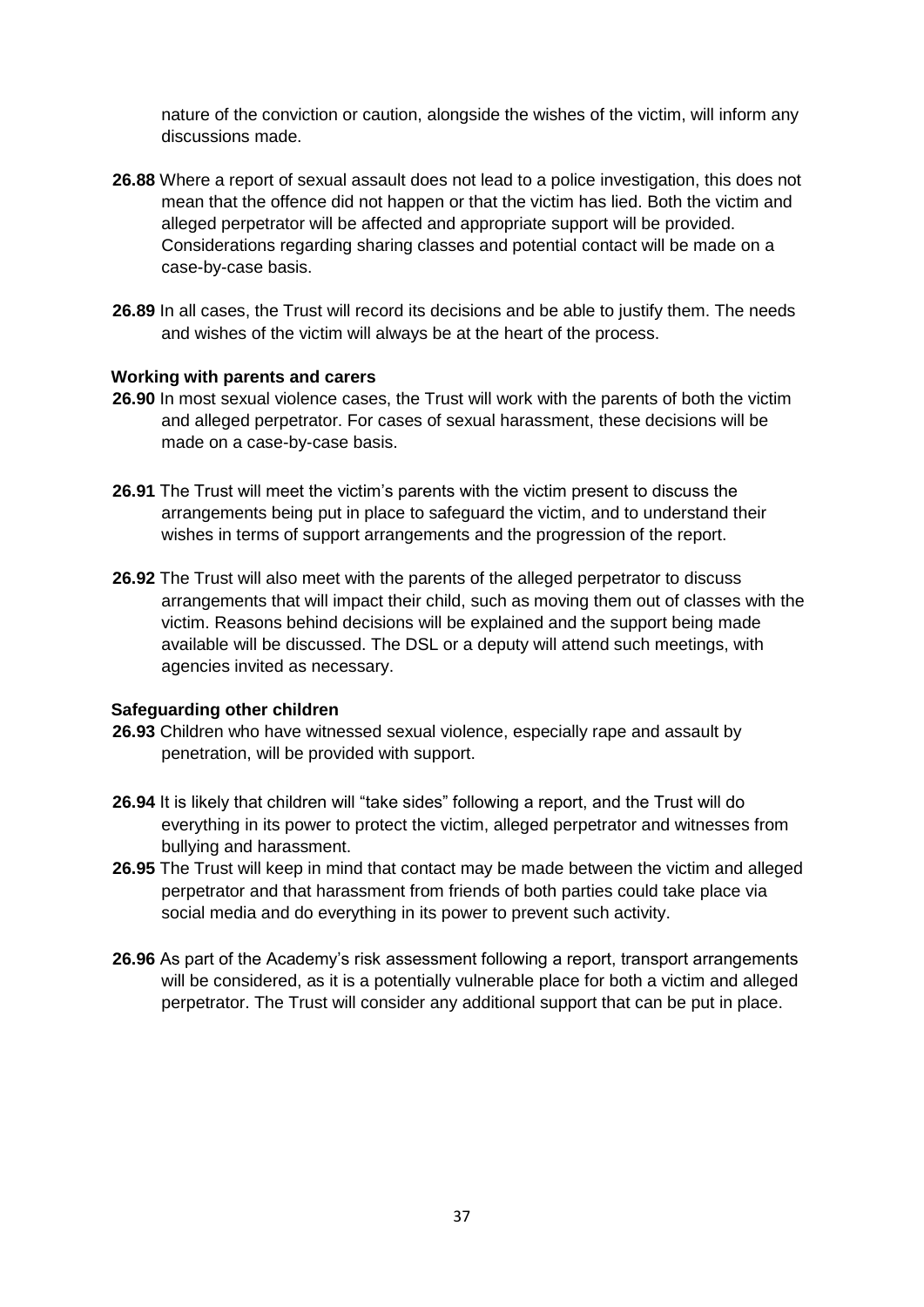## **27. Communication and confidentiality**

- **27.1** All child protection and safeguarding concerns will be treated in the strictest of confidence in accordance with Horizons Specialist Academy Trust data protection policies.
- **27.2** Where there is an allegation or incident of sexual abuse or harm, the victim is entitled to anonymity by law; therefore, the Trust will consult its policy and agree what information will be disclosed to staff and others, in particular the alleged perpetrator and their parents.
- **27.3** Where a report of sexual harm or sexual harassment is progressing through the criminal justice system, the school will do all it can to protect the anonymity of the pupils involved in the case.
- **27.4** Concerns will only be reported to those necessary for its progression and reports will only be shared amongst staff members and with external agencies on a need-to-know basis.
- **27.5** During disclosure of a concern by a pupil, staff members will not promise the pupil confidentiality and will ensure that they are aware of what information will be shared, with whom and why.
- **27.6** Where it is in the public interest, and protects pupils from harm, information can be lawfully shared without the victim's consent, e.g. if doing so would assist the prevention, detection or prosecution of a serious crime.
- **27.7** Before doing so, the DSL will weigh the victim's wishes against their duty to protect the victim and others.
- **27.8** Where a referral is made against the victim's wishes, it is done so carefully with the reasons for the referral explained to the victim and specialist support offered.
- **27.9** Depending on the nature of a concern, the DSL will discuss the concern with the parents of the pupils involved.
- **27.10** Discussions with parents will not take place where they could potentially put a pupil at risk of harm.
- **27.11** Discussion with the victim's parents will relate to the arrangements being put in place to safeguard the victim, with the aim of understanding their wishes in terms of support arrangements and the progression of the report.
- **27.12** Discussion with the alleged perpetrator's parents will have regards to the arrangements that will impact their child, such as moving classes, etc., with the reasons behind decisions being explained and the available support discussed.
- **27.13** External agencies will be invited to these discussions where necessary.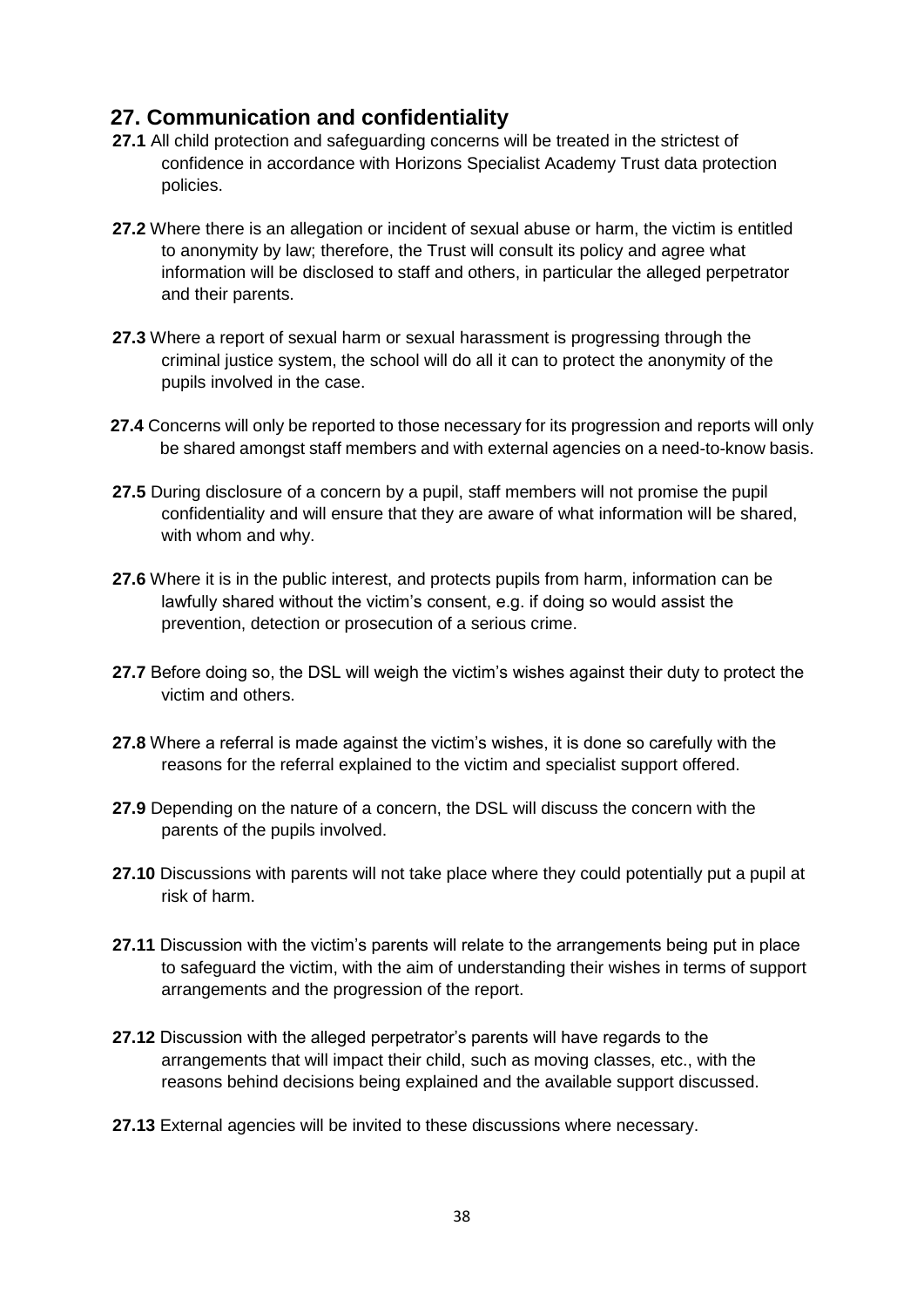- **27.14** Where confidentiality or anonymity has been breached, Horizons Specialist Academy Trust will implement the appropriate disciplinary procedures as necessary and will analyse how damage can be minimised and future breaches be prevented.
- **27.15** Where a pupil is leaving an academy, the DSL will consider whether it is appropriate to share any information with the pupil's new provider, in addition to the child protection file, which will allow the new provider to support the pupil and arrange appropriate support for their arrival. This can include a transfer of the student's CPOMs chronology.

#### **28. Online safety (To be read in conjunction with Horizons Specialist Academy Trust E-Safety policy)**

- **28.1** As part of a broad and balanced curriculum, all pupils will be made aware of online risks and taught how to stay safe online. The Trust adopt a whole school approach to online safety that considers the four areas of risk: Content; being exposed to illegal, inappropriate or harmful content, for example: pornography, fake news, racism, misogyny, self-harm, suicide, anti-Semitism, radicalisation and extremism. Contact; being subjected to harmful online interaction with other users; for example peer to peer pressure, commercial advertising and adults posing as children or young adults with the intention to groom or exploit them for sexual, criminal, financial and other purposes. Conduct; personal online behaviour that increases the likelihood of, or causes, harm; for example, making, sending and receiving explicit images (e.g. consensual and nonconsensual sharing of nudes and semi-nudes and/or pornography, sharing other explicit images and online bullying. Commerce: risks such as online gambling, inappropriate advertising, phishing and or financial scams.
- **28.2** Through training, all staff members will be made aware of the following:
	- Pupil attitudes and behaviours which may indicate they are at risk of potential harm online
	- The procedure to follow when they have a concern regarding a pupil's online activity.
- **28.3** Horizons Specialist Academy Trust will ensure that suitable filtering systems are in place to prevent children accessing terrorist and extremist material, in accordance with the Trust's E-safety policy.
- **28.4** The use of mobile phones by staff and pupils is closely monitored by the Trust, in accordance with the Trust's E-safety policy and individual Academy Behaviour Guidance.
- **28.5** The Trust will ensure that the use of filtering and monitoring systems does not cause "over blocking" which may lead to unreasonable restrictions as to what pupils can be taught regarding online teaching.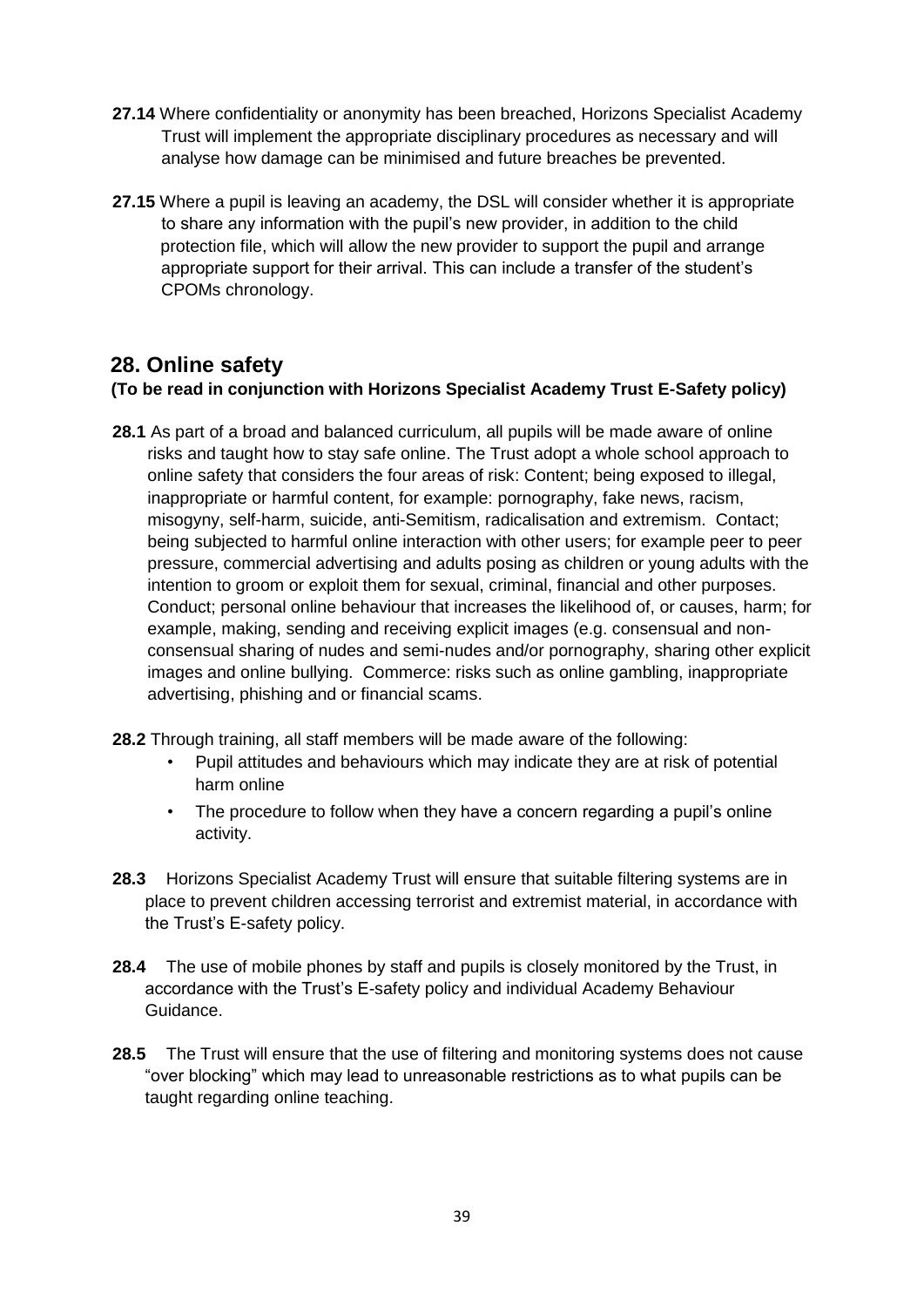## **29. Mobile phone and camera safety**

- **29.1** Staff members will not use personal mobile phones or cameras when pupils are present.
- **29.2** Staff may use mobile phones on school premises outside of working hours when no pupils are present.
- **29.3** Staff may use mobile phones in the staffroom during breaks and non-contact time.
- **29.4** Mobile phones will be safely stored and in silent mode whilst pupils are present.
- **29.5** Staff will use their professional judgement in emergency situations.
- **29.6** Staff may take mobile phones on trips, but they must only be used in emergencies and should not be used when pupils are present.
- **29.7** The sending of inappropriate messages or images from mobile devices is strictly prohibited.
- **29.8** Horizons Specialist Academy Trust ICT Manager and Academy E-Safety leads will review and authorise any downloadable apps – no apps or programmes will be downloaded on to work devices without express permission from an ICT technician or E-safety leads.
- **29.9** Horizons Specialist Academy Trust will adhere to the terms of the E-Safety Policy at all times.
- **29.10** Photographs and videos of pupils will be carefully planned before any activity with particular regard to consent and adhering to Horizons Specialist Academy Trust's Data Protection Policy.
- **29.11** Academy DSL's will, in known cases of a pupil who is a Child In Care or who has been adopted, liaise with the pupil's social worker, carers or adoptive parents to assess the needs and risks associated with the pupil.
- **29.12** Staff will report any concerns about another staff member's use of mobile phones to the DSL. Staff who do not adhere to this policy will face disciplinary action.

#### **30. Sports clubs and extracurricular activities**

- **30.1** Clubs and extracurricular activities hosted by external bodies, e.g. charities or companies, will work in collaboration with the Trust to effectively safeguard pupils and adhere to local safeguarding arrangements.
- **30.2** Paid and volunteer staff running sports clubs and extracurricular activities are aware of their safeguarding responsibilities and promote the welfare of pupils.
- **30.3** Paid and volunteer staff understand how they should respond to child protection concerns and how to make a referral to CSCS or the police, if necessary.
- **30.4** All national governing bodies of sport that receive funding from either Sport England or UK Sport, must aim to meet the Standards for Safeguarding and Protecting Children in Sport.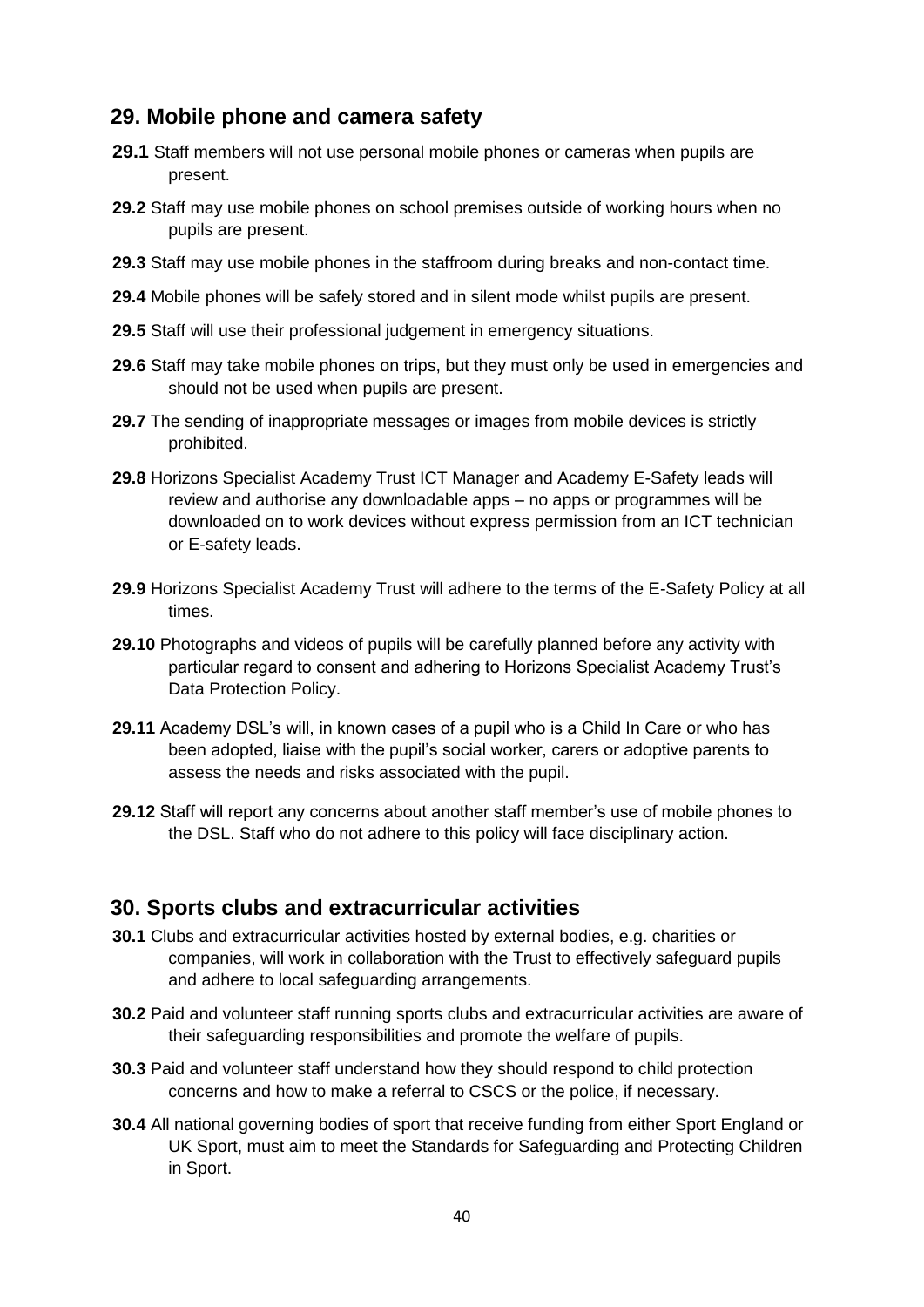## **31. Preventing Radicalisation**

- **31.1** For the purpose of this policy, "radicalisation" refers to the process by which a person comes to support terrorism and extremist ideologies.
- **31.2** Protecting children from the risk of radicalisation is part of the school's wider safeguarding duties.
- **31.3** Horizons Specialist Academy Trust will actively assess the risk of pupils being drawn into terrorism.
- **31.4** Staff will be alert to changes in pupils' behaviour which could indicate that they may be in need of help or protection.
- **31.5** Staff will use their professional judgement to identify pupils who may be at risk of radicalisation and act appropriately, which may include making a referral to the Channel programme. The school will work with local safeguarding arrangements as appropriate.
- **31.6** Horizons Specialist Academy Trust will ensure that they engage with parents and families, as they are in a key position to spot signs of radicalisation. In doing so, the school will assist and advise family members who raise concerns and provide information for support mechanisms.

**31.7** Any concerns over radicalisation will be discussed with a child's parents, unless the school has reason to believe that the child would be placed at risk as a result.

## **Training**

**31.8** The Trust's Single Point of Contact will undertake Prevent awareness training to be able to provide advice and support to other staff on how to protect children against the risk of radicalisation. The Single Point of Contact will hold formal training sessions with all members of staff to ensure they are aware of the risk indicators and their duties regarding preventing radicalisation.

## **Risk indicators of vulnerable pupils**

**31.9** Indicators of an identity crisis include the following:

- Distancing themselves from their cultural/religious heritage
- Uncomfortable with their place in society
- **31.10** Indicators of a personal crisis include the following:
	- Family tensions
	- A sense of isolation
	- Low self-esteem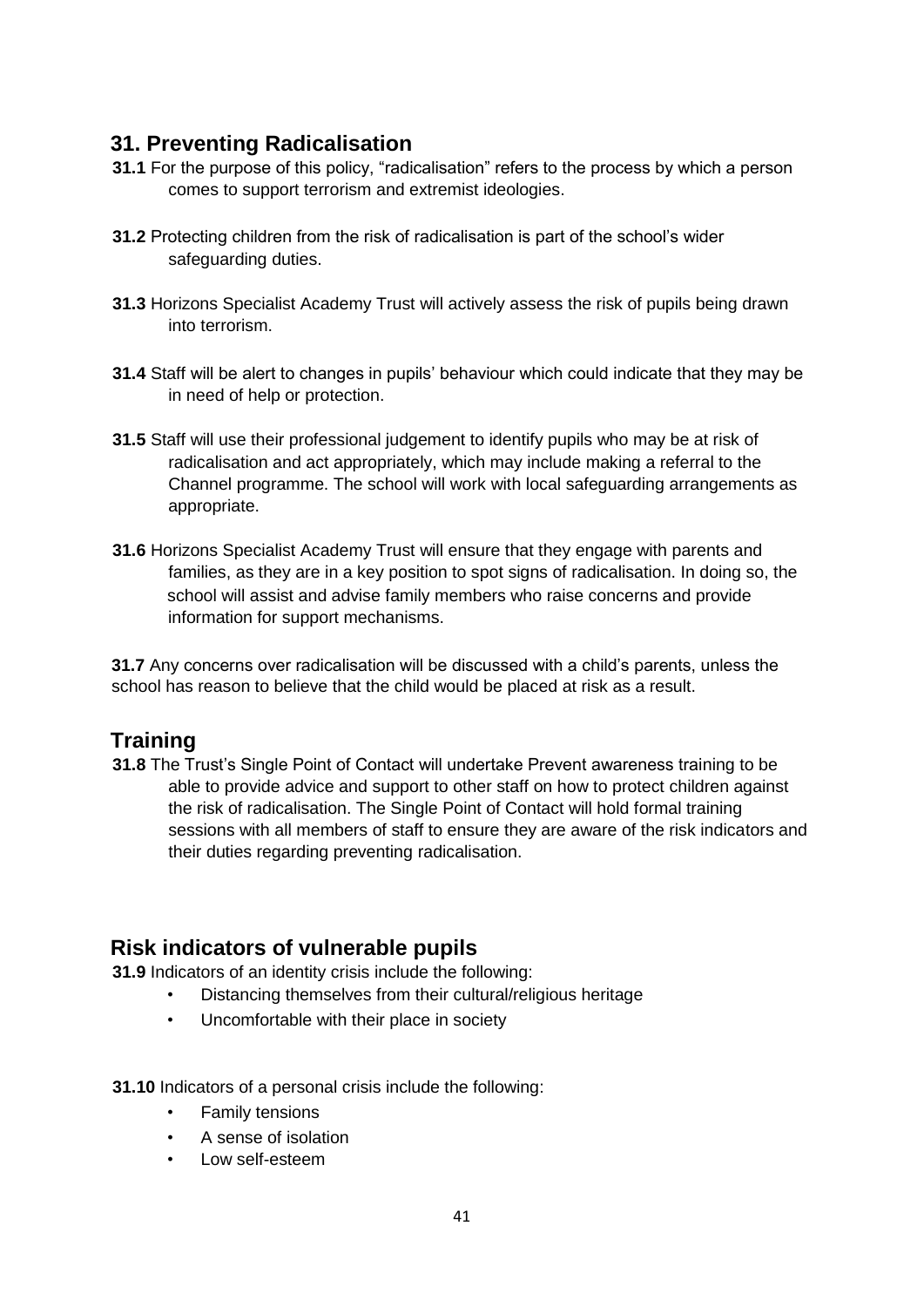- Disassociation from existing friendship groups
- Searching for answers to questions about identity, faith and belonging

**31.11** Indicators of vulnerability through personal circumstances includes the following:

- **Migration**
- Local community tensions
- Events affecting their country or region of origin
- Alienation from UK values
- A sense of grievance triggered by personal experience of racism or discrimination
- **31.12** Indicators of vulnerability through unmet aspirations include the following:
	- Perceptions of injustice
	- Feelings of failure
	- Rejection of civic life
	- Indicators of vulnerability through criminality:
	- Experiences of dealing with the police
	- Involvement with criminal groups

#### **Making a judgement**

**31.13** When making a judgement, staff will ask themselves the following questions:

- Does the pupil have access to extremist influences?
- Does the pupil access the internet for the purposes of extremist activities (e.g. using closed network groups, accessing or distributing extremist material, contacting such groups covertly using Skype)?
- Is there a reason to believe that the pupil has been, or is likely to be, involved with extremist organisations?
- Is the pupil known to have possessed, or be actively seeking, extremist literature/other media likely to incite racial or religious hatred?
- Does the pupil sympathise with or support illegal/illicit groups?
- Does the pupil support groups with links to extremist activity?
- Has the pupil encountered peer, social, family or faith group rejection?
- Is there evidence of extremist ideological, political or religious influence on the pupil?
- Have international events in areas of conflict and civil unrest had a noticeable impact on the pupil?
- Has there been a significant shift in the pupil's outward appearance that suggests a new social, political or religious influence?
- Has the pupil come into conflict with family over religious beliefs, lifestyle or dress choices?
- Does the pupil vocally support terrorist attacks, either verbally or in their written work?
- Has the pupil witnessed or been the victim of racial or religious hate crimes?
- Is there a pattern of regular or extended travel within the UK?
- Has the pupil travelled for extended periods of time to international locations? Has the pupil employed any methods to disguise their identity?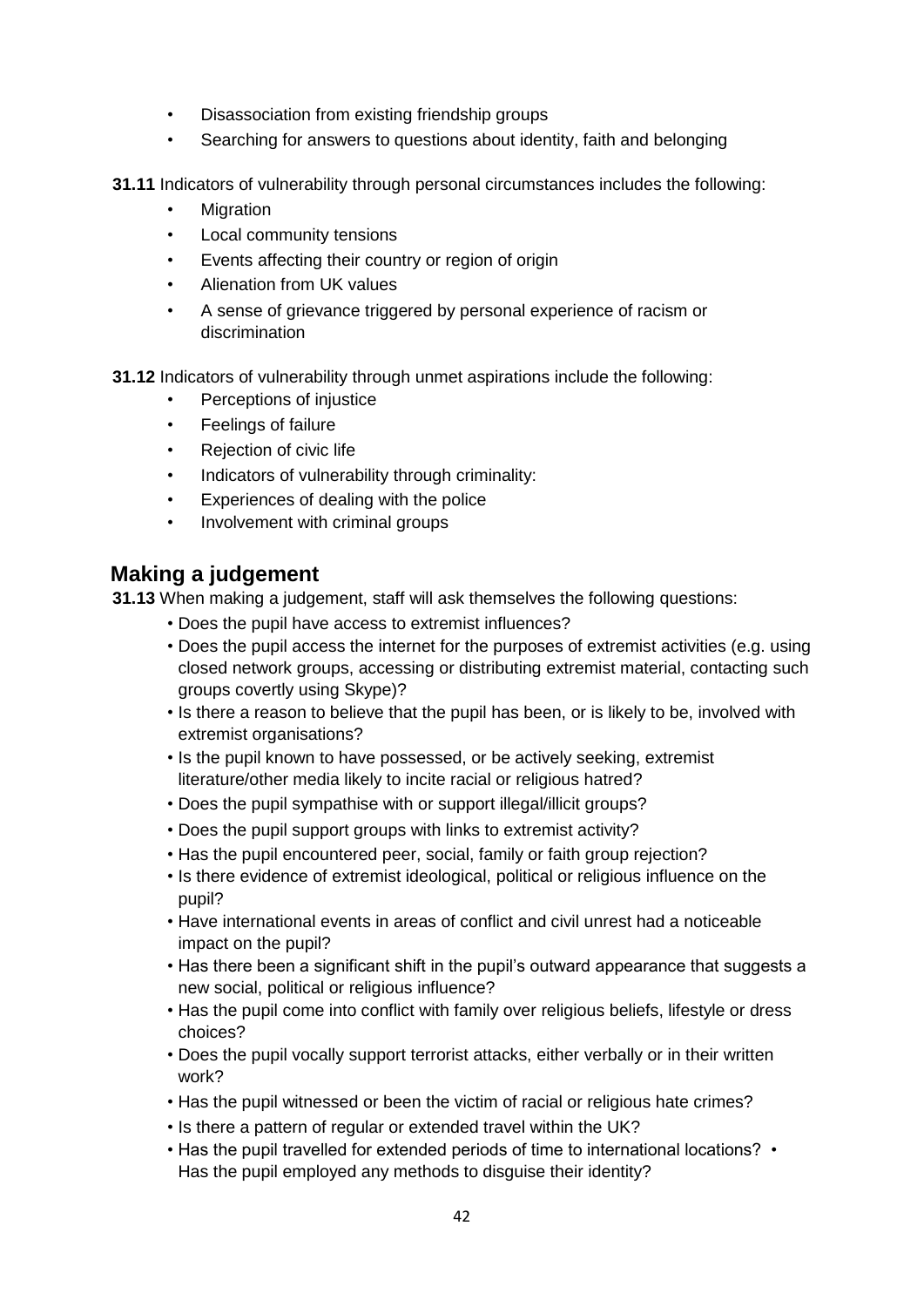- Does the pupil have experience of poverty, disadvantage, discrimination or social exclusion?
- Does the pupil display a lack of affinity or understanding for others? Is the pupil the victim of social isolation?
- Does the pupil demonstrate a simplistic or flawed understanding of religion or politics?
- Is the pupil a foreign national or refugee, or awaiting a decision on their/their family's immigration status?
- Does the pupil have insecure, conflicted or absent family relationships?
- Has the pupil experienced any trauma in their lives, particularly trauma associated with war or sectarian conflict? • Is there evidence that a significant adult or other person in the pupil's life has extremist views or sympathies?
- **31.14** Critical indicators include where the pupil is:
	- In contact with extremist recruiters.
	- Articulating support for extremist causes or leaders.
	- Accessing extremist websites.
	- Possessing extremist literature.
	- Using extremist narratives and a global ideology to explain personal disadvantage.
	- Justifying the use of violence to solve societal issues.
	- Joining extremist organisations.
	- Making significant changes to their appearance and/or behaviour.
- **31.15** Any member of staff who identifies such concerns, because of observed behaviour or reports of conversations, will report these to the DSL.
- **31.16** The Trust's Single Point of Contact will consider whether a situation may be so serious that an emergency response is required. In this situation, a 999 call will be made; however, concerns are most likely to require a police investigation as part of the Channel programme, in the first instance.

#### **Channel programme**

- **31.17** Safeguarding children is a key role for both the school and the LA, which is implemented through the use of the Channel programme. This service shall be used where a vulnerable pupil is at risk of being involved in terrorist activities.
- **31.18** In cases where the Trust believes a pupil is potentially at serious risk of being radicalised, the Single Point of Contact, in liaison with Academy Principal, will contact the Channel programme.
- **31.19** The Trust's Single Point of Contact will also support any staff making referrals to the Channel programme.
- **31.20** The Channel programme ensures that vulnerable children and adults of any faith, ethnicity or background, receive support before their vulnerabilities are exploited by those that would want them to embrace terrorism, and before they become involved in criminal terrorist-related activity.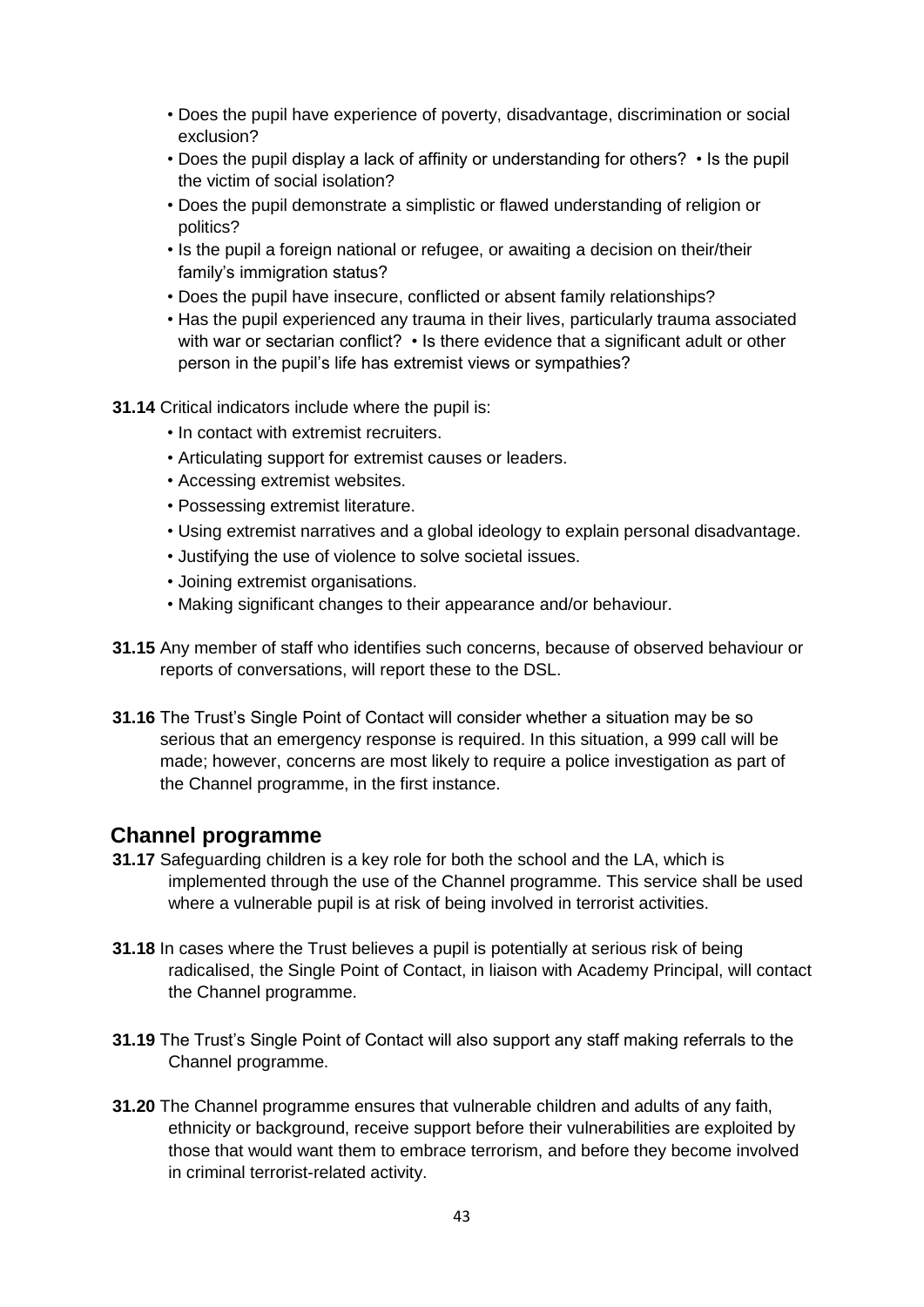- **31.21** The programme identifies individuals at risk, assesses the extent of that risk, and develops the most appropriate support plan for the individuals concerned, with multiagency cooperation and support from the school.
- **31.22** The delivery of the Channel programme may often overlap with the implementation of the LA's or school's wider safeguarding duty, especially where vulnerabilities have been identified that require intervention from CSCS, or where the individual is already known to CSCS.
- **31.23** Horizons Specialist Academy Trust will: Provide a safe environment for debating controversial issues.
	- Promote fundamental British values, alongside pupils' spiritual, moral, social and cultural development.
	- Allow pupils time to explore sensitive and controversial issues.
	- Provide pupils with the knowledge and skills to understand and manage potentially difficult situations, recognise risk, make safe choices and recognise where pressure from others threatens their personal safety and wellbeing.
	- Equip pupils to explore political and social issues critically, weigh evidence, debate, and make reasoned arguments.
	- Teach pupils about how democracy, government and law making/enforcement occur.
	- Teach pupils about mutual respect and understanding for the diverse national, regional, religious and ethnic identities of the UK.

## **Resources**

- **31.24** Horizons Specialist Academy Trust will utilise the following resources when preventing radicalisation:
	- Local safeguarding arrangements
	- Local police (contacted via 101 for non-emergencies)
	- Cleveland Police Single Point of Contact
	- The DfE's dedicated helpline (020 7340 7264)
	- The Channel awareness programme
	- The Educate Against Hate website

## **32. Safer Recruitment**

- **32.1** An enhanced DBS check with barred list information will be undertaken for all staff members engaged in regulated activity. A person will be considered to be in 'regulated activity' if, as a result of their work, they:
	- Are responsible on a daily basis for the care or supervision of children.
	- Regularly work in the school at times when children are on the premises.
	- Regularly come into contact with children under 18 years of age.
- **32.2** The DfE's DBS Workforce Guides will be consulted when determining whether a position fits the child workforce criteria.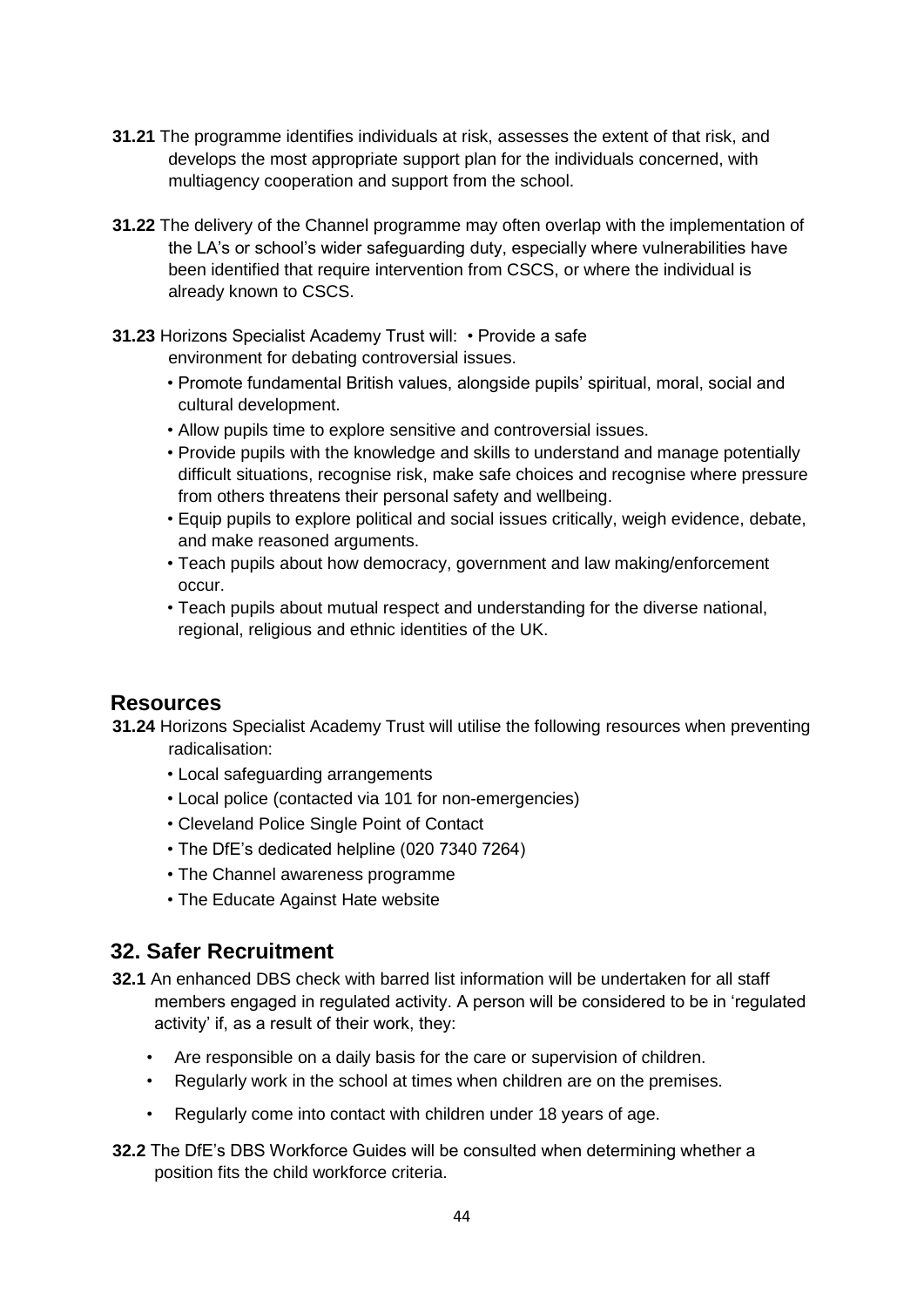#### **Pre-employment checks**

**32.3** The governing board will assess the suitability of prospective employees by: •

Verifying the candidate's identity, preferably from the most current

photographic ID and proof of address except where, for exceptional reasons, none is available.

- Obtaining a certificate for an enhanced DBS check with barred list information where the person will be engaged in regulated activity.
- Obtaining a separate barred list check if an individual will start work in regulated activity before the DBS certificate is available.
- Checking that a candidate to be employed as a teacher is not subject to a prohibition order issued by the Secretary of State, using the TRA Teacher Services' System.
- Verifying the candidate's mental and physical fitness to undertake their working responsibilities, including asking relevant questions about disability and health to establish whether they have the physical and mental capacity for the specific role.

• Checking the person's right to work in the UK. If there is uncertainty about whether an individual needs permission to work in the UK, the advice set out on the Gov.UK website will be followed.

- If the person has lived or worked outside the UK, making any further checks that the school considers appropriate; this includes checking for any teacher sanctions or restrictions that a professional regulating authority has imposed.
- Checking professional experience, QTS and qualifications as appropriate using Teacher Services.
- Confirming that an individual taking up a management position is not subject to a section 128 direction.
- **32.4** An enhanced DBS certificate will be obtained from candidates before or as soon as practicable after appointment. An online update check may be undertaken through the DBS update service if an applicant has subscribed to it and gives their permission.

#### **Internal candidates**

- **32.5** If an individual moves from a position within the school that did not involve the provision of education to one that does, it will be treated as if the individual were a new member of staff and all required pre-appointment checks will be carried out.
- **32.6** References from internal candidates will always be scrutinised before appointment.

#### **ITT candidates**

- **32.7** Where applicants for ITT are salaried by the school, the school will ensure that enhanced DBS checks with barred list information are carried out.
- **32.8** Written confirmation will be obtained to ensure that an enhanced DBS certificate and barred list check has been carried out for all fee-funded trainees.

#### **Trustees**

**32.9** The trust requires enhanced DBS checks on all members of the academy trust, individual charity trustees, and the chair of the board of charity trustees. Before an individual becomes a trustee, the school will carry out an enhanced DBS check and confirm their identity. Where a trustee also engages in regulated activity, a barred list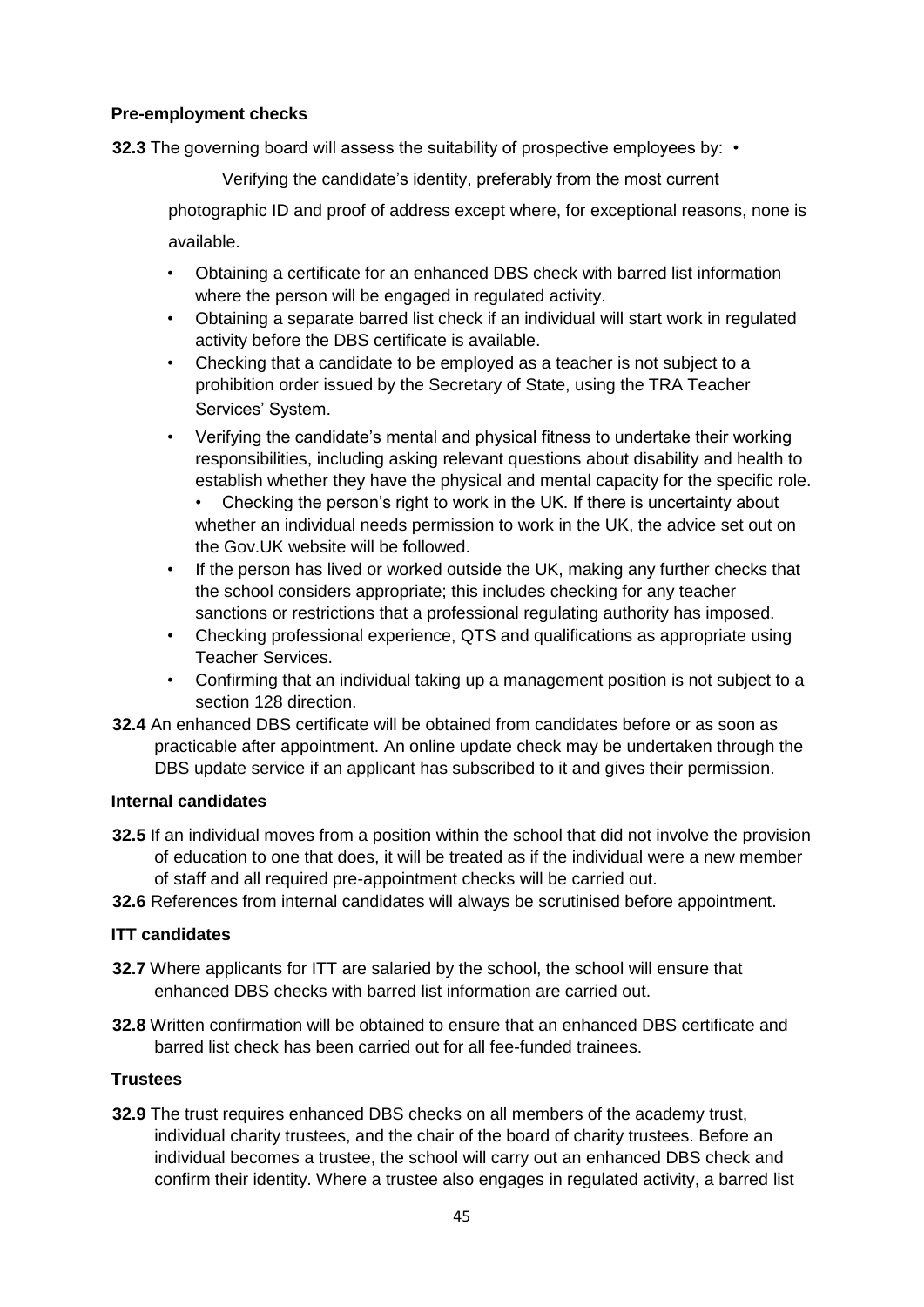check will also be requested. An additional check is required for those in management positions, to ensure that they are not prohibited under section 128 provisions. Where a barred list check has been performed, the section 128 direction will also be shown and will not require a separate check. If the individual lives or has lived outside of the UK, consideration will be given as to further checks that may be necessary.

#### **Those who have lived or worked outside of the UK**

**32.10** For those who have lived or worked outside of the UK, additional checks regarding teacher sanctions or restrictions will be conducted, this includes checking for any teacher sanctions or restrictions that a professional regulating authority has imposed.

#### **Barred list check**

- **32.11** An enhanced DBS check may be requested for anyone working in school that is not in regulated activity but does not have a barred list check.
- **32.12** If there are concerns about an applicant, an enhanced DBS check with barred list information may be requested, even if they have worked in regulated activity in the three months prior to appointment.
- **32.13** Written information about their previous employment history will be obtained from candidates and the appropriate checks undertaken to ensure information is not contradictory or incomplete.

#### **References**

- **32.14** References will be obtained directly from referees and scrutinised, with all concerns satisfactorily resolved prior to confirmation of employment.
- **32.15** References will only be accepted from a senior person and not from a colleague.
- **32.16** References will be sought on all short-listed candidates, including internal ones, before an interview and checked on receipt to ensure that all specific questions were answered satisfactorily.
- **32.17** Open testimonials will not be considered.
- **32.18** Information about past disciplinary actions or allegations will be considered carefully when assessing an applicant's suitability for a post.
- **32.19** Information sourced directly from a candidate or online source will be carefully vetted to ensure they originate from a credible source.

#### **Volunteers**

- **32.20** No volunteer will be left unsupervised with a pupil or allowed to work in regulated activity until the necessary checks have been obtained.
- **32.21** An enhanced DBS certificate with barred list check will be obtained for all new volunteers in regulated activity that will regularly teach or look after children on an unsupervised basis or provide personal care on a one-off basis.
- **32.22** Personal care includes helping a child with eating and drinking for reasons of illness, or care in connection with toileting, washing, bathing and dressing for reasons of age, illness or disability.
- **32.23** A supervised volunteer who regularly teaches or looks after children is not in regulated activity.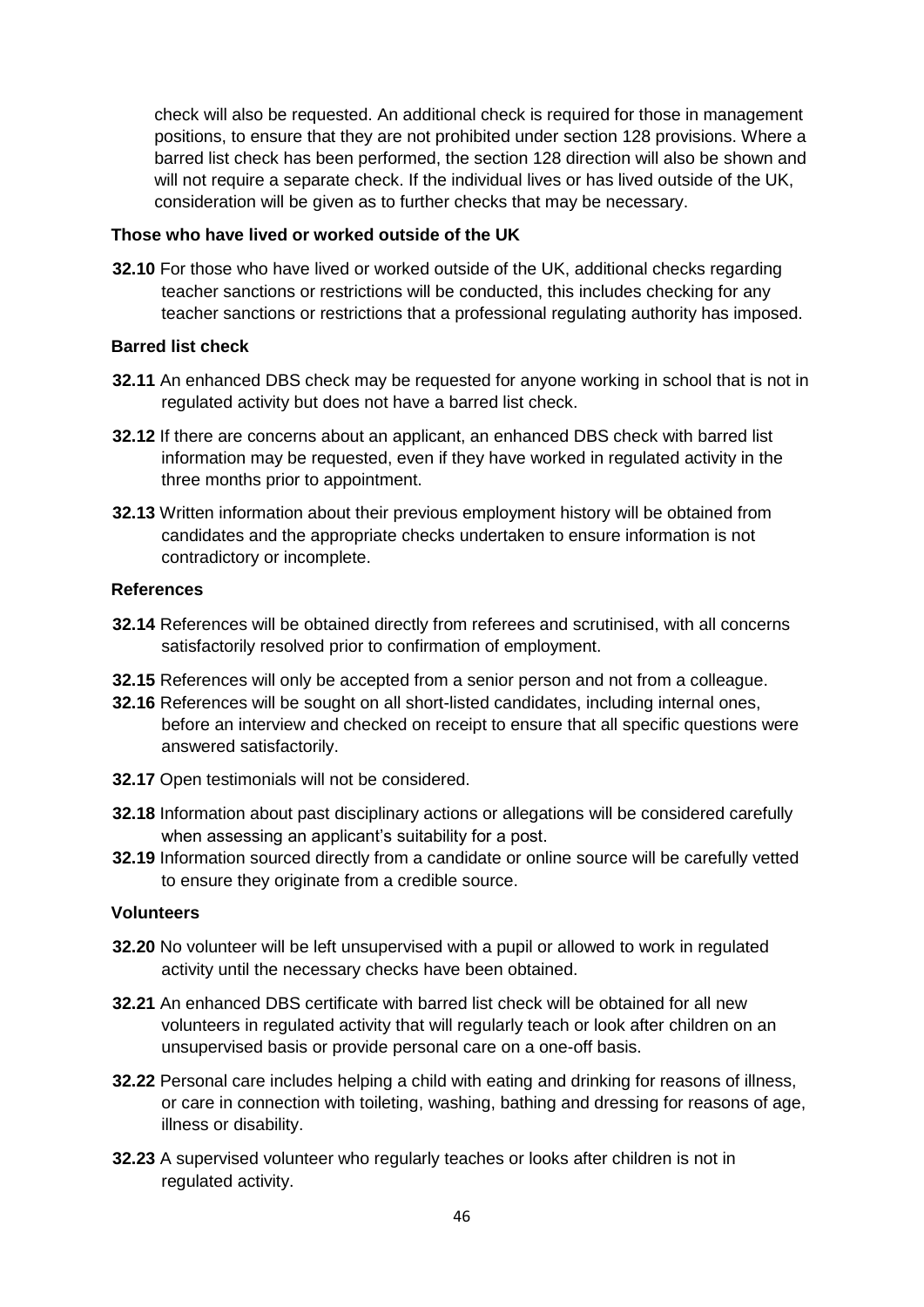- **32.24** Horizons Specialist Academy Trust will obtain an enhanced DBS certificate with barred list check for existing volunteers that provide pastoral care.
- **32.25** Unless there is cause for concern, Horizons Specialist Academy Trust will not request any new DBS certificates with barred list check for existing volunteers that have already been checked.

#### **Contractors**

- **32.26** Horizons Specialist Academy Trust will ensure that any contractor or employee of the contractor working on the premises has been subject to the appropriate level of DBS check.
- **32.27** Checks will be conducted to ensure that the contractor presenting themselves for work is the same person on whom the checks have been made.
- **32.28** Contractors without a DBS check will be supervised if they will have contact with children. The identity of the contractor will be checked upon their arrival at the Academy.

#### **Data retention**

- **32.29** DBS certificates will be securely destroyed as soon as practicable, but not retained for longer than six months from receipt.
- **32.30** A copy of the other documents used to verify the successful candidate's identity, right to work and required qualifications will be kept for the personnel file. The personnel file will be held for the duration of the employee's employment plus six years.

#### **Referral to the DBS**

**32.31** Horizons Specialist Academy Trust will refer to the DBS anyone who has harmed a child or poses a risk of harm to a child, or if there is reason to believe the member of staff has committed an offence and has been removed from working in regulated activity.

#### **Ongoing suitability**

**32.32** Following appointment, consideration will be given to staff and volunteers' ongoing suitability – to prevent the opportunity for harm to children or placing children at risk.

## **33. Single Central Record (SCR)**

- **33.1** Horizons Specialist Academy Trust holds a central SCR containing information that is easily accessible and recorded in such a way that allows for details for each individual academy to be provided separately, and without delay, to all who need to see it, including Ofsted.
- **33.2** The following information is recorded on the SCR:
	- An identity check
	- A barred list check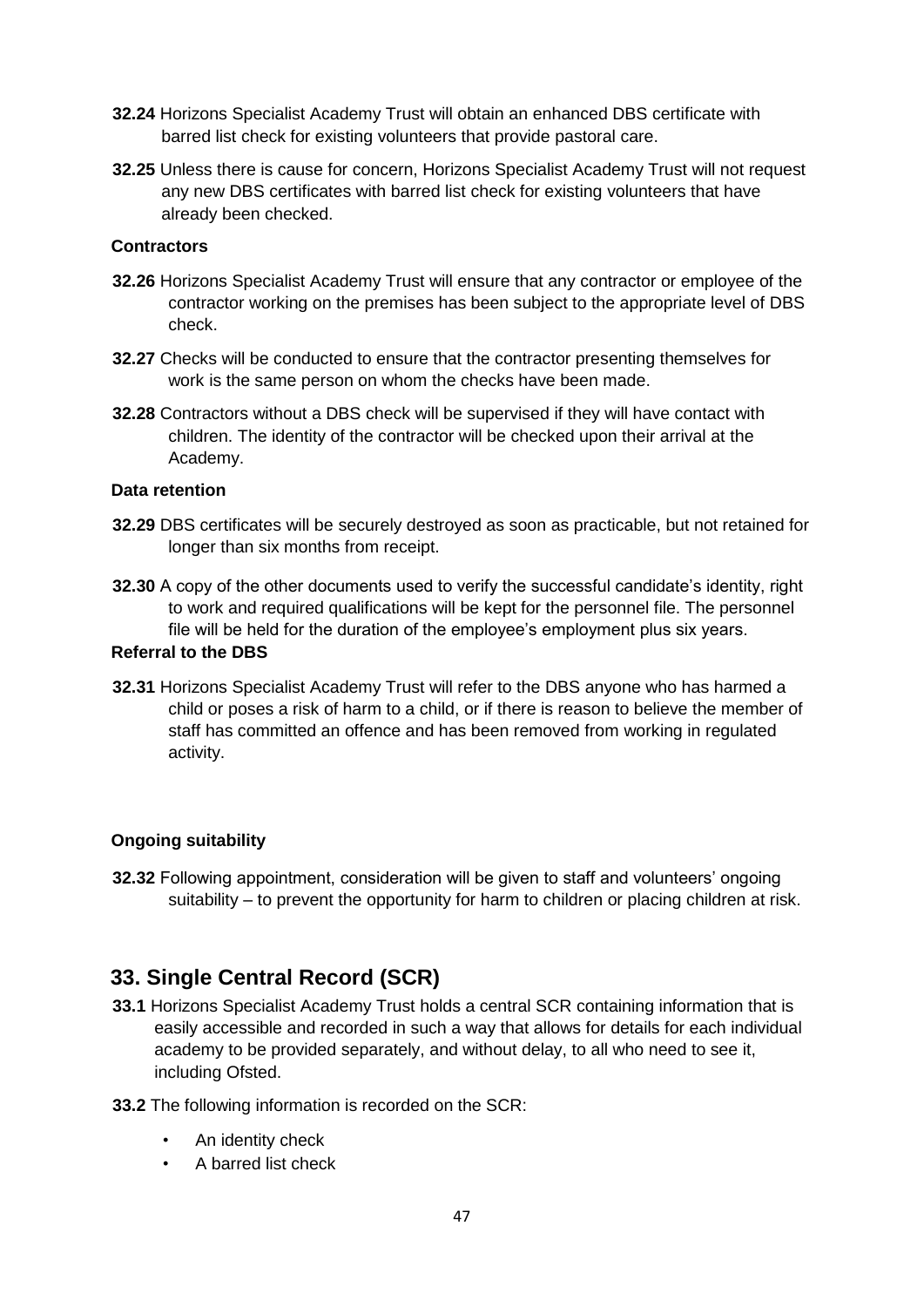- An enhanced DBS check
- A prohibition from teaching check
- A section 128 check
- A check of professional qualifications
- A check to determine the individual's right to work in the UK
- Additional checks for those who have lived or worked outside of the UK
- **33.3** For agency and third-party supply staff, Horizons Specialist Academy Trust will also record whether written confirmation from the employment business supplying the member of staff has been received which indicates that all of the necessary checks have been conducted and the date that confirmation was received.
- **33.4** If any checks have been conducted for volunteers, this will also be recorded on the SCR.
- **33.5** If risk assessments are conducted to assess whether a volunteer should be subject to an enhanced DBS check, the risk assessment will be recorded.

## **34. Staff suitability**

- **34.1** Horizons Specialist Academy Trust ensure that for our academies providing care for pupils under the age of eight, staff and volunteers working in these settings are not disqualified from doing so under the Childcare (Disqualification) and Childcare (Early Years Provision Free of Charge) (Extended Entitlement) (Amendment) Regulations 2018.
- **34.2** A person may be disqualified if they:
	- Have certain orders or other restrictions placed upon them.
	- Have committed certain offences.
- **34.3** All staff members are required to sign the declaration form provided in the appendices of this policy confirming that they are not disqualified from working in a schooling environment.
- **34.4** A disqualified person will not be permitted to continue working at the school, unless they apply for and are granted a waiver from Ofsted. Horizons Specialist Academy Trust will provide support with this process.

## **35. Training**

- **35.1** Staff members will undergo safeguarding and child protection training at induction, which will be regularly updated.
- **35.2** The induction training will cover:
	- Horizons Specialist Academy Trust Child Protection Policy
	- Horizons Specialist Academy Trust Behaviour Policy
	- Horizons Specialist Academy Trust Staff Code of Conduct
	- The safeguarding response to children who go missing from education
	- The identity and role of Academy DSL's and any deputies